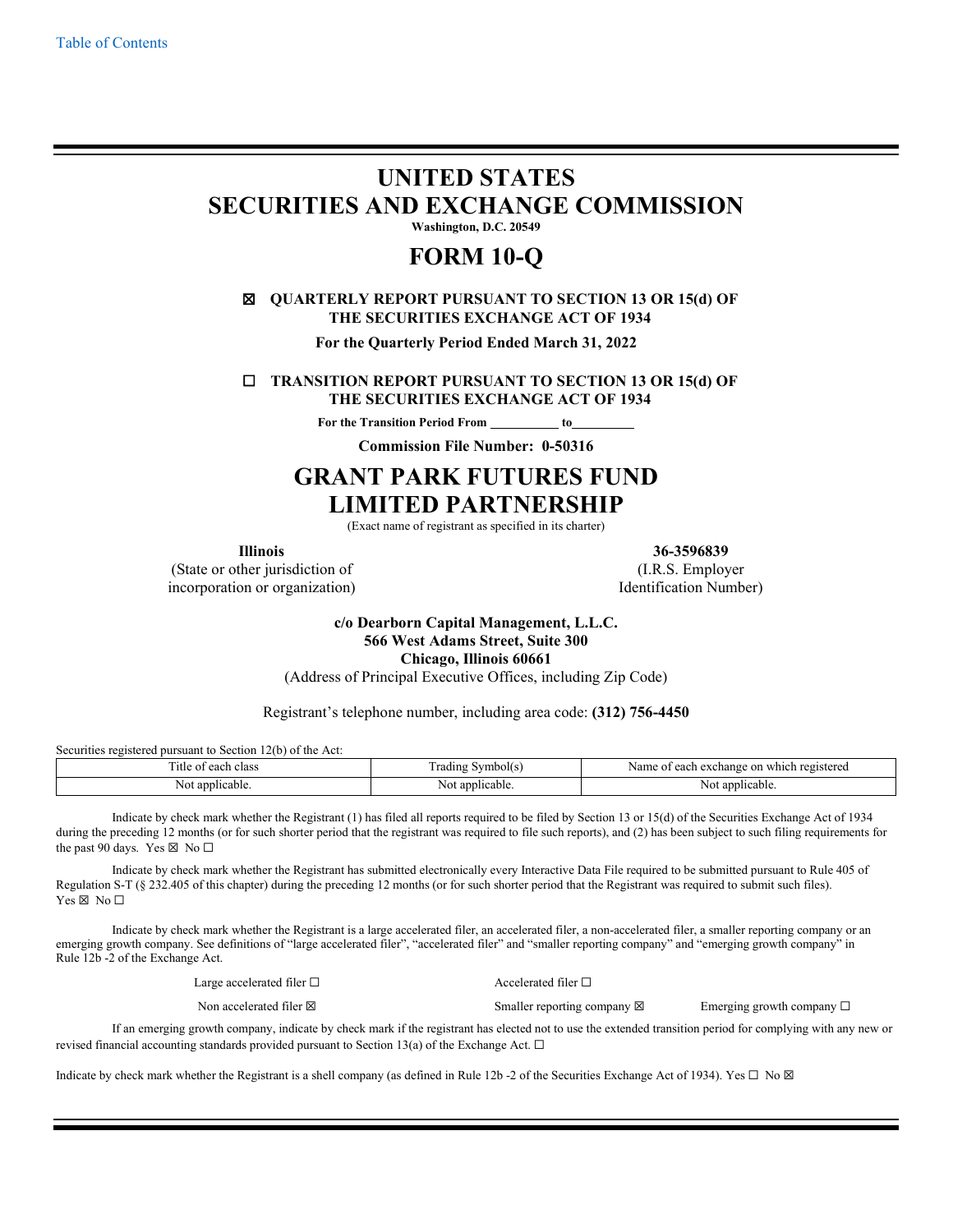# <span id="page-1-1"></span>**GRANT PARK FUTURES FUND LIMITED PARTNERSHIP**

# **QUARTER ENDED March 31, 2022**

# **INDEX**

## <span id="page-1-0"></span>**PART I – [FINANCIAL INFORMATION](#page-2-0)**

# [ITEM 1.](#page-2-1) [Financial Statements](#page-2-1)

| Consolidated Statements of Financial Condition as of March 31, 2022 (unaudited)<br>and December 31, 2021                                    | $\overline{2}$ |
|---------------------------------------------------------------------------------------------------------------------------------------------|----------------|
| Consolidated Condensed Schedule of Investments as of March 31, 2022 (unaudited)                                                             | 3              |
| Consolidated Condensed Schedule of Investments as of December 31, 2021                                                                      | 5              |
| Consolidated Statements of Operations for the three months ended<br>March 31, 2022 and 2021 (unaudited)                                     | 7              |
| Consolidated Statements of Changes in Partners' Capital (Net Asset Value)<br>for the three months ended March 31, 2022 and 2021 (unaudited) | 9              |
| Notes to Consolidated Financial Statements (unaudited)                                                                                      | 13             |
| ITEM 2. Management's Discussion and Analysis of Financial Condition and Results of Operations                                               | 31             |
| ITEM 3. Quantitative and Qualitative Disclosures About Market Risk                                                                          | 36             |
| ITEM 4. Controls and Procedures                                                                                                             | 40             |
| <b>PART II - OTHER INFORMATION</b>                                                                                                          |                |
| ITEM 1A. Risk Factors                                                                                                                       | 41             |
| ITEM 2. Unregistered Sales of Equity Securities and Use of Proceeds                                                                         | 41             |
| ITEM 6. Exhibits                                                                                                                            | 42             |
| <b>SIGNATURES</b><br><b>CERTIFICATIONS</b>                                                                                                  | 43             |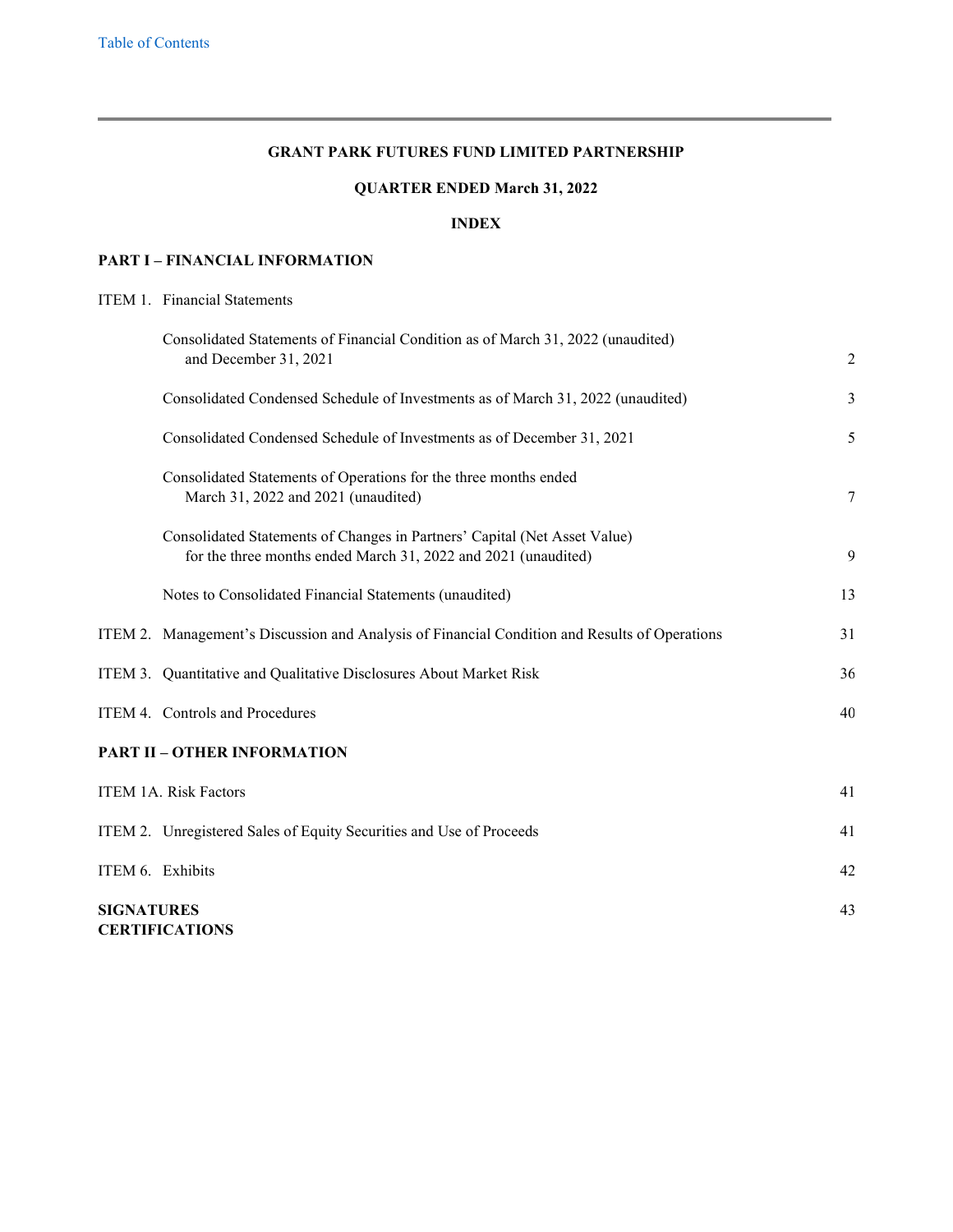## <span id="page-2-2"></span><span id="page-2-1"></span><span id="page-2-0"></span>**PART I - FINANCIAL INFORMATION**

# **Item 1. Financial Statements**

# **Grant Park Futures Fund Limited Partnership Consolidated Statements of Financial Condition**

|                                                                                              | March 31,                 | December 31,            |
|----------------------------------------------------------------------------------------------|---------------------------|-------------------------|
|                                                                                              | 2022                      | 2021                    |
| <b>Assets</b>                                                                                | (Unaudited)               |                         |
| Equity in brokers' trading accounts:                                                         |                           |                         |
| Cash                                                                                         | \$2,173,464               | \$6,456,079             |
| Net unrealized gain (loss) on open futures contracts                                         | 1,214,391                 | 223,952                 |
| Net unrealized gain (loss) on open swap contracts                                            |                           | (591, 631)              |
| Total equity in brokers' trading accounts                                                    | 3,387,855                 | 6,088,400               |
| Cash and cash equivalents                                                                    | 3,961,332                 | 1,625,095               |
| Securities owned, at fair value (cost \$36,081,768 and \$33,750,835, respectively)           | 35,610,708                | 33,527,220              |
| Interest and dividend receivable, net                                                        | 369                       |                         |
| <b>Total assets</b>                                                                          | $\overline{$}$ 42,960,264 | \$41,240,715            |
|                                                                                              |                           |                         |
| Liabilities and Partners' Capital (Net Asset Value)                                          |                           |                         |
| Liabilities<br>Brokerage charge payable                                                      | \$                        |                         |
| Accrued incentive fees                                                                       | 193,195<br>588,340        | 204,257<br>\$<br>52,976 |
| Organization and offering costs payable                                                      | 8,896                     |                         |
| Accrued operating expenses                                                                   | 7,898                     | 9,666<br>8,576          |
| Redemptions payable to limited partners                                                      | 357,329                   | 327,726                 |
| Interest and other liabilities                                                               | 2,895                     | 2,542                   |
| <b>Total liabilities</b>                                                                     | 1,158,553                 | 605,743                 |
| Partners' Capital (Net Asset Value)                                                          |                           |                         |
| General Partner                                                                              |                           |                         |
| Class A (231.29 units outstanding at both March 31, 2022 and December 31, 2021)              | 232,465                   | 219,938                 |
| Legacy 2 Class (250.67 units outstanding at both March 31, 2022 and December 31, 2021)       | 213,649                   | 201,205                 |
|                                                                                              |                           |                         |
| <b>Limited Partners</b>                                                                      |                           |                         |
| Class A (3,631.49 and 3,693.06 units outstanding at March 31, 2022 and December 31, 2021,    |                           |                         |
| respectively)                                                                                | 3,649,849                 | 3,511,712               |
| Class B (31,326.05 and 32,133.85 units outstanding at March 31, 2022 and December 31, 2021,  |                           |                         |
| respectively)                                                                                | 25,105,086                | 24,400,348              |
| Legacy 1 Class (452.87 units outstanding at both March 31, 2022 and December 31, 2021)       | 399,471                   | 375,993                 |
| Legacy 2 Class (140.55 units outstanding at both March 31, 2022 and December 31, 2021)       | 119,788                   | 112,811                 |
| Global 1 Class (13,051.44 and 13,558.40 units outstanding at March 31, 2022 and              |                           |                         |
| December 31, 2021, respectively)                                                             | 11,704,173                | 11,430,041              |
| Global 2 Class (433.37 and 457.53 units outstanding at March 31, 2022 and December 31, 2021, |                           |                         |
| respectively)                                                                                | 377,230                   | 374,595                 |
| Global 3 Class (0.00 and 12.62 units outstanding at March 31, 2022 and December 31, 2021,    |                           |                         |
| respectively)                                                                                |                           | 8,329                   |
| Total partners' capital (net asset value)                                                    | 41,801,711                | 40,634,972              |
| Total liabilities and partners' capital (net asset value)                                    | \$42,960,264              | \$41,240,715            |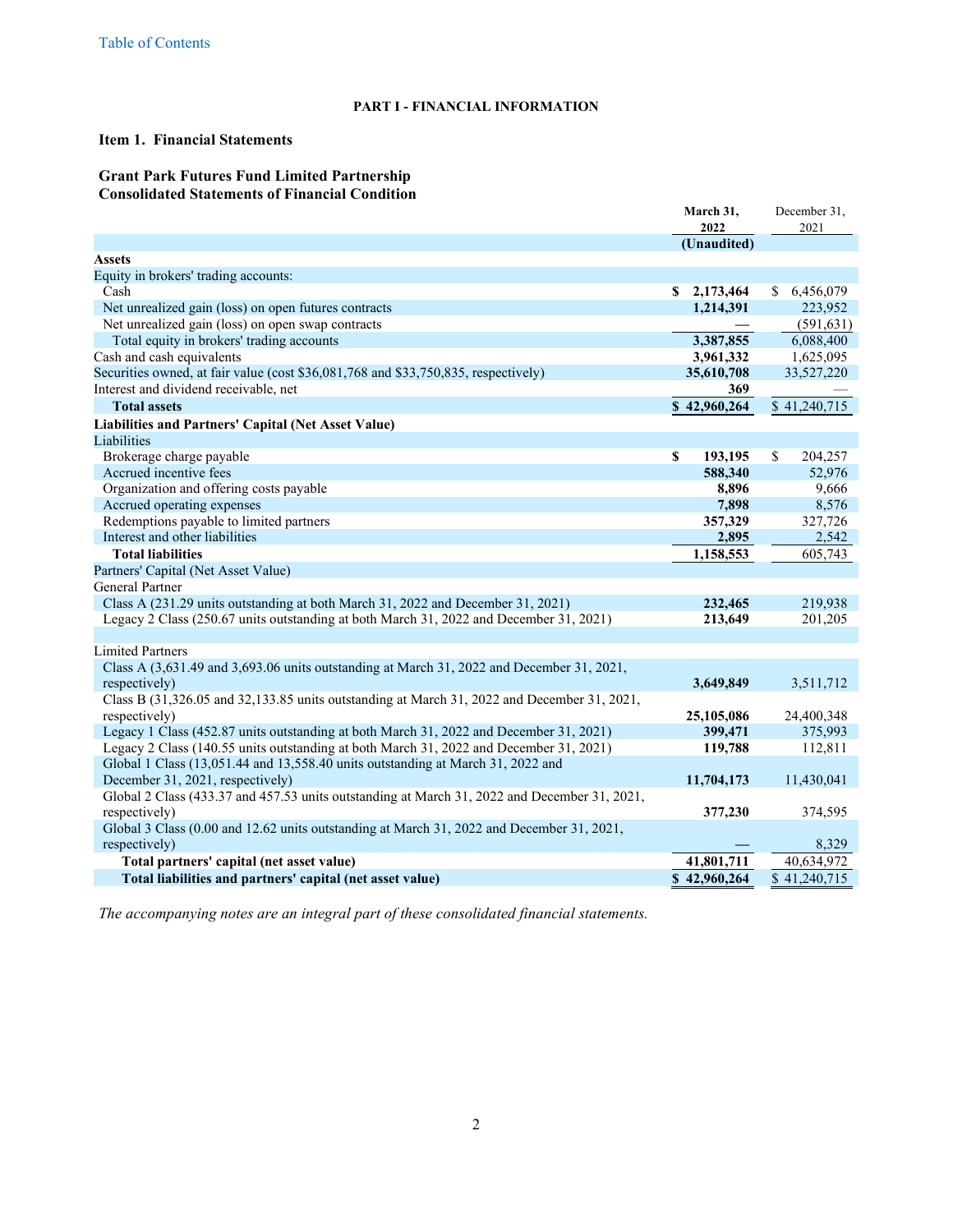# <span id="page-3-0"></span>**Grant Park Futures Fund Limited Partnership Consolidated Condensed Schedule of Investments March 31, 2022 (Unaudited)**

# **Futures Contracts**

|                                        | <b>Unrealized</b><br>gain/(loss) on<br>open long<br>contracts | Percent<br>of<br>Partners'<br>Capital<br>(Net<br>Asset<br>Value) | <b>Unrealized</b><br>gain/(loss)<br>on open<br>short<br>contracts | Percent<br>of<br>Partners'<br>Capital<br>(Net<br>Asset<br>Value) | <b>Net unrealized</b><br>gain/(loss) on<br>open contracts | Percent<br>of<br>Partners'<br>Capital<br>(Net<br>Asset<br>Value) |
|----------------------------------------|---------------------------------------------------------------|------------------------------------------------------------------|-------------------------------------------------------------------|------------------------------------------------------------------|-----------------------------------------------------------|------------------------------------------------------------------|
| <b>Futures Contracts*</b>              |                                                               |                                                                  |                                                                   |                                                                  |                                                           |                                                                  |
| U.S. Futures Positions:                |                                                               |                                                                  |                                                                   |                                                                  |                                                           |                                                                  |
| Agriculturals                          | \$<br>43,266                                                  | $0.10 \%$ \$                                                     | 2,875                                                             | $-$ % \$                                                         | 46,141                                                    | $0.11 \%$                                                        |
| Currencies                             | 66,167                                                        | $0.16\%$                                                         | 200,449                                                           | $0.48 \%$                                                        | 266,616                                                   | $0.64\%$                                                         |
| Energy                                 | (57,902)                                                      | $(0.14)\%$                                                       | 6,802                                                             | $0.02 \%$                                                        | (51,100)                                                  | $(0.12)\%$                                                       |
| Interest rates                         | (135, 843)                                                    | $(0.32)\%$                                                       | 242,837                                                           | $0.58 \%$                                                        | 106,994                                                   | $0.26 \%$                                                        |
| Meats                                  | (1,633)                                                       | $-$ %                                                            | 3,162                                                             | $-$ %                                                            | 1,529                                                     | $-$ %                                                            |
| Metals                                 | 21,719                                                        | $0.05 \%$                                                        | (1,570)                                                           | $- \frac{9}{6}$                                                  | 20,149                                                    | $0.05 \%$                                                        |
| Soft commodities                       | 154,383                                                       | $0.37 \%$                                                        | (15, 541)                                                         | $(0.04)\%$                                                       | 138,842                                                   | 0.33 %                                                           |
| Stock indices                          | 60,525                                                        | $0.14 \%$                                                        | (88,313)                                                          | $(0.21)\%$                                                       | (27, 788)                                                 | $(0.07)\%$                                                       |
| Total U.S. Futures Positions           | 150,682                                                       |                                                                  | 350,701                                                           |                                                                  | 501,383                                                   |                                                                  |
| Foreign Futures Positions:             |                                                               |                                                                  |                                                                   |                                                                  |                                                           |                                                                  |
| Agriculturals                          | 91,954                                                        | $0.22 \%$                                                        |                                                                   | $- \frac{9}{6}$                                                  | 91,954                                                    | $0.22 \%$                                                        |
| Energy                                 | 13,572                                                        | $0.03\%$                                                         | 46,275                                                            | $0.11 \%$                                                        | 59,847                                                    | $0.14 \%$                                                        |
| Interest rates                         | (42, 686)                                                     | $(0.10)\%$                                                       | 306,977                                                           | $0.73 \%$                                                        | 264,291                                                   | $0.63\%$                                                         |
| Metals                                 | 336,467                                                       | $0.80 \%$                                                        | (37, 424)                                                         | (0.09)%                                                          | 299,043                                                   | 0.71%                                                            |
| Soft commodities                       | 20,200                                                        | $0.05 \%$                                                        |                                                                   | $- \frac{9}{6}$                                                  | 20,200                                                    | $0.05 \%$                                                        |
| <b>Stock</b> indices                   | 12,604                                                        | $0.03 \%$                                                        | (34, 931)                                                         | $(0.08)\%$                                                       | (22, 327)                                                 | $(0.05)\%$                                                       |
| <b>Total Foreign Futures Positions</b> | 432,111                                                       |                                                                  | 280,897                                                           |                                                                  | 713,008                                                   |                                                                  |
| <b>Total Futures Contracts</b>         | 582,793<br>\$                                                 |                                                                  | 1.39 % \$631,598                                                  |                                                                  | 1.51 % \$1,214,391                                        | 2.90 %                                                           |

\* No individual futures contract position, other than those presented, constituted greater than 1 percent of partners' capital (net asset value). Accordingly, the number of contracts and expiration dates are not presented.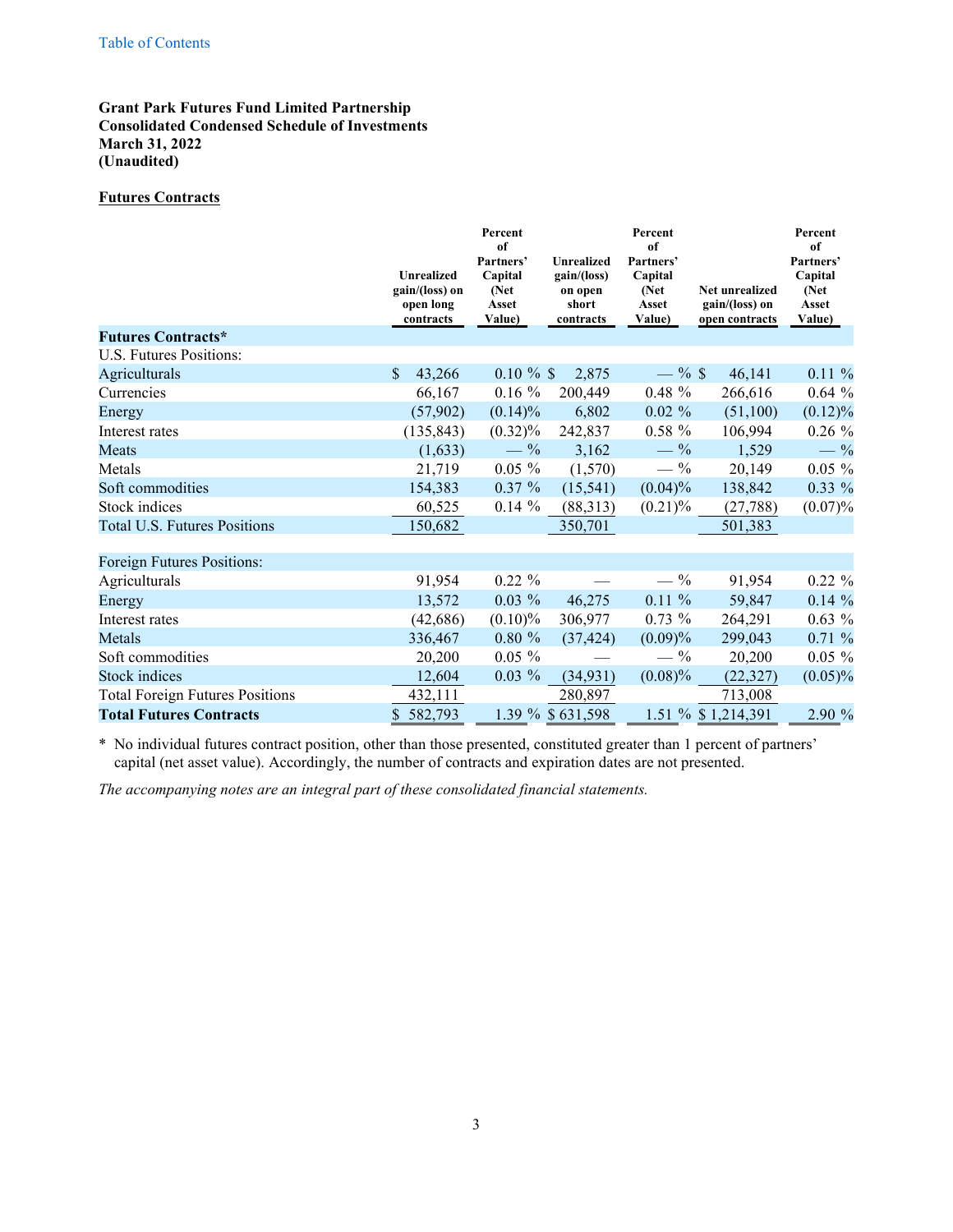# **Grant Park Futures Fund Limited Partnership Consolidated Condensed Schedule of Investments (continued) March 31, 2022 (Unaudited)**

## **Securities owned**

# **U.S. Government-sponsored enterprises**

| <b>Face Value</b> | <b>Maturity Dates</b>                                                 | <b>Description</b>                          | <b>Fair Value</b> | <b>Percent of</b><br><b>Partners' Capital</b><br>(net asset value) |
|-------------------|-----------------------------------------------------------------------|---------------------------------------------|-------------------|--------------------------------------------------------------------|
| \$4,396,000       | 11/3/2023-6/17/2024                                                   | Federal Farm Credit Banks, 0.2%-0.7% **     | 4,394,236<br>S.   | $10.51\%$                                                          |
| 3,000,000         | 8/26/2024                                                             | Federal Home Loan Banks, 0.5%               | 3,000,042         | 7.18 %                                                             |
| 3,000,000         | 9/30/2024                                                             | Federal Home Loan Banks, 0.5%               | 3,001,458         | $7.18 \%$                                                          |
| 8,800,000         | 4/15/2024-3/28/2025                                                   | Other Federal Home Loan Banks, 0.4%-1.0% ** | 8,817,048         | 21.09 %                                                            |
| 2,000,000         | 12/15/2023                                                            | Federal National Mortgage Assoc., 0.3%      | 2,001,885         | 4.79 $%$                                                           |
|                   | Total U.S. Government-<br>sponsored enterprises (cost<br>\$21,186,587 |                                             | \$21,214,669      | 50.75 %                                                            |

# **U.S. Government securities**

| <b>Face Value</b> | <b>Maturity Dates</b>           | <b>Description</b>                    | <b>Fair Value</b> | Percent of<br><b>Partners' Capital</b><br>(net asset value) |
|-------------------|---------------------------------|---------------------------------------|-------------------|-------------------------------------------------------------|
| \$5,500,000       | 6/23/2022-2/23/2023             | U.S. Treasury bills, $0.2\%$ -1.2% ** | \$5,485,948       | 13.13 %                                                     |
| 2,000,000         | 5/31/2023                       | U.S. Treasury note, $0.2\%$           | 1,998,863         | 4.78 %                                                      |
|                   | Total U.S. Government           |                                       |                   |                                                             |
|                   | securities (cost $$7,479,863$ ) |                                       | \$7,484,811       | $17.91\%$                                                   |

## **U.S. Exchange-traded funds**

| <b>Shares</b> | <b>Description</b>                                            | <b>Fair Value</b> | Percent of<br><b>Partners' Capital</b><br>(net asset value) |
|---------------|---------------------------------------------------------------|-------------------|-------------------------------------------------------------|
| 300,400       | U.S. Exchange-traded funds (cost $\sqrt[6]{7}$ , 415, 318) ** | \$6,911,228       | 16.53 $%$                                                   |
|               |                                                               | <b>Fair Value</b> | Percent of<br><b>Partners' Capital</b><br>(net asset value) |
|               | Total securities owned (cost of \$36,081,768)                 | \$35,610,708      | 85.19 %                                                     |

\*\* No individual position constituted greater than 5 percent of partners' capital (net asset value).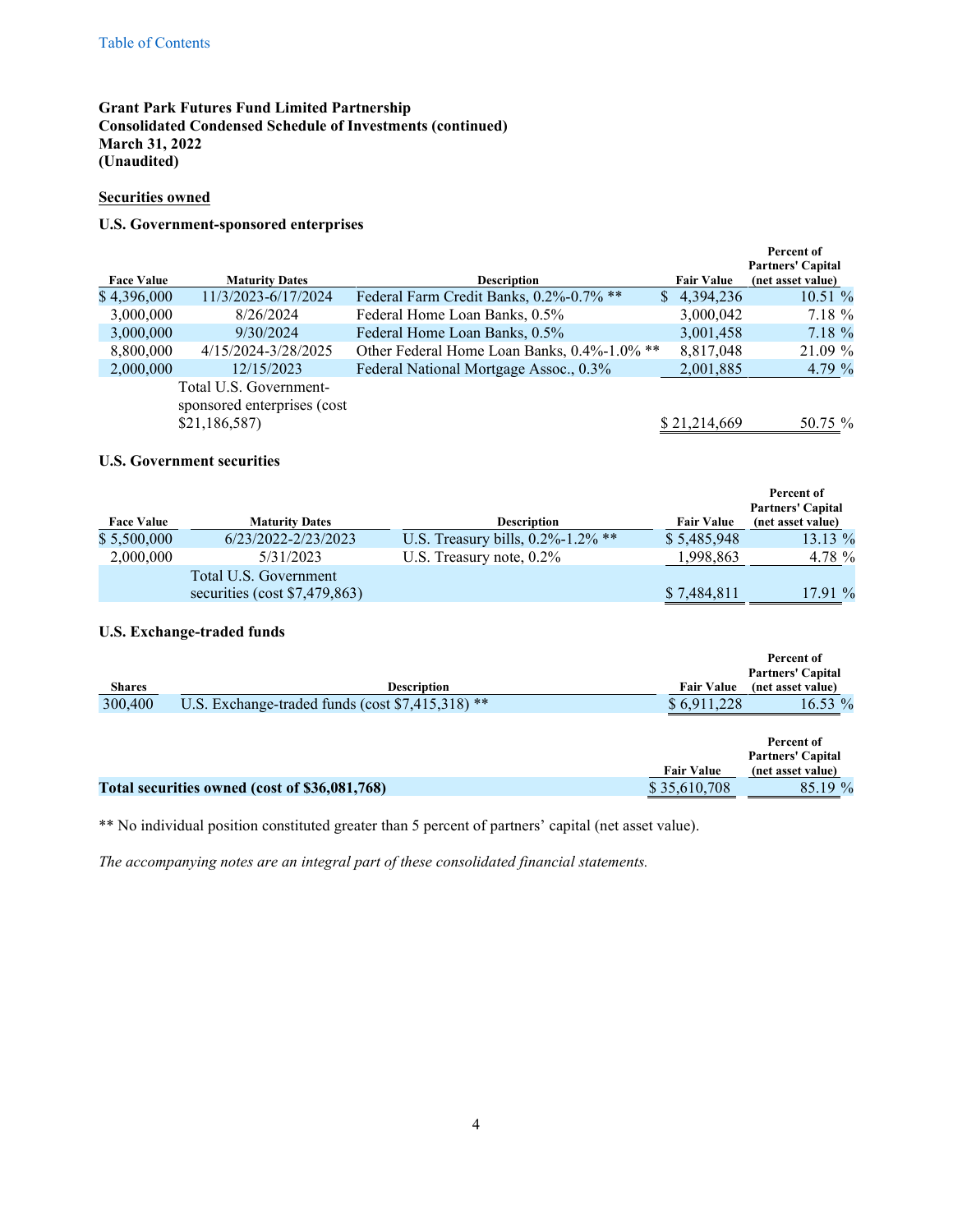# <span id="page-5-0"></span>**Grant Park Futures Fund Limited Partnership Consolidated Condensed Schedule of Investments December 31, 2021**

## **Futures and Swap Contracts**

|                                         | <b>Unrealized</b><br>gain/(loss) on<br>open long<br>contracts | Percent<br>of<br>Partners'<br>Capital<br>(Net)<br>Asset<br>Value) | <b>Unrealized</b><br>gain/(loss) on<br>open short<br>contracts | Percent<br>of<br>Partners'<br>Capital<br>(Net)<br>Asset<br>Value) | <b>Net</b><br>unrealized<br>gain/(loss) on<br>open<br>contracts | Percent<br>of<br>Partners'<br>Capital<br>(Net)<br>Asset<br>Value) |
|-----------------------------------------|---------------------------------------------------------------|-------------------------------------------------------------------|----------------------------------------------------------------|-------------------------------------------------------------------|-----------------------------------------------------------------|-------------------------------------------------------------------|
| <b>Futures Contracts *</b>              |                                                               |                                                                   |                                                                |                                                                   |                                                                 |                                                                   |
| U.S. Futures Positions:                 |                                                               |                                                                   |                                                                |                                                                   |                                                                 |                                                                   |
| Agriculturals                           | $\mathbf{\hat{S}}$<br>15,671                                  | $0.04 \%$                                                         | (25, 242)                                                      | $(0.06)\%$ \$                                                     | (9,571)                                                         | $(0.02)\%$                                                        |
| Currencies                              | 2,412                                                         | $-$ %                                                             | (155,667)                                                      | $(0.38)\%$                                                        | (153, 255)                                                      | $(0.38)\%$                                                        |
| Energy                                  | (6,290)                                                       | $(0.01)$ %                                                        | 21,981                                                         | $0.05 \%$                                                         | 15,691                                                          | 0.04%                                                             |
| Interest rates                          | (2,814)                                                       | $(0.01)$ %                                                        | 92,084                                                         | $0.23\%$                                                          | 89,270                                                          | $0.22 \%$                                                         |
| Meats                                   | 11,987                                                        | $0.03\%$                                                          | (3,450)                                                        | (0.01)%                                                           | 8,537                                                           | $0.02 \%$                                                         |
| Metals                                  | 72,060                                                        | $0.17 \%$                                                         | (38,060)                                                       | (0.09)%                                                           | 34,000                                                          | $0.08 \%$                                                         |
| Soft commodities                        | 59,173                                                        | $0.14 \%$                                                         | (5,828)                                                        | $(0.01)$ %                                                        | 53,345                                                          | $0.13\%$                                                          |
| Stock indices                           | 42,047                                                        | $0.10 \%$                                                         | (38,953)                                                       | (0.09)%                                                           | 3,094                                                           | 0.01%                                                             |
| <b>Total U.S. Futures Positions</b>     | 194,246                                                       |                                                                   | (153, 135)                                                     |                                                                   | 41,111                                                          |                                                                   |
| Foreign Futures Positions:              |                                                               |                                                                   |                                                                |                                                                   |                                                                 |                                                                   |
| Agriculturals                           | (4,736)                                                       | $(0.01) \%$                                                       |                                                                | $-$ %                                                             | (4,736)                                                         | (0.01)%                                                           |
| Energy                                  | (4,286)                                                       | $(0.01) \%$                                                       |                                                                | $- \frac{9}{6}$                                                   | (4,286)                                                         | (0.01)%                                                           |
| Interest rates                          | (104, 436)                                                    | $(0.26)\%$                                                        | 195,028                                                        | $0.48 \%$                                                         | 90,592                                                          | $0.22 \%$                                                         |
| Metals                                  | 112,035                                                       | $0.28 \%$                                                         | (106, 749)                                                     | (0.27)%                                                           | 5,286                                                           | 0.01%                                                             |
| Soft commodities                        | 23,790                                                        | $0.06 \%$                                                         |                                                                | $- \frac{9}{6}$                                                   | 23,790                                                          | $0.06 \%$                                                         |
| <b>Stock</b> indices                    | 113,091                                                       | $0.28 \%$                                                         | (40, 896)                                                      | $(0.10)\%$                                                        | 72,195                                                          | $0.18 \%$                                                         |
| <b>Total Foreign Futures Positions</b>  | 135,458                                                       |                                                                   | 47,383                                                         |                                                                   | 182,841                                                         |                                                                   |
| <b>Total Futures Contracts</b>          | \$329,704                                                     |                                                                   | $0.81 \%$ \$ (105,752)                                         |                                                                   | $(0.26)\%$ \$ 223,952                                           | $0.55\%$                                                          |
| <b>Swap Contracts</b>                   |                                                               |                                                                   |                                                                |                                                                   |                                                                 |                                                                   |
| Deutsche Bank total return swap,        |                                                               |                                                                   |                                                                |                                                                   |                                                                 |                                                                   |
| Termination date June 30, 2025          | (591, 631)                                                    | $(1.46)\%$                                                        |                                                                | $- \frac{9}{6}$                                                   | (591, 631)                                                      | $(1.46)\%$                                                        |
| <b>Total Futures and Swap Contracts</b> | \$(261,927)                                                   |                                                                   | $(0.65)\%$ \$ $(105,752)$                                      |                                                                   | $(0.26)\%$ \$ (367,679)                                         | (0.91)%                                                           |

\* No individual futures contract position constituted greater than 1 percent of partners' capital (net asset value). Accordingly, the number of contracts and expiration dates are not presented.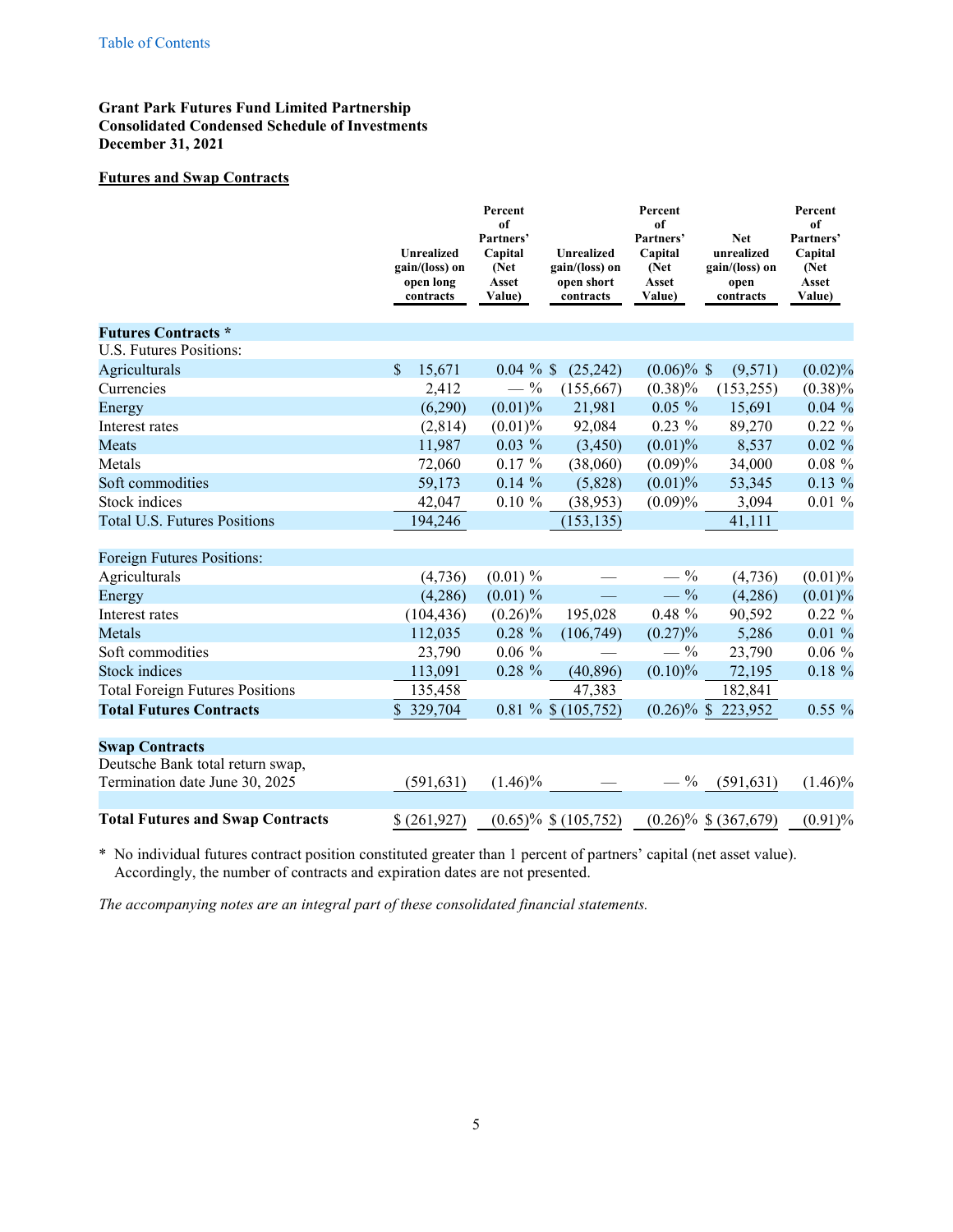# **Grant Park Futures Fund Limited Partnership Consolidated Condensed Schedule of Investments (continued) December 31, 2021**

# **Securities owned**

## **U.S. Government-sponsored enterprises**

| <b>Face Value</b> | <b>Maturity Dates</b>                                                  | <b>Description</b>                          | <b>Fair Value</b> | Percent of<br><b>Partners' Capital</b><br>(net asset value) |
|-------------------|------------------------------------------------------------------------|---------------------------------------------|-------------------|-------------------------------------------------------------|
| \$4,396,000       | 11/3/2023-6/17/2024                                                    | Federal Farm Credit Banks, 0.2%-0.7% **     | 4,390,024<br>S.   | 10.80 %                                                     |
| 3,000,000         | 8/26/2024                                                              | Federal Home Loan Banks, 0.5%               | 3,005,209         | 7.40 %                                                      |
| 3,000,000         | 9/30/2024                                                              | Federal Home Loan Banks, 0.5%               | 3,003,791         | 7.39%                                                       |
| 8,000,000         | 4/15/2024-11/25/2024                                                   | Other Federal Home Loan Banks, 0.4%-1.0% ** | 8,007,381         | 19.71%                                                      |
| 2,000,000         | 12/15/2023                                                             | Federal National Mortgage Assoc., 0.3%      | 2,000,284         | 4.92 $%$                                                    |
|                   | Total U.S. Government-<br>sponsored enterprises (cost<br>\$20,386,587) |                                             | \$20,406,689      | 50.22 %                                                     |

## **U.S. Government securities**

| <b>Face Value</b> | <b>Maturity Dates</b>           | <b>Description</b>                    | <b>Fair Value</b> | Percent of<br><b>Partners' Capital</b><br>(net asset value) |
|-------------------|---------------------------------|---------------------------------------|-------------------|-------------------------------------------------------------|
| \$4,000,000       | 6/23/2022-12/1/2022             | U.S. Treasury bills, $0.2\%$ -0.3% ** | \$3,993,846       | $9.83\%$                                                    |
| 2,000,000         | 5/31/2023                       | U.S. Treasury note, $0.2\%$           | 1.997.831         | 4.92 %                                                      |
|                   | Total U.S. Government           |                                       |                   |                                                             |
|                   | securities (cost $$5,990,211$ ) |                                       | \$5,991,677       | 14.75 $%$                                                   |

# **U.S. Exchange-traded funds**

|         |                                                  |                   | Percent of<br><b>Partners' Capital</b> |
|---------|--------------------------------------------------|-------------------|----------------------------------------|
| Shares  | <b>Description</b>                               | <b>Fair Value</b> | (net asset value)                      |
| 316,400 | U.S. Exchange-traded funds (cost \$7,374,037) ** | \$7,128,854       | 17.54 %                                |

|                                               |                   | Percent of<br><b>Partners' Capital</b> |
|-----------------------------------------------|-------------------|----------------------------------------|
|                                               | <b>Fair Value</b> | (net asset value)                      |
| Total securities owned (cost of \$33,750,835) | \$33,527,220      | 82.51 %                                |

\*\* No individual position constituted greater than 5 percent of partners' capital (net asset value).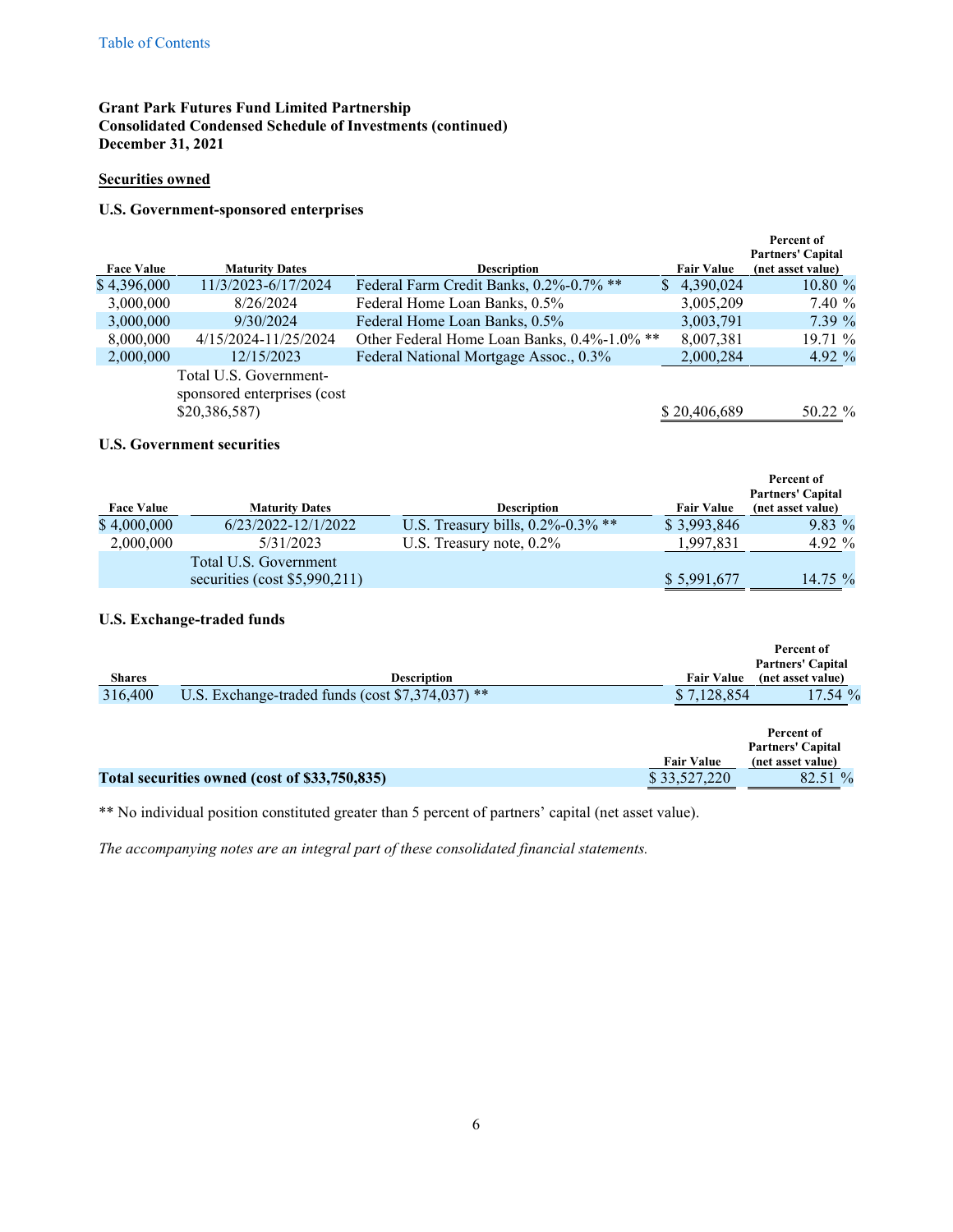# <span id="page-7-0"></span>**Grant Park Futures Fund Limited Partnership Consolidated Statements of Operations**

|                                                  | <b>Three Months Ended</b><br>March 31, |             |                 |            |  |  |
|--------------------------------------------------|----------------------------------------|-------------|-----------------|------------|--|--|
|                                                  |                                        | 2022        |                 | 2021       |  |  |
|                                                  |                                        |             | (Unaudited)     |            |  |  |
| Net trading gains (losses)                       |                                        |             |                 |            |  |  |
| Net gain (loss) from futures trading             |                                        |             |                 |            |  |  |
| Realized                                         | \$                                     | 3,159,569   | <sup>\$</sup>   | 3,496,129  |  |  |
| Change in unrealized                             |                                        | 990,439     |                 | (856,780)  |  |  |
| Commissions                                      |                                        | (145, 564)  |                 | (169, 817) |  |  |
| Net gains (losses) from futures trading          |                                        | 4,004,444   |                 | 2,469,532  |  |  |
|                                                  |                                        |             |                 |            |  |  |
| Net gain (loss) from forward currency trading    |                                        |             |                 |            |  |  |
| Realized                                         |                                        |             |                 | 78,175     |  |  |
| Change in unrealized                             |                                        |             |                 | 231,163    |  |  |
| Commissions                                      |                                        |             |                 | (1,284)    |  |  |
| Net gains (losses) from forward currency trading |                                        | $\equiv$    |                 | 308,054    |  |  |
|                                                  |                                        |             |                 |            |  |  |
| Net gain (loss) from swap trading                |                                        |             |                 |            |  |  |
| Realized                                         |                                        | (922, 129)  |                 |            |  |  |
| Change in unrealized                             |                                        | 591,631     |                 | 730,801    |  |  |
| Net gains (losses) from swap trading             |                                        | (330, 498)  |                 | 730,801    |  |  |
|                                                  |                                        |             |                 |            |  |  |
| Net gain (loss) from securities                  |                                        |             |                 |            |  |  |
| Realized                                         |                                        | (8,569)     |                 | 27,807     |  |  |
| Change in unrealized                             |                                        | (250, 617)  |                 | (15,699)   |  |  |
| Net gains (losses) from securities               |                                        | (259, 186)  |                 | 12,108     |  |  |
|                                                  |                                        |             |                 |            |  |  |
| Net trading gains (losses)                       |                                        | 3,414,760   |                 | 3,520,495  |  |  |
|                                                  |                                        |             |                 |            |  |  |
| Net investment income (loss)                     |                                        |             |                 |            |  |  |
| Income                                           |                                        |             |                 |            |  |  |
| Interest income                                  |                                        | 20,068      |                 | 38,269     |  |  |
| Dividend income                                  |                                        | 48,931      |                 | 49,951     |  |  |
| Total income                                     |                                        | 68,999      |                 | 88,220     |  |  |
| Expenses from operations                         |                                        |             |                 |            |  |  |
| Brokerage charge                                 |                                        | 478,612     |                 | 552,558    |  |  |
| Incentive fees                                   |                                        | 588,340     |                 | 423,323    |  |  |
| Organizational and offering costs                |                                        | 28,608      |                 | 33,245     |  |  |
| Operating expenses                               |                                        | 25,400      |                 | 29,285     |  |  |
| Custody fees and other expenses                  |                                        | 24,857      |                 | 26,114     |  |  |
| <b>Total expenses</b>                            |                                        | 1,145,817   |                 | 1,064,525  |  |  |
| <b>Net investment loss</b>                       | \$                                     | (1,076,818) | \$              | (976, 305) |  |  |
| Net income (loss)                                | \$                                     | 2,337,942   | $\overline{\$}$ | 2,544,190  |  |  |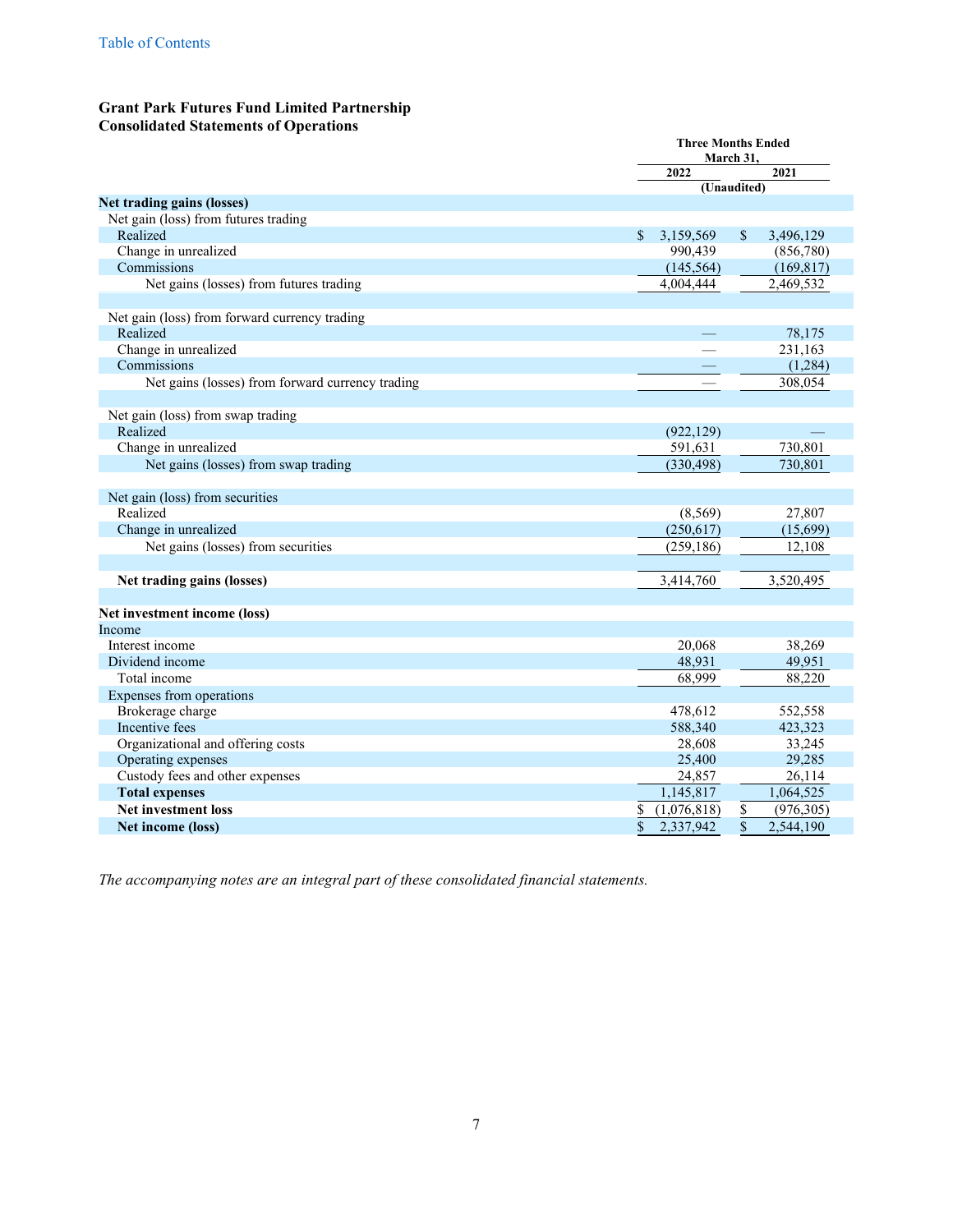# **Grant Park Futures Fund Limited Partnership Consolidated Statements of Operations (continued) (Unaudited)**

|                                                                                                                                                                                     |                |                |     |                |     |                    |               | Three Months ended March 31, 2022 |               |                    |     |                    |               |                      |
|-------------------------------------------------------------------------------------------------------------------------------------------------------------------------------------|----------------|----------------|-----|----------------|-----|--------------------|---------------|-----------------------------------|---------------|--------------------|-----|--------------------|---------------|----------------------|
|                                                                                                                                                                                     | <b>Class A</b> |                |     | <b>Class B</b> |     | Legacy 1           |               | Legacy 2                          |               | Global 1           |     | <b>Global 2</b>    |               | Global 3             |
|                                                                                                                                                                                     | <b>Units</b>   |                |     | Units          |     | <b>Class Units</b> |               | <b>Class Units</b>                |               | <b>Class Units</b> |     | <b>Class Units</b> |               | <b>Class Units *</b> |
| Net income (loss) per unit (based<br>on weighted average number of<br>units outstanding during the<br>period) and increase (decrease) in<br>net asset value per unit for the        |                |                |     |                |     |                    |               |                                   |               |                    |     |                    |               |                      |
| period                                                                                                                                                                              | \$             | 54.16          | \$  | 42.07          | S.  | 51.84              | \$.           | 49.64                             | <sup>\$</sup> | 53.75              | S.  | 51.71              | S.            | 22.36                |
|                                                                                                                                                                                     |                |                |     |                |     |                    |               |                                   |               |                    |     |                    |               |                      |
| Weighted average number of                                                                                                                                                          |                |                |     |                |     |                    |               |                                   |               |                    |     |                    |               |                      |
| units outstanding                                                                                                                                                                   | 3,893.56       |                |     | 31,728.77      |     | 452.87             |               | 391.22                            |               | 13,314.59          |     | 448.65             |               | 6.31                 |
|                                                                                                                                                                                     |                |                |     |                |     |                    |               |                                   |               |                    |     |                    |               |                      |
|                                                                                                                                                                                     |                |                |     |                |     |                    |               | Three Months Ended March 31, 2021 |               |                    |     |                    |               |                      |
|                                                                                                                                                                                     |                | <b>Class A</b> |     | <b>Class B</b> |     | Legacy 1           |               | Legacy 2                          |               | <b>Global 1</b>    |     | Global 2           |               | Global 3             |
|                                                                                                                                                                                     |                | Units          |     | <b>Units</b>   |     | <b>Class Units</b> |               | <b>Class Units</b>                |               | <b>Class Units</b> |     | <b>Class Units</b> |               | <b>Class Units</b>   |
| Net income (loss) per unit (based on<br>weighted average number of units<br>outstanding during the period) and<br>increase (decrease) in net asset value<br>per unit for the period | \$             | 50.97          | \$. | 39.64          | \$. | 45.66              | <sup>\$</sup> | 43.81                             | \$            | 47.18              | \$. | 45.45              | <sup>\$</sup> | 36.43                |
| Weighted average number of units<br>outstanding                                                                                                                                     |                | 4,027.89       |     | 38,325.61      |     | 479.12             |               | 403.68                            |               | 15,408.44          |     | 755.62             |               | 12.62                |

*\**Global 3 Class units closed effective as of February 28, 2022. The information presented for Global 3 Class units is for the two months ended February 28, 2022.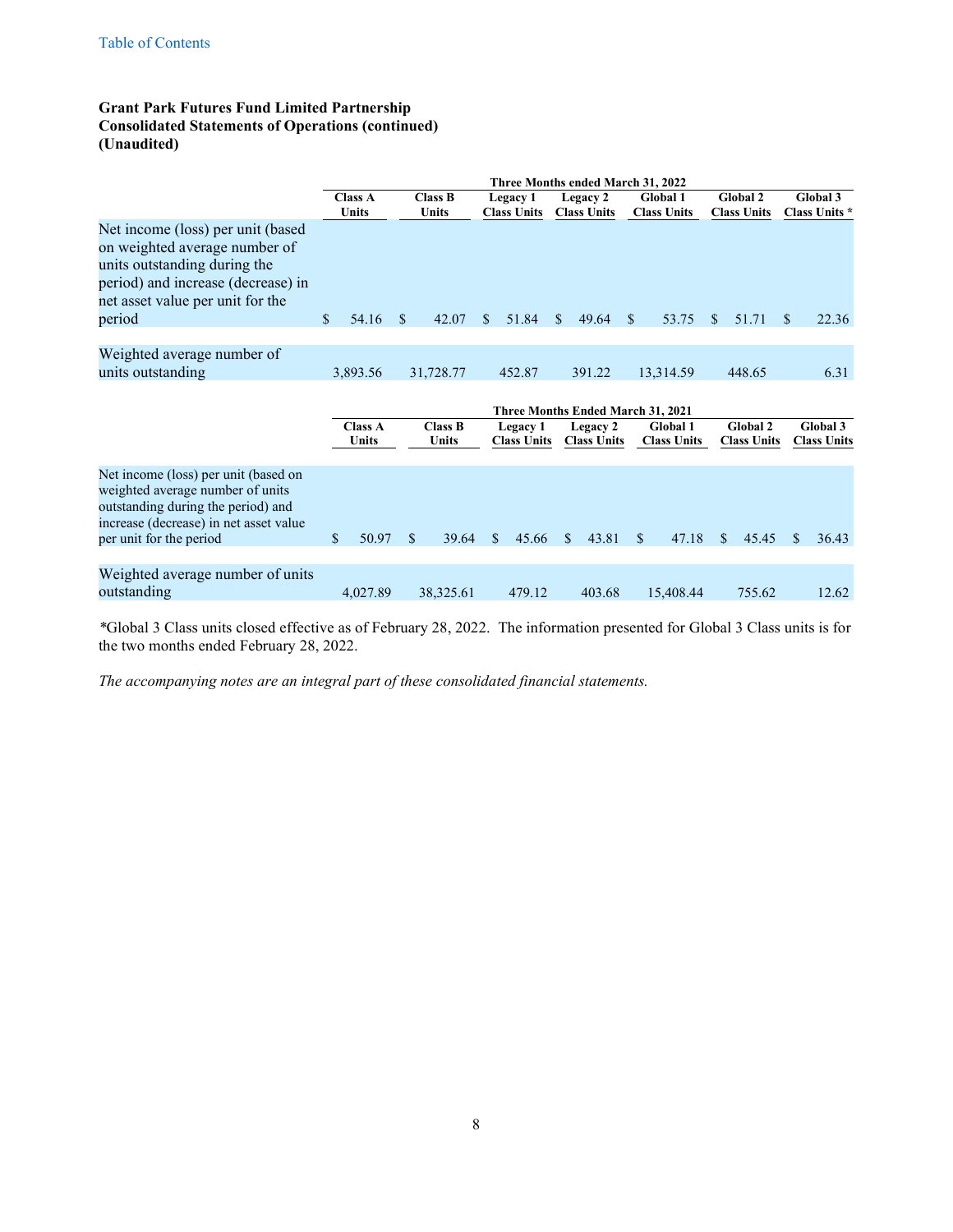## **Grant Park Futures Fund Limited Partnership Consolidated Statements of Changes in Partners' Capital (Net Asset Value) Three Months Ended March 31, 2022 (Unaudited)**

<span id="page-9-0"></span>

|                                         |          |                        | <b>Class A</b>           |                         |                          |                                 | <b>Class B</b> |                         | <b>Legacy 1 Class</b>    |                        |               |                         | <b>Legacy 2 Class</b> |                        |        |                         |
|-----------------------------------------|----------|------------------------|--------------------------|-------------------------|--------------------------|---------------------------------|----------------|-------------------------|--------------------------|------------------------|---------------|-------------------------|-----------------------|------------------------|--------|-------------------------|
|                                         |          | <b>General Partner</b> |                          | <b>Limited Partners</b> |                          | <b>General Partner</b>          |                | <b>Limited Partners</b> |                          | <b>General Partner</b> |               | <b>Limited Partners</b> |                       | <b>General Partner</b> |        | <b>Limited Partners</b> |
|                                         | Number   |                        | Number                   |                         | Number                   |                                 | Number         |                         | Number                   |                        | <b>Number</b> |                         | Number                |                        | Number |                         |
|                                         | of Units | Amount                 | of Units                 | Amount                  | of Units                 | Amount                          | of Units       | Amount                  | of Units                 | Amount                 | of Units      | Amount                  | of Units              | Amount                 |        | of Units Amount         |
| Partners' capital,                      |          |                        |                          |                         |                          |                                 |                |                         |                          |                        |               |                         |                       |                        |        |                         |
| December 31, 2021                       | 231.29   | \$219,938              |                          | 3,693.06 \$3,511,712    | $-$ s                    | $\qquad \qquad \longleftarrow$  | 32,133.85      | \$24,400,348            |                          |                        | 452.87        | 375,993<br>- 55         | 250.67                | \$201,205              |        | 140.55 \$112,811        |
| Redemptions                             |          |                        | (61.57)                  | (60, 450)               |                          |                                 | (807.80)       | (635, 511)              |                          |                        |               |                         |                       |                        |        |                         |
| Net income (loss)                       |          | 12,527                 | $\overline{\phantom{a}}$ | 198,587                 | $\overline{\phantom{a}}$ |                                 |                | 1,340,249               |                          |                        |               | 23,478                  | $-$                   | 12,444                 |        | 6,977                   |
| Partners' capital,                      |          |                        |                          |                         |                          |                                 |                |                         |                          |                        |               |                         |                       |                        |        |                         |
| March 31, 2022                          |          | 231.29 \$ 232,465      |                          | 3,631.49 \$3,649,849    |                          | $\hspace{0.1mm}-\hspace{0.1mm}$ | 31,326.05      | \$25,105,086            | $\qquad \qquad - \qquad$ |                        | 452.87        | 399,471<br>- 55         | 250.67                | \$213,649              |        | 140.55 \$119,788        |
|                                         |          |                        |                          |                         |                          |                                 |                |                         |                          |                        |               |                         |                       |                        |        |                         |
|                                         |          |                        |                          |                         |                          |                                 |                |                         |                          |                        |               |                         |                       |                        |        |                         |
| Net asset value per General Partner and |          |                        |                          |                         |                          |                                 |                |                         |                          |                        |               |                         |                       |                        |        |                         |
| Limited Partner unit at                 |          |                        |                          |                         |                          |                                 |                |                         |                          |                        |               |                         |                       |                        |        |                         |
| December 31, 2021                       |          | \$950.90               |                          |                         |                          | 759.34                          |                |                         |                          | 830.25                 |               |                         |                       | \$ 802.66              |        |                         |
|                                         |          |                        |                          |                         |                          |                                 |                |                         |                          |                        |               |                         |                       |                        |        |                         |
| Net asset value per General Partner and |          |                        |                          |                         |                          |                                 |                |                         |                          |                        |               |                         |                       |                        |        |                         |
| Limited Partner unit at March 31, 2022  |          | \$1,005.06             |                          |                         |                          | 801.41                          |                |                         |                          | 882.09                 |               |                         |                       | \$ 852.30              |        |                         |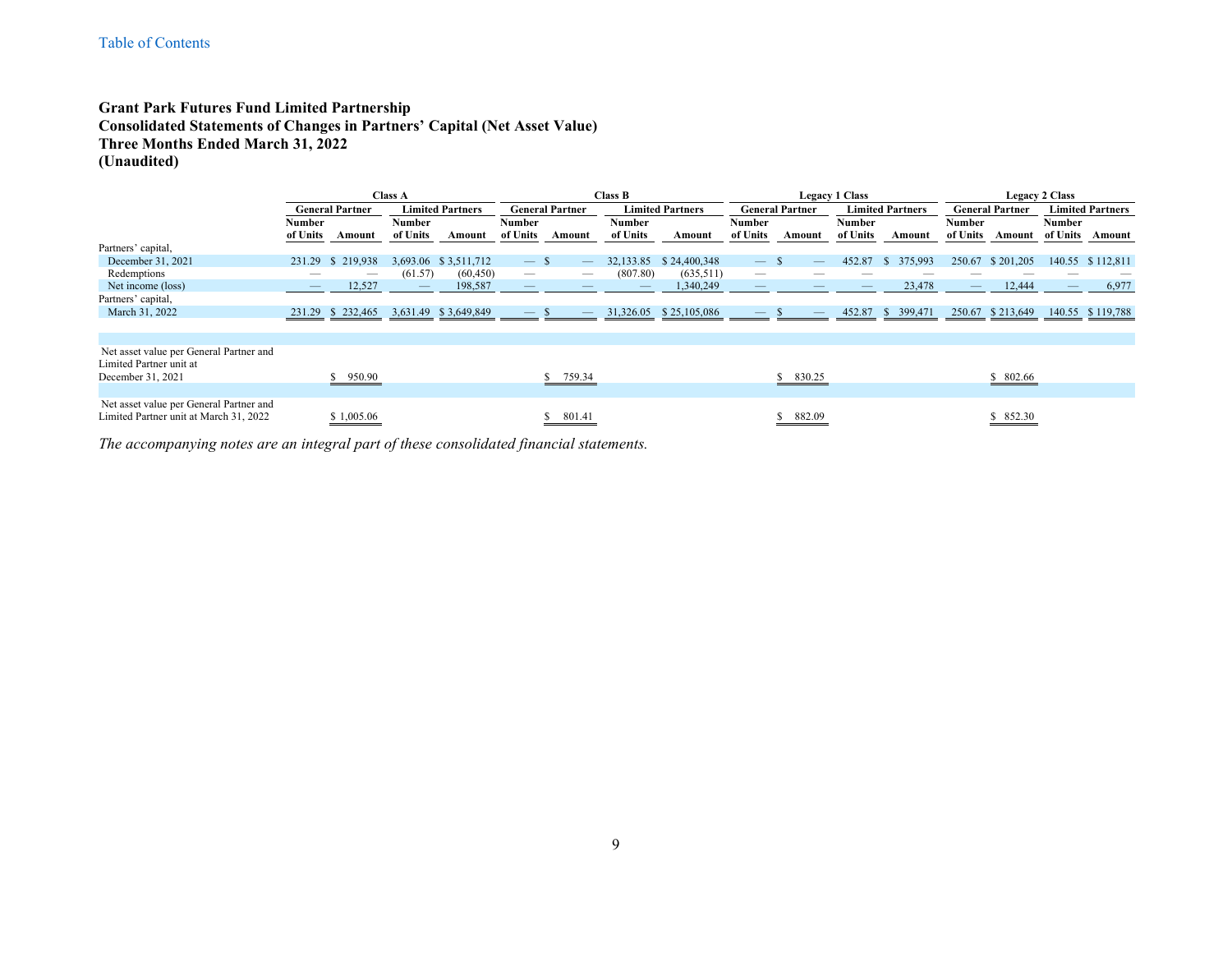## **Grant Park Futures Fund Limited Partnership Consolidated Statements of Changes in Partners' Capital (Net Asset Value) (continued) Three Months Ended March 31, 2022 (Unaudited)**

|                                                                                   | <b>Global 1 Class</b>    |          |                          |                         | <b>Global 2 Class</b>    |                                |          |                         | Global 3 Class *       |                          |                         |                               |               |
|-----------------------------------------------------------------------------------|--------------------------|----------|--------------------------|-------------------------|--------------------------|--------------------------------|----------|-------------------------|------------------------|--------------------------|-------------------------|-------------------------------|---------------|
|                                                                                   | <b>General Partner</b>   |          |                          | <b>Limited Partners</b> |                          | <b>General Partner</b>         |          | <b>Limited Partners</b> | <b>General Partner</b> |                          | <b>Limited Partners</b> |                               |               |
|                                                                                   | Number                   |          | <b>Number</b>            |                         |                          | <b>Number</b>                  |          |                         | <b>Number</b>          |                          | Number                  |                               | Total         |
|                                                                                   | of Units                 | Amount   | of Units                 | Amount                  | of Units                 | Amount                         | of Units | Amount                  | of Units               |                          |                         | <b>Amount of Units Amount</b> | Amount        |
| Partners' capital,                                                                |                          |          |                          |                         |                          |                                |          |                         |                        |                          |                         |                               |               |
| December 31, 2021                                                                 | $\overline{\phantom{m}}$ |          |                          | 13,558.40 \$11,430,041  | $\overline{\phantom{m}}$ |                                | 457.53   | \$374,595               |                        |                          | 12.62                   | 8.329                         | \$40,634,972  |
| Redemptions                                                                       |                          |          | (506.96)                 | (445, 852)              |                          | $\hspace{0.05cm}$              | (24.16)  | (20, 779)               |                        | $\overline{\phantom{0}}$ | (12.62)                 | (8,611)                       | (1, 171, 203) |
| Net income (loss)                                                                 |                          |          | $\overline{\phantom{m}}$ | 719,984                 |                          |                                |          | 23,414                  |                        |                          |                         | 282                           | 2,337,942     |
| Partners' capital,                                                                |                          |          |                          |                         |                          |                                |          |                         |                        |                          |                         |                               |               |
| March 31, 2022                                                                    |                          |          |                          | 13,051.44 \$11,704,173  |                          | $\qquad \qquad \longleftarrow$ | 433.37   | \$377,230               |                        |                          |                         |                               | \$41,801,711  |
|                                                                                   |                          |          |                          |                         |                          |                                |          |                         |                        |                          |                         |                               |               |
| Net asset value per General Partner and Limited Partner unit at December 31, 2021 |                          | \$843.02 |                          |                         |                          | \$818.74                       |          |                         |                        | \$659.82                 |                         |                               |               |
|                                                                                   |                          |          |                          |                         |                          |                                |          |                         |                        |                          |                         |                               |               |
| Net asset value per General Partner and Limited Partner unit at March 31, 2022    |                          | \$896.77 |                          |                         |                          | \$870.45                       |          |                         |                        | 0.00<br>\$               |                         |                               |               |

*\**Global 3 Class units closed effective as of February 28, 2022. The information presented for Global 3 Class units is for the two months ended February 28, 2022.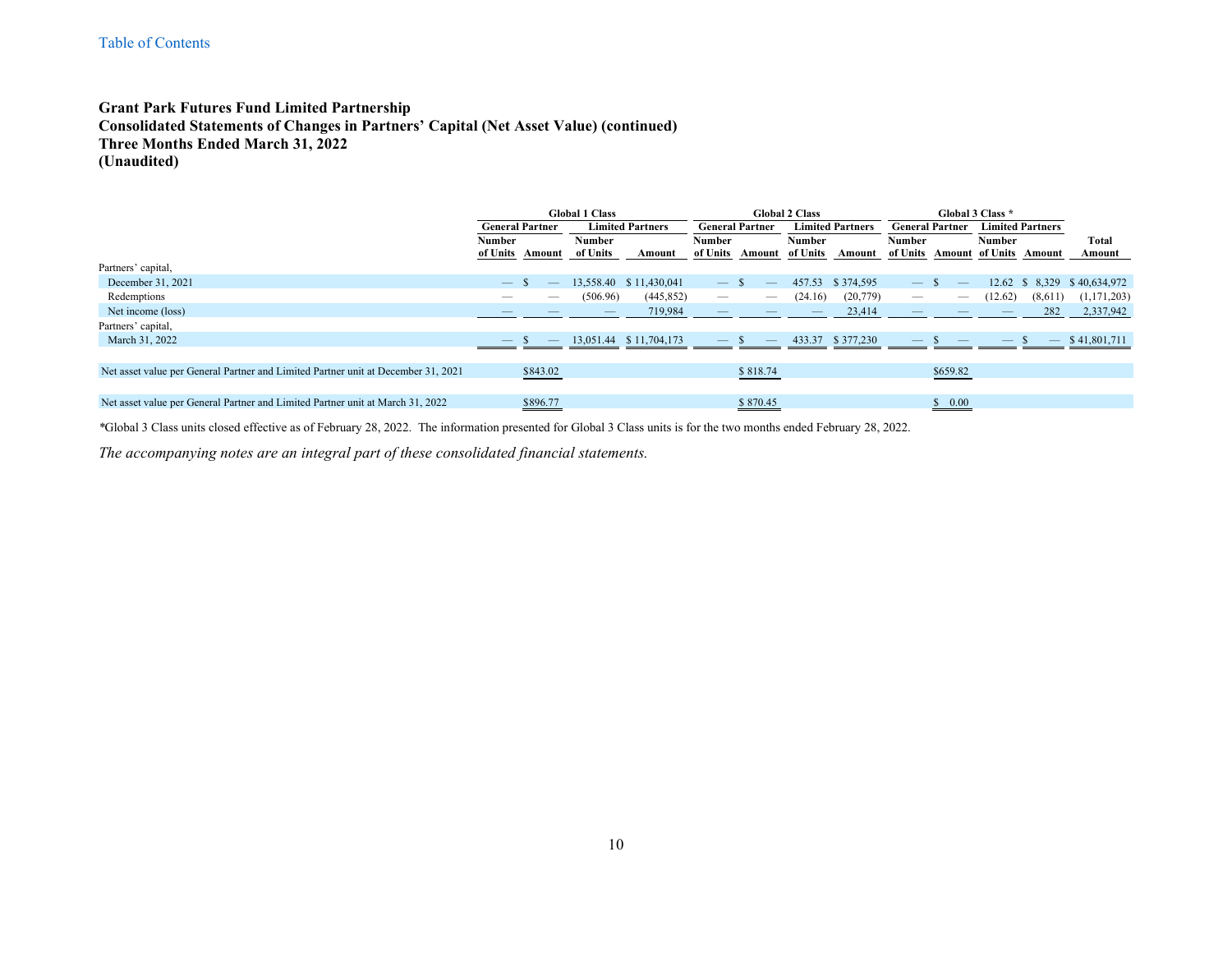## **Grant Park Futures Fund Limited Partnership Consolidated Statements of Changes in Partners' Capital (Net Asset Value) (continued) Three Months Ended March 31, 2021 (Unaudited)**

|                                                                              |                                |                        | <b>Class A</b>                 |                         | <b>Class B</b>    |                                           |                   |                         | <b>Legacy 1 Class</b>          |                          |               |                         | <b>Legacy 2 Class</b>    |                        |                                |                         |
|------------------------------------------------------------------------------|--------------------------------|------------------------|--------------------------------|-------------------------|-------------------|-------------------------------------------|-------------------|-------------------------|--------------------------------|--------------------------|---------------|-------------------------|--------------------------|------------------------|--------------------------------|-------------------------|
|                                                                              |                                | <b>General Partner</b> |                                | <b>Limited Partners</b> |                   | <b>General Partner</b>                    |                   | <b>Limited Partners</b> |                                | <b>General Partner</b>   |               | <b>Limited Partners</b> |                          | <b>General Partner</b> |                                | <b>Limited Partners</b> |
|                                                                              | <b>Number</b>                  |                        | <b>Number</b>                  |                         | Number            |                                           | <b>Number</b>     |                         | Number                         |                          | <b>Number</b> |                         | Number                   |                        | <b>Number</b>                  |                         |
|                                                                              | of Units                       | Amount                 | of Units                       | Amount                  | of Units          | Amount                                    | of Units          | Amount                  | of Units                       | Amount                   | of Units      | Amount                  | of Units                 | Amount                 | of Units                       | Amount                  |
| Partners' capital,                                                           |                                |                        |                                |                         |                   |                                           |                   |                         |                                |                          |               |                         |                          |                        |                                |                         |
| December 31, 2020                                                            | 307.34                         | \$276,860              |                                | 3,720.55 \$3,351,509    | $-$ \$            | $\qquad \qquad \overline{\qquad \qquad }$ | 38,806.88         | \$28,009,494            | $\overline{\phantom{m}}$       | - S<br>$\qquad \qquad -$ | 479.12        | 370,186<br>-S           | 263.13                   | \$197,003              | 140.55                         | \$105,224               |
| Redemptions                                                                  | __                             |                        |                                |                         |                   |                                           | (1,083.09)        | (815, 848)              | $\hspace{0.05cm}$              |                          |               |                         |                          |                        |                                |                         |
| Net income (loss)                                                            | $\qquad \qquad \longleftarrow$ | 15,663                 | $\qquad \qquad \longleftarrow$ | 189,612                 | $\qquad \qquad -$ |                                           | $\qquad \qquad -$ | 1,529,653               | $\qquad \qquad \longleftarrow$ | $\qquad \qquad -$        |               | 21,875                  | $\overline{\phantom{m}}$ | 11,528                 | $\qquad \qquad \longleftarrow$ | 6,158                   |
| Partners' capital,                                                           |                                |                        |                                |                         |                   |                                           |                   |                         |                                |                          |               |                         |                          |                        |                                |                         |
| March 31, 2021                                                               | 307.34                         | 292,523                |                                | 3,720.55 \$3,541,121    |                   | $\overline{\phantom{0}}$                  | 37,723.79         | \$28,723,299            | $\qquad \qquad - \qquad$       |                          | 479.12        | 392,061<br>-80          | 263.13                   | \$208,531              | 140.55                         | \$111,382               |
|                                                                              |                                |                        |                                |                         |                   |                                           |                   |                         |                                |                          |               |                         |                          |                        |                                |                         |
|                                                                              |                                |                        |                                |                         |                   |                                           |                   |                         |                                |                          |               |                         |                          |                        |                                |                         |
| Net asset value per General Partner<br>and Limited Partner unit at           |                                |                        |                                |                         |                   |                                           |                   |                         |                                |                          |               |                         |                          |                        |                                |                         |
| December 31, 2020                                                            |                                | \$900.81               |                                |                         |                   | 721.77                                    |                   |                         |                                | \$772.63                 |               |                         |                          | \$748.69               |                                |                         |
|                                                                              |                                |                        |                                |                         |                   |                                           |                   |                         |                                |                          |               |                         |                          |                        |                                |                         |
| Net asset value per General Partner<br>and Limited Partner unit at March 31, |                                |                        |                                |                         |                   |                                           |                   |                         |                                |                          |               |                         |                          |                        |                                |                         |
| 2021                                                                         |                                | 951.78                 |                                |                         |                   | 761.41                                    |                   |                         |                                | 818.29                   |               |                         |                          | 792.50                 |                                |                         |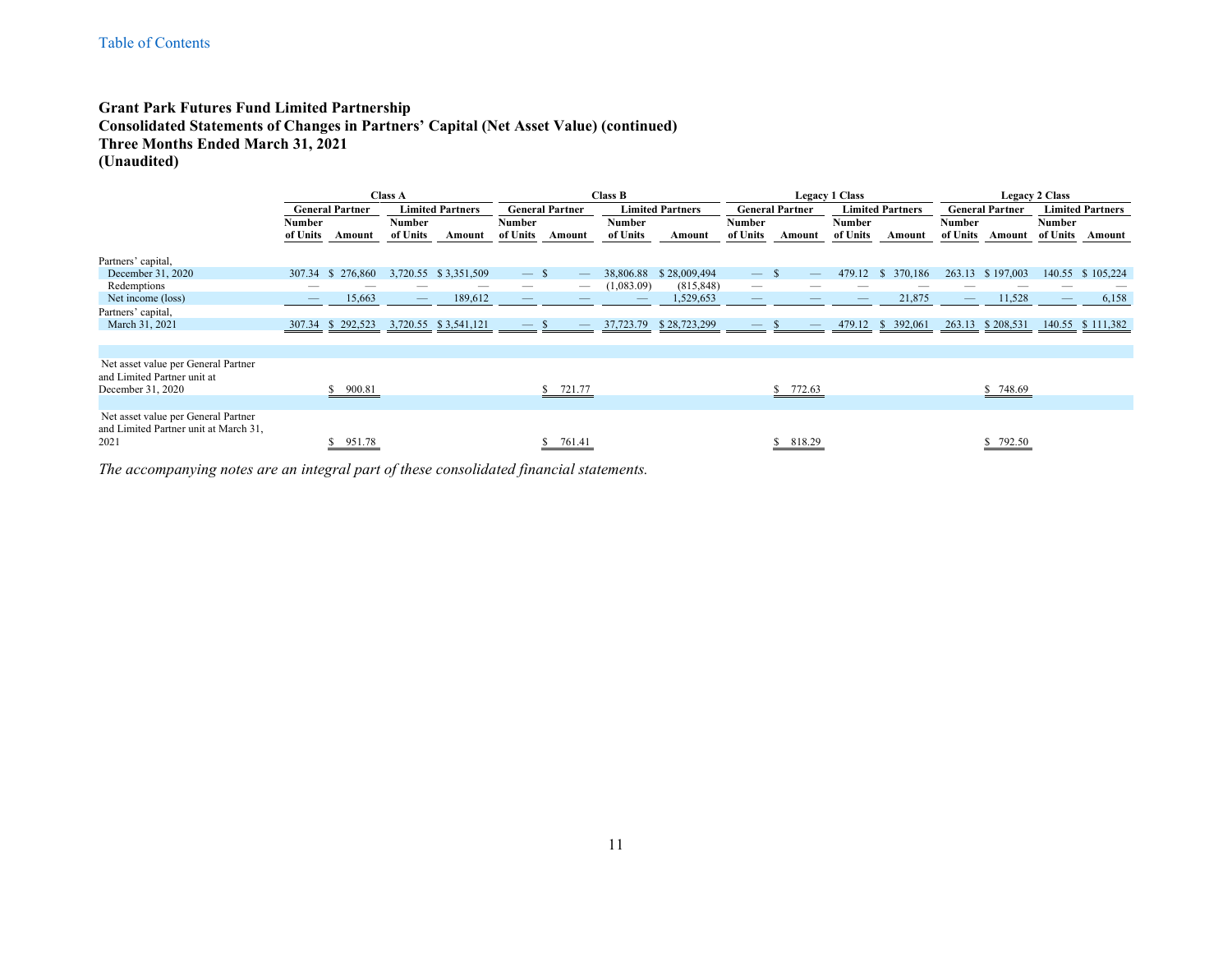## **Grant Park Futures Fund Limited Partnership Consolidated Statements of Changes in Partners' Capital (Net Asset Value) (continued) Three Months Ended March 31, 2021 (Unaudited)**

|                                                                                   | <b>Global 1 Class</b> |                        |                                 |                         | <b>Global 2 Class</b>           |                          |                         |                  | <b>Global 3 Class</b>    |                          |                          |                         |              |
|-----------------------------------------------------------------------------------|-----------------------|------------------------|---------------------------------|-------------------------|---------------------------------|--------------------------|-------------------------|------------------|--------------------------|--------------------------|--------------------------|-------------------------|--------------|
|                                                                                   |                       | <b>General Partner</b> |                                 | <b>Limited Partners</b> | <b>General Partner</b>          |                          | <b>Limited Partners</b> |                  | <b>General Partner</b>   |                          |                          | <b>Limited Partners</b> |              |
|                                                                                   | Number                |                        |                                 | <b>Number</b>           |                                 | Number                   |                         | <b>Number</b>    |                          |                          | <b>Number</b>            |                         | Total        |
|                                                                                   | of Units              | Amount                 | of Units                        | Amount                  | of Units                        | Amount                   | of Units                | Amount           |                          |                          | of Units Amount of Units | Amount                  | Amount       |
| Partners' capital,                                                                |                       |                        |                                 |                         |                                 |                          |                         |                  |                          |                          |                          |                         |              |
| December 31, 2020                                                                 | 392.74                | \$306,534              |                                 | 15,405.71 \$12,024,149  |                                 | 231.81 \$176,124         |                         | 543.13 \$412,668 | $-$ S                    | $\overline{\phantom{m}}$ | $12.62 \text{ }$ \$      | 7,830                   | \$45,237,581 |
| Redemptions                                                                       | $\qquad \qquad$       | $\hspace{0.05cm}$      | (705.66)                        | (573,890)               | $\hspace{0.1mm}-\hspace{0.1mm}$ | $\overline{\phantom{a}}$ | (25.76)                 | (19, 633)        | $\overline{\phantom{a}}$ |                          |                          |                         | (1,409,371)  |
| Net income (loss)                                                                 |                       | 18,527                 | $\hspace{0.1mm}-\hspace{0.1mm}$ | 716,597                 | $\overline{\phantom{m}}$        | 10,538                   |                         | 23,579           |                          |                          |                          | 460                     | 2,544,190    |
| Partners' capital,                                                                |                       |                        |                                 |                         |                                 |                          |                         |                  |                          |                          |                          |                         |              |
| March 31, 2021                                                                    | 392.74                | \$325,061              |                                 | 14.700.05 \$12.166.856  |                                 | 231.81 \$186,662         |                         | 517.37 \$416,614 |                          |                          | 12.62                    | 8,290                   | \$46,372,400 |
|                                                                                   |                       |                        |                                 |                         |                                 |                          |                         |                  |                          |                          |                          |                         |              |
|                                                                                   |                       |                        |                                 |                         |                                 |                          |                         |                  |                          |                          |                          |                         |              |
| Net asset value per General Partner and Limited Partner unit at December 31, 2020 |                       | \$780.50               |                                 |                         |                                 | \$759.80                 |                         |                  |                          | \$620.27                 |                          |                         |              |
|                                                                                   |                       |                        |                                 |                         |                                 |                          |                         |                  |                          |                          |                          |                         |              |
| Net asset value per General Partner and Limited Partner unit at March 31, 2021    |                       | \$827.68               |                                 |                         |                                 | \$ 805.25                |                         |                  |                          | \$656.70                 |                          |                         |              |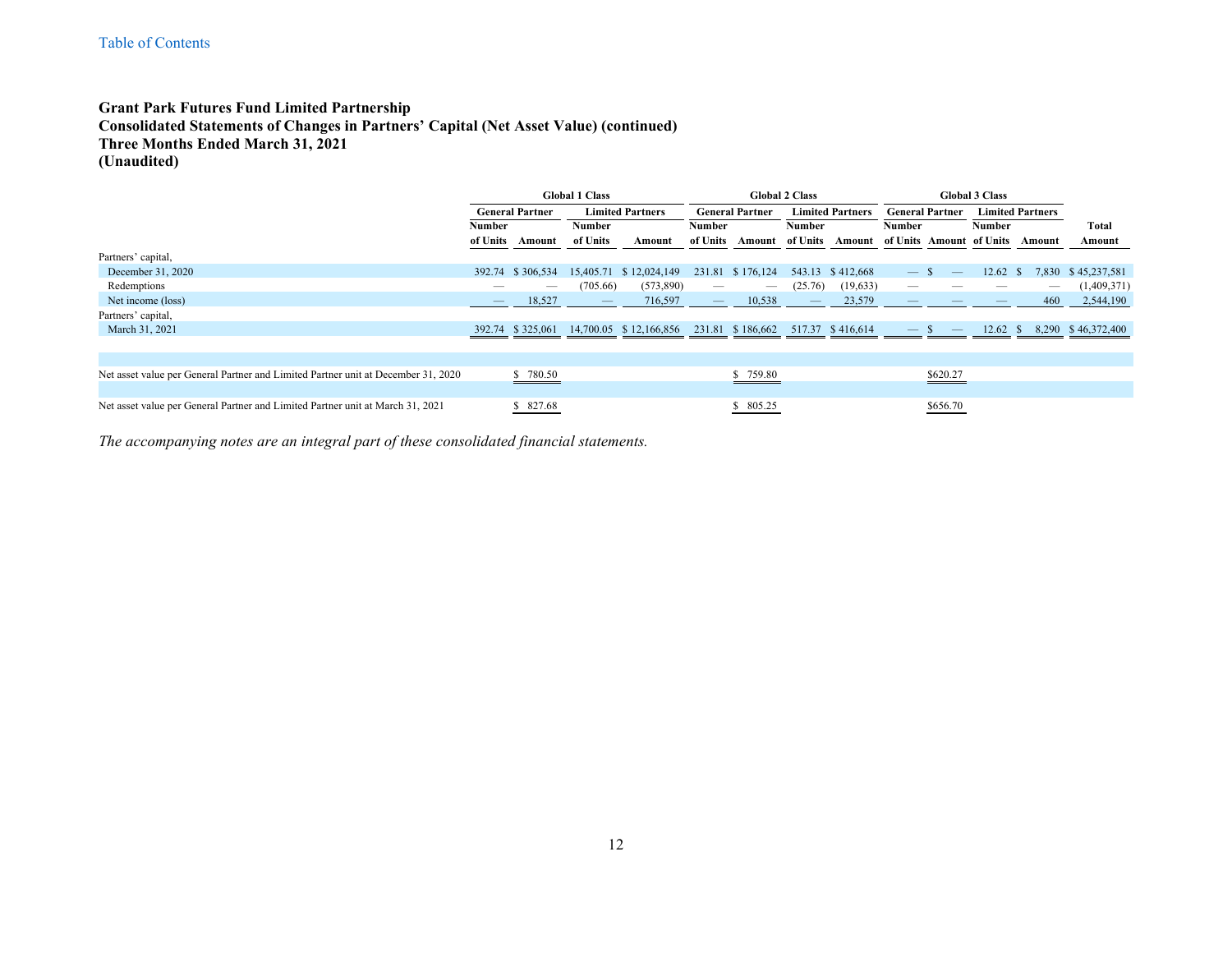#### <span id="page-13-0"></span>**Note 1. Nature of Business and Significant Accounting Policies**

Nature of business: Grant Park Futures Fund Limited Partnership (the "Partnership") was organized as a limited partnership under Illinois law in August 1988 and will continue until December 31, 2027, unless terminated sooner as provided for in its Limited Partnership Agreement. As a commodity investment pool, the Partnership is subject to the regulations of the Commodity Futures Trading Commission ("CFTC"), an agency of the United States (U.S.) government which regulates most aspects of the commodity futures industry; rules of the National Futures Association, an industry self-regulatory organization; and the requirements of the various commodity exchanges where the Partnership executes transactions. Additionally, the Partnership is subject to the requirements of futures commission merchants ("FCMs") and interbank and other market makers through which the Partnership trades. The Partnership is a registrant with the Securities and Exchange Commission ("SEC"), and, accordingly is subject to the regulatory requirements under the Securities Exchange Act of 1934, as amended. Prior to April 1, 2019, the Partnership was also subject to the regulatory requirements under the Securities Act of 1933, as amended.

Effective April 1, 2019, limited partnership units of the Partnership are no longer offered for sale. For existing investors in the Partnership, business continues to be conducted as usual. There was no change in the trading, operations, or monthly statements, etc. as a result of the termination of the offering, and redemption requests continue to be offered on a monthly basis.

The Partnership engages in the speculative trading of futures and forward contracts for commodities, financial instruments or currencies, any rights pertaining thereto and any options thereon, or on physical commodities, equities, listed options, swap transactions and broad based exchange-traded funds. The Partnership may also engage in hedge, arbitrage and cash trading of commodities and futures.

The Partnership is a multi-advisor commodity pool that invests the assets of each class of the Partnership in the Partnership's subsidiary limited liability trading companies (each, a "Trading Company" and collectively, the "Trading Companies") which (i) enter into advisory agreements with the independent commodity trading advisors retained by the general partner; (ii) enter into swap transactions or derivative instruments tied to the performance of certain reference traders; and/or (iii) allocate assets to the Partnership's cash management trading company. The Partnership's general partner, commodity pool operator and sponsor is Dearborn Capital Management, L.L.C. ("the General Partner"), an Illinois limited liability company. The Trading Companies were set up to, among other things, segregate risk by commodity trading advisor or reference trader. Effectively, this structure isolates one trading advisor or reference trader from another and any losses from one Trading Company will not carry over to the other Trading Companies. The following is a list of the Trading Companies, for which the Partnership is the sole member and all of which were organized as Delaware limited liability companies:

| GP 1, LLC ("GP 1") | GP 5, LLC ("GP 5") | GP 18, LLC ("GP 18") |
|--------------------|--------------------|----------------------|
| GP 3, LLC ("GP 3") | GP 8, LLC ("GP 8") |                      |
| GP 4, LLC ("GP 4") | GP 9, LLC ("GP 9") |                      |

There were no assets allocated to GP 1 and GP 9 as of March 31, 2022 and December 31, 2021.

Additionally, GP Cash Management, LLC ("GP Cash Management") was created as a Delaware limited liability company to collectively manage and invest excess cash not required to be held at clearing brokers. The excess cash is held in a separate account in the name of GP Cash Management, LLC and custodied at State Street Bank and Trust Company or may be invested in mutual funds. The members of GP Cash Management are the Trading Companies.

Classes of interests: The Partnership has seven classes of limited partner interests (each, a "Class" and collectively, the "Interests"), Class A, Class B, Legacy 1 Class, Legacy 2 Class, Global Alternative Markets 1 ("Global 1") Class, Global Alternative Markets 2 ("Global 2") Class and Global Alternative Markets 3 ("Global 3") Class units.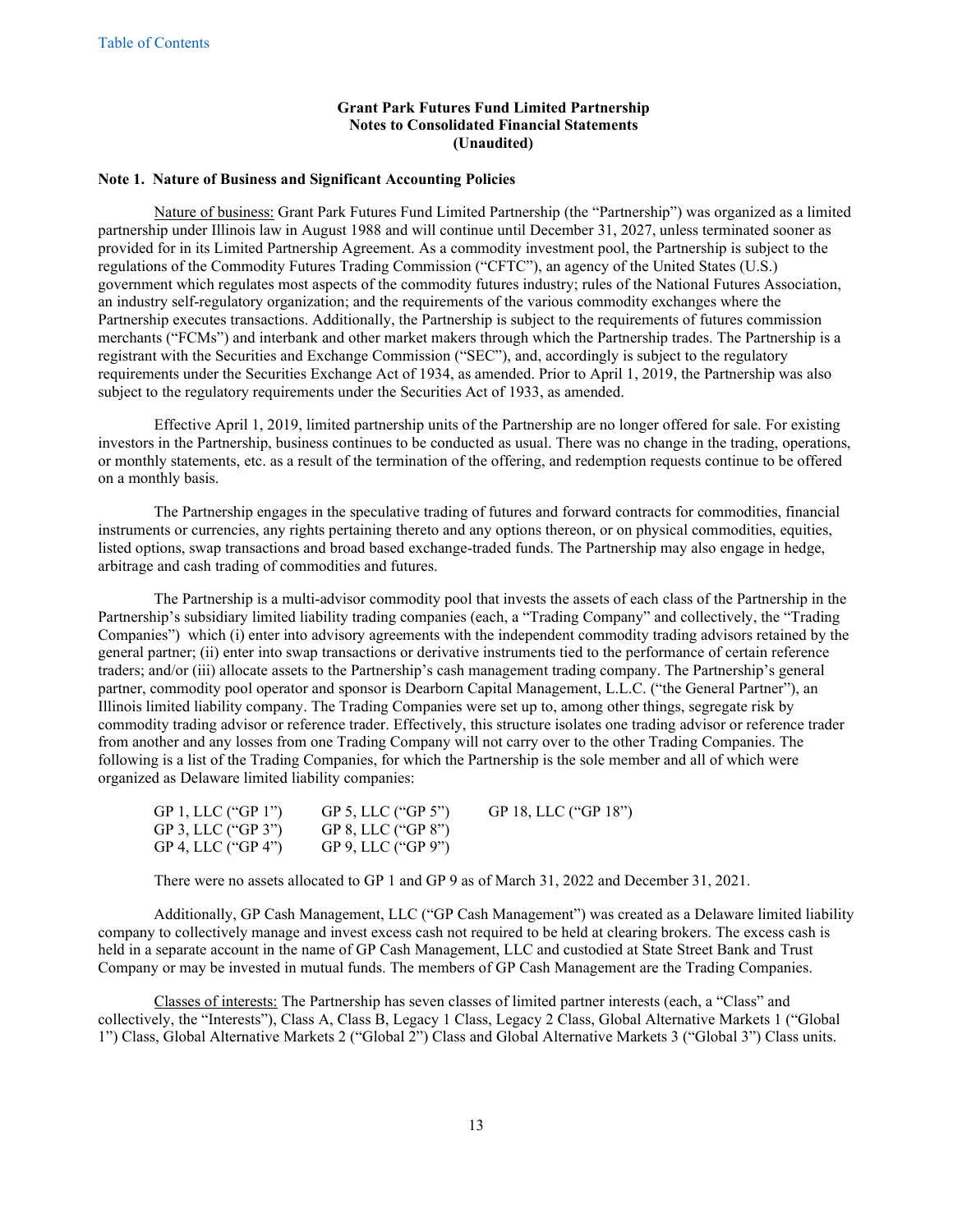As previously disclosed and described in the Partnership's prospectus, all Global 3 Class units have either been exchanged to Global 1 Class units or fully redeemed. As a result, the Global 3 Class is closed effective as of February 28, 2022.

Both Class A and Class B units are traded pursuant to identical trading programs and differ only in respect to the brokerage charge and organization and offering costs payable to the General Partner.

Both Legacy 1 Class and Legacy 2 Class units are traded pursuant to trading programs pursuing a technical trend trading philosophy, which is the same trading philosophy used for the Class A and Class B units. The Legacy 1 Class and Legacy 2 Class units differ only in respect to the brokerage charge payable to the General Partner. The Legacy 1 Class and Legacy 2 Class units were offered only to investors who are represented by approved selling agents who are directly compensated by the investor for services rendered in connection with an investment in the Partnership (such arrangements commonly referred to as "wrap-accounts").

The Global 1 Class, Global 2 Class and Global 3 Class units are traded pursuant to trading programs pursuing technical trend trading philosophies. The Global 1 Class, Global 2 Class and Global 3 Class units differ in respect to the General Partner's brokerage charge. The Global 1 Class and Global 2 Class units were offered only to investors in wrap accounts.

The Partnership's significant accounting policies are as follows:

Accounting principles: Pursuant to rules and regulations of the SEC, consolidated financial statements of the Partnership are prepared in conformity with U.S. generally accepted accounting principles ("U.S. GAAP"). The Partnership is an investment company and follows accounting and reporting guidance under the Financial Accounting Standards Board ("FASB") Accounting Standards Codification ("ASC") Topic 946, *Financial Services – Investment Companies*.

Consolidation: The Partnership is the sole member of each of the Trading Companies. The Trading Companies, in turn, are the only members of GP Cash Management. The Partnership presents consolidated financial statements, which include the accounts of the Trading Companies and GP Cash Management. All material inter-company accounts and transactions are eliminated in consolidation.

Use of estimates: The preparation of financial statements in conformity with U.S. GAAP requires management to make estimates and assumptions that affect the reported amounts of assets and liabilities and disclosure of contingent assets and liabilities at the date of the consolidated financial statements and the reported amounts of revenue and expenses during the reporting period. Actual results could differ from those estimates.

Cash and cash equivalents: Cash and cash equivalents may include cash, overnight investments, commercial paper, U.S. treasury bills, money market funds and short-term investments in interest-bearing demand deposits with banks and cash managers with original maturities of three months or less at the date of acquisition.

Valuation of investments: All investments are used for trading purposes and recorded at their fair value, as described in Note 2. Substantially all of the Partnership's assets and liabilities are considered financial instruments and are recorded at fair value or at carrying amounts that approximate fair value because of the short maturity of the instruments.

Investment transactions, investment income and expenses: Futures contracts, forward contracts and options on futures and forward contracts and securities are recorded on a trade date basis and realized gains or losses are recognized when contracts/positions are liquidated. Unrealized gains or losses on open contracts/positions (the difference between contract trade price and market price) or securities are reported in the consolidated statement of financial condition as a net unrealized gain or loss, as there exists a right of offset of unrealized gains or losses in accordance with FASB ASC 210-20, *Balance Sheet, Offsetting*. Any change in net unrealized gain or loss from the preceding period is reported in the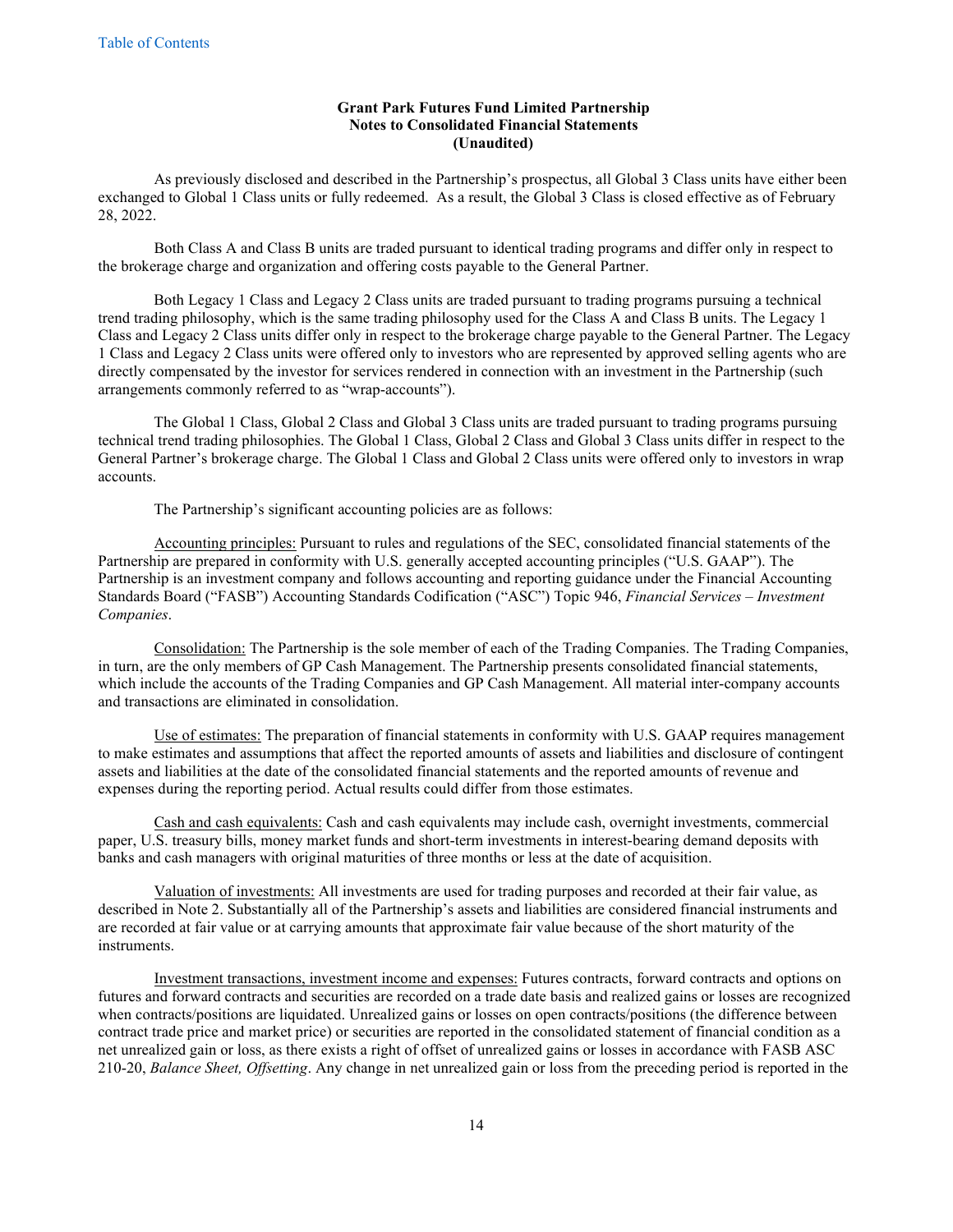consolidated statement of operations. Interest income and expense is recognized under the accrual basis. Dividend income is recognized on the ex-dividend date.

Set forth in Note 10 are instruments and transactions eligible for offset in the consolidated statement of financial condition and which are subject to derivative clearing agreements with the Partnership's clearing brokers. Each clearing broker nets margin held on behalf of the Partnership or payment obligations of the clearing broker to the Partnership against any payment obligations of the Partnership to the clearing broker. The Partnership is required to deposit margin at each clearing broker to meet the original and maintenance requirements established by that clearing broker, and/or the exchange or clearinghouse associated with the exchange on which the instrument is traded. The derivative clearing agreements give each clearing broker a security interest in this margin to secure any liabilities owed to the clearing broker arising from a default by the Partnership.

Commissions: Commissions and other trading fees are expensed when contracts are opened and closed, and are reflected separately in the consolidated statement of operations.

Redemptions payable: Pursuant to the provisions of FASB ASC 480, *Distinguishing Liabilities from Equity*, redemptions approved by the General Partner prior to month end with a fixed effective date and fixed amount are recorded as redemptions payable as of month end.

Income taxes: No provision for income taxes has been made in these consolidated financial statements as each partner is individually responsible for reporting income or loss based on its respective share of the Partnership's income and expenses as reported for income tax purposes.

The Partnership follows the provisions of ASC 740, *Income Taxes*. FASB guidance requires the evaluation of tax positions taken or expected to be taken in the course of preparing the Partnership's tax returns to determine whether the tax positions are "more-likely-than-not" of being sustained "when challenged" or "when examined" by the applicable tax authority. Tax positions not deemed to meet the more-likely-than-not threshold would be recorded as a tax benefit or expense and liability in the current year. If a tax position does not meet the minimum statutory threshold to avoid payment of penalties, an expense for the amount of the statutory penalty and interest, if applicable, shall be recognized in the consolidated statement of operations in the period in which the position is claimed or expected to be claimed. As of March 31, 2022, management has determined that there are no material uncertain income tax positions and, accordingly, has not recorded a liability. The Partnership is generally not subject to examination by U.S. federal or state taxing authorities for tax years before 2018.

Organization and offering costs: The General Partner has incurred all expenses in connection with the organization and the continuous public offering of partnership interests and is reimbursed by the Partnership. In addition, the General Partner continues to compensate wholesalers for services rendered to certain Limited Partners. This reimbursement is made monthly and the reimbursement amounts are listed by class in Note 5. In no event, however, will the monthly reimbursement from the Partnership to the General Partner exceed 0.083%, or 1.0% annually, of the net asset value of the Partnership. In its discretion, the General Partner may require the Partnership to reimburse the General Partner in any subsequent calendar year for amounts that exceed these limits in any prior year, provided that the maximum amount reimbursed by the Partnership will not exceed the overall limit set forth above. Amounts reimbursed by the Partnership with respect to the organization and the continuous public offering expenses are charged to expense from operations at the time of reimbursement or accrual. If the Partnership terminates prior to completion of payment of the calculated amounts to the General Partner, the General Partner will not be entitled to any additional payments, and the Partnership will have no further obligation to the General Partner. The Partnership is only liable for payment of offering costs on a monthly basis as calculated based on the limitations stated above. As of March 31, 2022, unreimbursed organization and offering costs incurred by the General Partner were approximately \$59,000 and may be reimbursed by the Partnership in the future.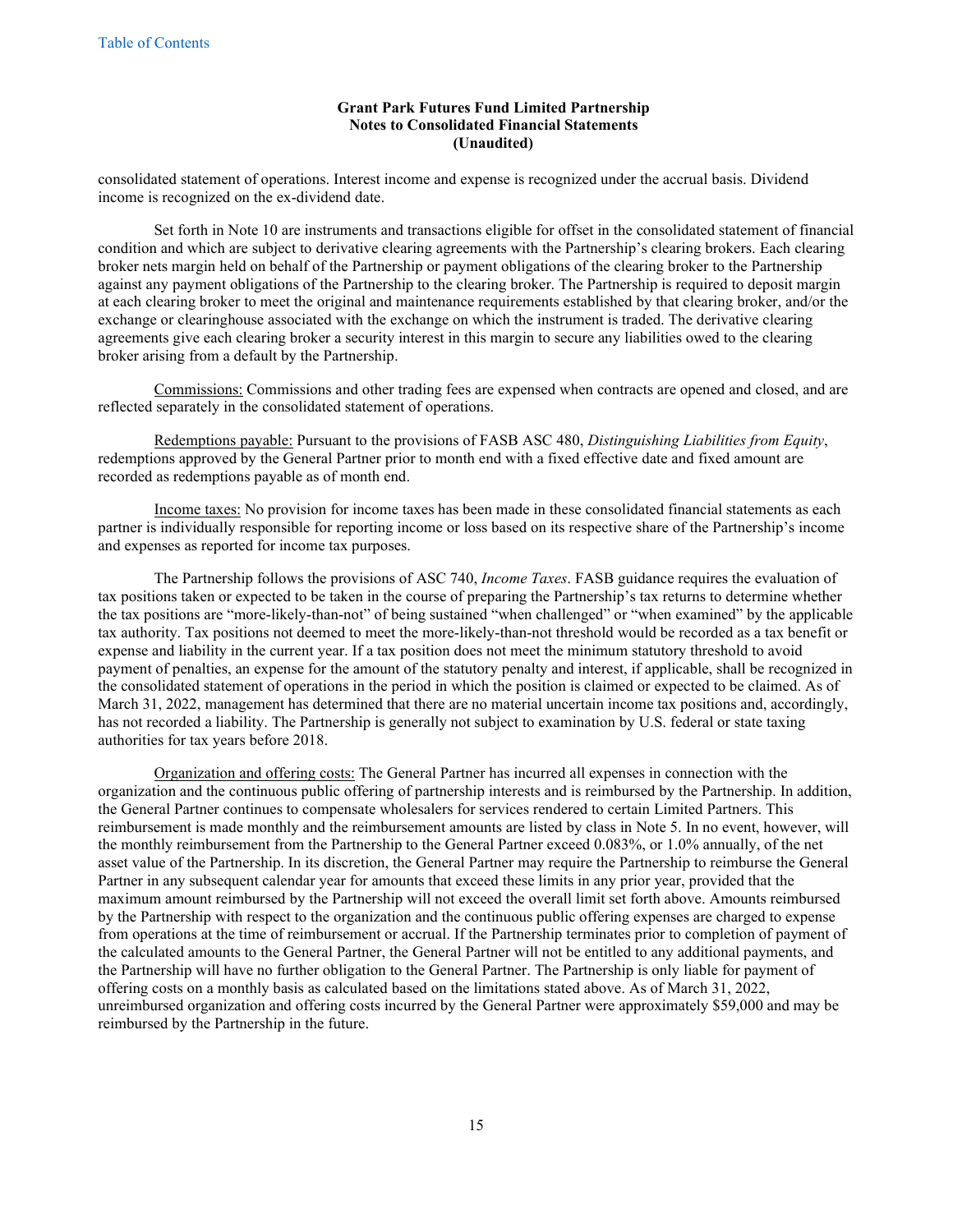Foreign currency transactions: The Partnership's functional currency is the U.S. dollar; however, it transacts business in currencies other than the U.S. dollar. Assets and liabilities denominated in currencies other than the U.S. dollar are translated into U.S. dollars at the rates in effect at the date of the consolidated statement of financial condition. Income and expense items denominated in currencies other than the U.S. dollar are translated into U.S. dollars at the rates in effect during the period. Gains and losses resulting from the translation to U.S. dollars are reported in income currently.

The Partnership does not isolate that portion of the results of operations resulting from changes in foreign exchange rates on investments from fluctuations arising from changes in market prices of securities held. Such fluctuations are included with the net realized or unrealized gain or loss from investments.

Swap contracts: Certain Trading Companies of the Partnership may strategically allocate a portion or all of their assets to total return swaps selected at the direction of the General Partner. A swap is a bilaterally negotiated agreement between two parties to exchange cash flows based upon an asset, rate or some other reference index. In a typical swap, two parties agree to exchange the returns (or differentials in rates of return) earned or realized on one or more particular predetermined investments or instruments. The gross returns to be exchanged or "swapped" between the parties are calculated with respect to a "notional amount" (i.e., the amount or value of the underlying asset used in computing the particular interest rate, return, or other amount to be exchanged) in a particular investment, or in a "basket" of commodities or other investments representing a particular index. A Trading Company's investment in swap agreements will likely vary over time due to cash flows, asset allocations and market movements. The swap agreements serve to diversify the investment holdings of the Partnership and to provide access to programs and commodity trading advisors that would not otherwise be available to the Partnership, and are not used for hedging purposes.

Changes in the value of the swap agreements are recognized as unrealized gains or losses in the consolidated statement of operations by marking to market on a daily basis to reflect the value of the swap agreement at the end of each day as reported by the swap counterparty. The final exchange amount based on the swap value at the termination of the swap agreement will be recorded as a realized gain or loss in the consolidated statement of operations. Through its Trading Companies, the Partnership entered into a total return swap with Deutsche Bank AG. The Partnership maintained cash as collateral to secure its obligations under the swap. The swap was effective July 1, 2015 and had a termination date of June 30, 2025 and was terminated effective March 9, 2022. As of March 31, 2022 and December 31, 2021, the notional value of the swap was \$0 and \$8,049,187, respectively, and the cash margin balance was \$0 and \$2,246,500, respectively, which is included in equity in brokers' trading accounts on the consolidated statements of financial condition.

Statement of cash flows: The Partnership has elected not to provide statements of cash flows as permitted by FASB ASC 230, *Statement of Cash Flows*. The Partnership noted that as of and for the periods ended March 31, 2022 and 2021, substantially all investments were highly liquid in Level 1 or 2 of the fair value hierarchy as shown in Note 2, all investments are carried at fair value, the Partnership carried no debt, and the statements of changes in partners' capital (net asset value) is presented.

Reclassification: Certain amounts in the 2021 consolidated financial statements have been reclassified to conform with the 2022 presentation.

Recent accounting pronouncements: In March 2020, the FASB issued ASU 2020-04, *Reference Rate Reform*. The amendments in ASU 2020-04 provide optional expedients and exceptions for applying GAAP to contracts, hedging relationships, and other transactions affected by reference rate reform if certain criteria are met. The standard is effective as of March 12, 2020 through December 31, 2022. ASU 2020-04 has not had a significant impact on the Partnership's consolidated financial statements and disclosures. The Partnership did not utilize the optional expedients and exceptions provided by ASU 2020-04 during the three months ended March 31, 2022.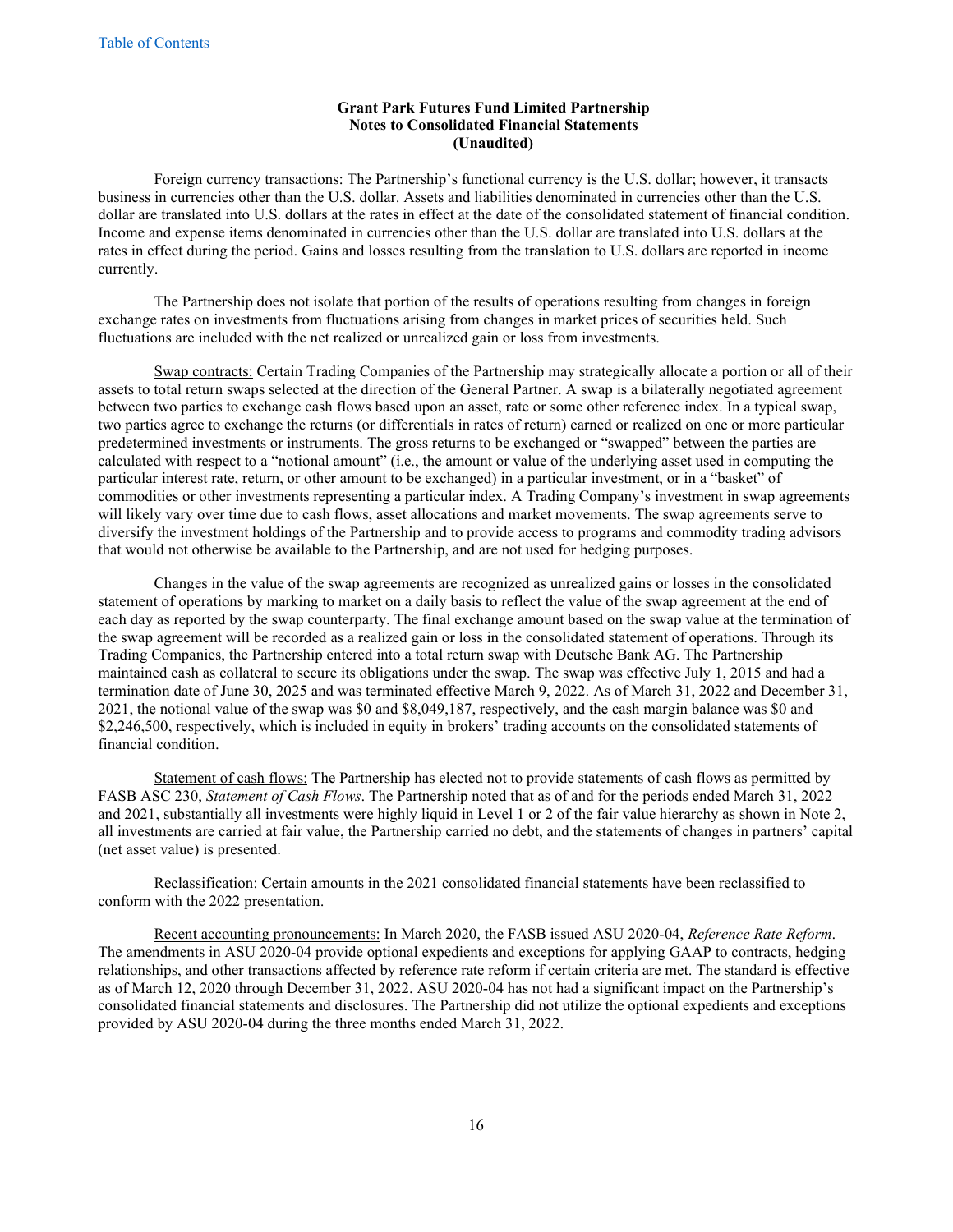Interim financial statements: The consolidated financial statements included herein were prepared without audit according to the rules and regulations of the SEC. Certain information and footnote disclosures normally included in financial statements prepared in accordance with U.S. GAAP may be omitted pursuant to such rules and regulations. The financial statements reflect, in the opinion of management, all adjustments necessary that were of a normal and recurring nature and adequate disclosures to present fairly the financial position and results of operations as of and for the periods indicated. The results of operations for the three months ended March 31, 2022 and 2021 are not necessarily indicative of the results to be expected for the full year or for any other period.

These financial statements should be read in conjunction with the audited financial statements and the notes thereto included in the Form 10-K previously filed with the SEC.

#### **Note 2. Fair Value Measurements**

As described in Note 1, the Partnership follows the provisions of FASB ASC 820, *Fair Value Measurements and Disclosures*. FASB ASC 820 defines fair value as the price that would be received to sell an asset or paid to transfer a liability in an orderly transaction between market participants at the measurement date and sets out a fair value hierarchy. The Partnership utilizes valuation techniques to maximize the use of observable inputs and minimize the use of unobservable inputs. Assets and liabilities recorded at fair value are categorized within the fair value hierarchy based upon the level of judgment associated with the inputs used to measure their value. The fair value hierarchy gives the highest priority to quoted prices in active markets for identical assets or liabilities (Level 1) and the lowest priority to unobservable inputs (Level 3). Inputs are broadly defined as assumptions market participants would use in pricing an asset or liability. The three levels of the fair value hierarchy are described below:

Level 1. Unadjusted quoted prices in active markets for identical assets or liabilities that the reporting entity has the ability to access at the measurement date.

Level 2. Inputs other than quoted prices within Level 1 that are observable for the asset or liability, either directly or indirectly. A significant adjustment to a Level 2 input could result in the Level 2 measurement becoming a Level 3 measurement.

Level 3. Inputs that are unobservable for the asset or liability. The Partnership does not have any assets classified as Level 3.

The following section describes the valuation techniques used by the Partnership to measure different financial instruments at fair value and includes the level within the fair value hierarchy in which the financial instrument is categorized.

The fair value of exchange-traded futures contracts and exchange-traded funds are based upon exchange settlement prices as of the last business day of the reporting period. These financial instruments are classified in Level 1 of the fair value hierarchy.

The Partnership values forward contracts based on the average bid and ask price of quoted forward spot prices obtained as of the last business day of the reporting period, and forward contracts are classified in Level 2 of the fair value hierarchy.

U.S. Government securities and U.S. Government-sponsored enterprise securities are stated at cost plus accrued interest, which approximates fair value based on quoted market prices in an active market. The Partnership compares market prices quoted by dealers to the cost plus accrued interest to ensure a reasonable approximation of fair value. These securities are classified in Level 2 of the fair value hierarchy.

The investments in total return swaps are reported at fair value based on daily price reporting from the swap counterparty, which uses exchange prices to value most futures positions and the remaining positions are valued using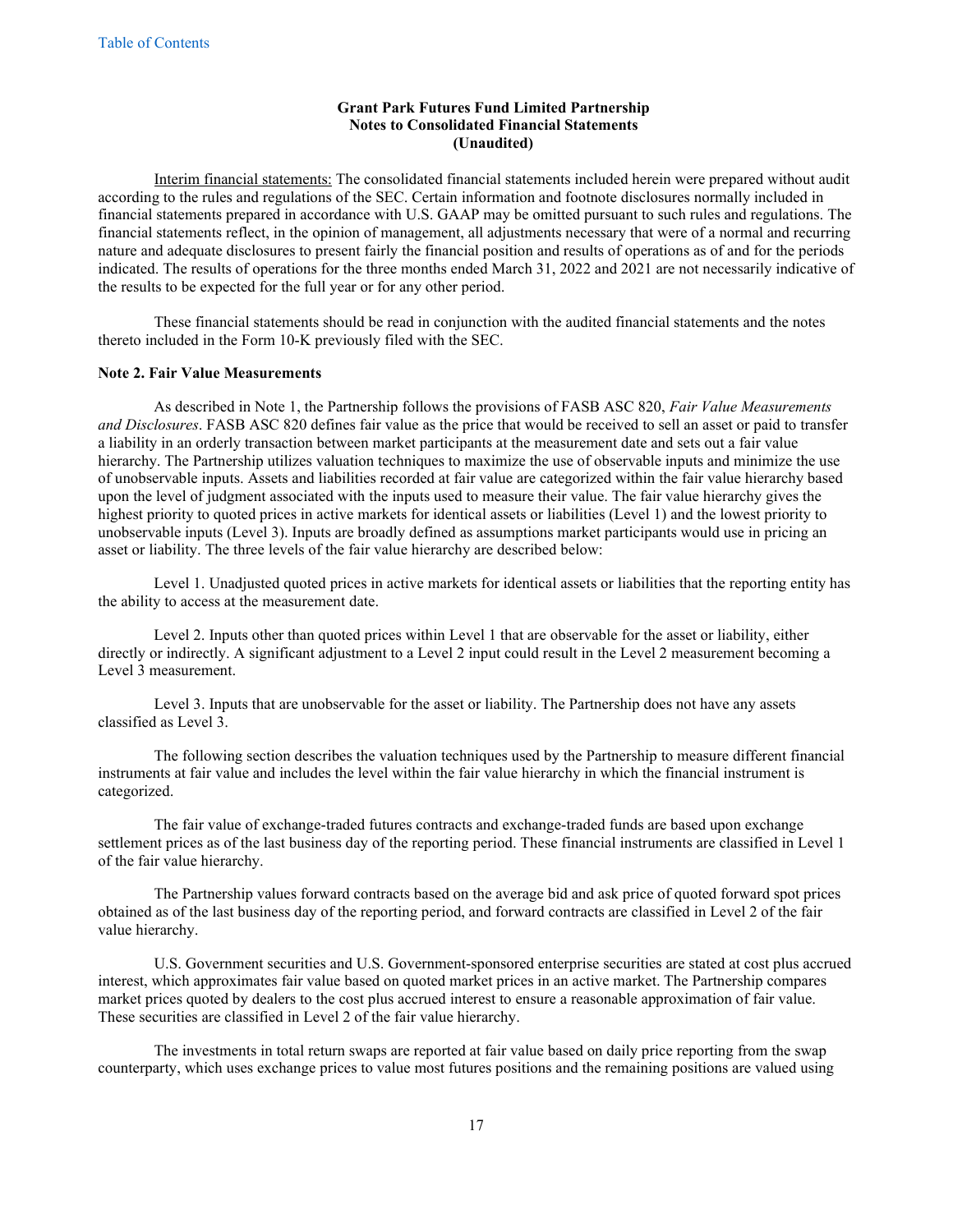proprietary pricing models of the counterparty. The Partnership's swap transactions are a two-party contract entered into primarily to exchange the returns earned or realized on particular pre-determined investments or instruments. The gross returns to be exchanged or swapped between parties are calculated with respect to a notional amount. The total return swaps have inputs which are transparent and can generally be corroborated by market data and therefore are classified within Level 2 of the fair value hierarchy.

The following table presents the Partnership's fair value hierarchy for those assets and liabilities measured at fair value on a recurring basis as of March 31, 2022:

| <b>Assets and Liabilities</b>         | <b>Level 1</b> | Level 2      | Level 3                  | <b>Total</b>            |
|---------------------------------------|----------------|--------------|--------------------------|-------------------------|
| Equity in brokers' trading accounts   |                |              |                          |                         |
| U.S. and foreign futures contracts    |                |              |                          | $-$ \$ $-$ \$ 1,214,391 |
| Securities owned                      |                |              |                          |                         |
| U.S. Government-sponsored enterprises |                | 21, 214, 669 | $\overline{\phantom{a}}$ | 21,214,669              |
| U.S. Government securities            |                | 7,484,811    | $\hspace{0.05cm}$        | 7,484,811               |
| U.S. Exchange-traded funds            | 6,911,228      |              |                          | 6,911,228               |
| Total                                 | \$8,125,619    | \$28,699,480 |                          | \$36,825,099            |

The gross presentation of the fair value of the Partnership's derivatives by contract type is shown in Note 10. See the consolidated condensed schedule of investments for detail by sector.

The following table presents the Partnership's fair value hierarchy for those assets and liabilities measured at fair value on a recurring basis as of December 31, 2021:

| <b>Assets and Liabilities</b>         | <b>Level 1</b> | <b>Level 2</b> | Level 3                         | Total        |
|---------------------------------------|----------------|----------------|---------------------------------|--------------|
| Equity in brokers' trading accounts   |                |                |                                 |              |
| U.S. and foreign futures contracts    | $$223,952$ \,  |                | $\mathbb{S}$ —                  | 223,952      |
| Swap contracts                        |                | (591, 631)     |                                 | (591, 631)   |
| Securities owned                      |                |                |                                 |              |
| U.S. Government-sponsored enterprises |                | 20,406,689     | $\hspace{0.1mm}-\hspace{0.1mm}$ | 20,406,689   |
| U.S. Government securities            |                | 5,991,677      |                                 | 5,991,677    |
| U.S. Exchange-traded funds            | 7,128,854      |                |                                 | 7,128,854    |
| Total                                 | \$7,352,806    | \$25,806,735   |                                 | \$33,159,541 |

The gross presentation of the fair value of the Partnership's derivatives by contract type is shown in Note 10. See the consolidated condensed schedule of investments for detail by sector.

The Partnership assesses the level of the investments at each measurement date, and transfers between levels are recognized on the actual date of the event or change in circumstances that caused the transfer in accordance with the Partnership's accounting policy regarding the recognition of transfers between levels of the fair value hierarchy. There were no transfers among Levels 1, 2, and 3 during the three months ended March 31, 2022 and year ended December 31, 2021.

#### **Note 3. Deposits with Brokers and Interbank Market Makers**

The Partnership, through the Trading Companies, deposits assets with ADM Investor Services, Inc. and Rosenthal Collins Group Division of Marex Spectron subject to CFTC regulations and various exchange and broker requirements. Margin requirements may be satisfied by the deposit of U.S. Treasury bills, Government-sponsored enterprise securities and/or cash with such clearing brokers. The Partnership may earn interest income on its assets deposited with the clearing brokers.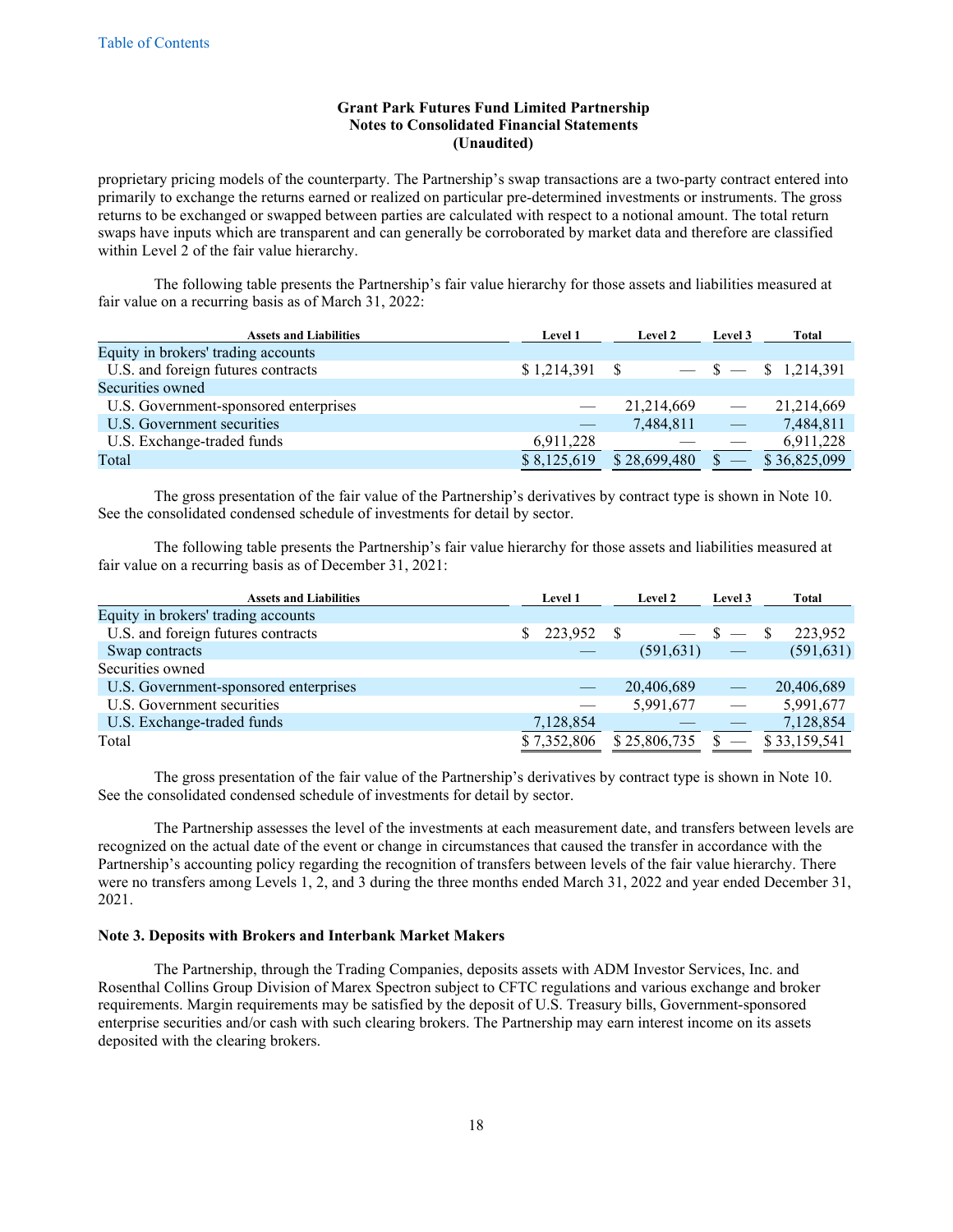The Partnership, through the Trading Companies, entered into a relationship with Deutsche Bank AG for its swap transactions. The Partnership entered into an International Swaps and Derivatives Association, Inc. master agreement with Deutsche Bank AG. Margin requirements may be satisfied by the deposit of U.S. Treasury bills and/or cash with such interbank market makers or swap counterparties. The Partnership may earn interest income on its assets deposited with the interbank market makers.

## **Note 4. Commodity Trading Advisors and Reference Traders**

The Partnership, through the Trading Companies, allocates assets to the commodity trading advisors or through swap transactions based on reference programs of such advisors. Each trading advisor that receives a direct allocation from the Partnership has entered into an advisory contract with the Partnership. As of March 31, 2022, the commodity trading advisors are EMC Capital Advisors, LLC ("EMC"), Episteme Capital Partners (UK) LLP ("Episteme"), Quantica Capital AG ("Quantica") and Sterling Partners Quantitative Investments LLC ("Sterling") (collectively, the "Advisors"). The Partnership obtained the equivalent of net profits or net losses generated by H2O AM LLP ("H2O") and as a reference trader ("Reference Trader") through an off-exchange swap transaction and did not allocate assets to H2O directly. The swap was terminated effective March 9, 2022. The Advisors and Reference Trader are paid a quarterly consulting fee, directly or through swap transactions, ranging from 0.2 percent to 1 percent per annum of the Partnership's month-end allocated net assets and a quarterly or semi-annual incentive fee, directly or through swap transactions, ranging from 0 percent to 20 percent of the new trading profits on the allocated net assets of the Advisor or Reference Trader.

#### **Note 5. General Partner and Related Party Transactions**

The General Partner shall at all times, so long as it remains a general partner of the Partnership, own Units in the Partnership: (i) in an amount sufficient, in the opinion of counsel for the Partnership, for the Partnership to be taxed as a partnership rather than as an association taxable as a corporation; and (ii) during such time as the Units are registered for sale to the public, in an amount at least equal to the greater of: (a) 1 percent of all capital contributions of all Partners to the Partnership; or (b) \$25,000; or such other amount satisfying the requirements then imposed by the North American Securities Administrators Association, Inc. ("NASAA") Guidelines. Further, during such time as the Units are registered for sale to the public, the General Partner shall, so long as it remains a general partner of the Partnership, maintain a net worth (as such term may be defined in the NASAA Guidelines) at least equal to the greater of: (i) 5 percent of the total capital contributions of all partners and all limited partnerships to which it is a general partner (including the Partnership) plus 5 percent of the Units being offered for sale in the Partnership; or (ii) \$50,000; or such other amount satisfying the requirements then imposed by the NASAA Guidelines. In no event, however, shall the General Partner be required to maintain a net worth in excess of \$1,000,000 or such other maximum amount satisfying the requirements then imposed by the NASAA Guidelines.

Ten percent of the General Partners limited partnership interest in the Partnership is characterized as a general partnership interest. Notwithstanding, the general partnership interest will continue to pay all fees associated with a limited partnership interest.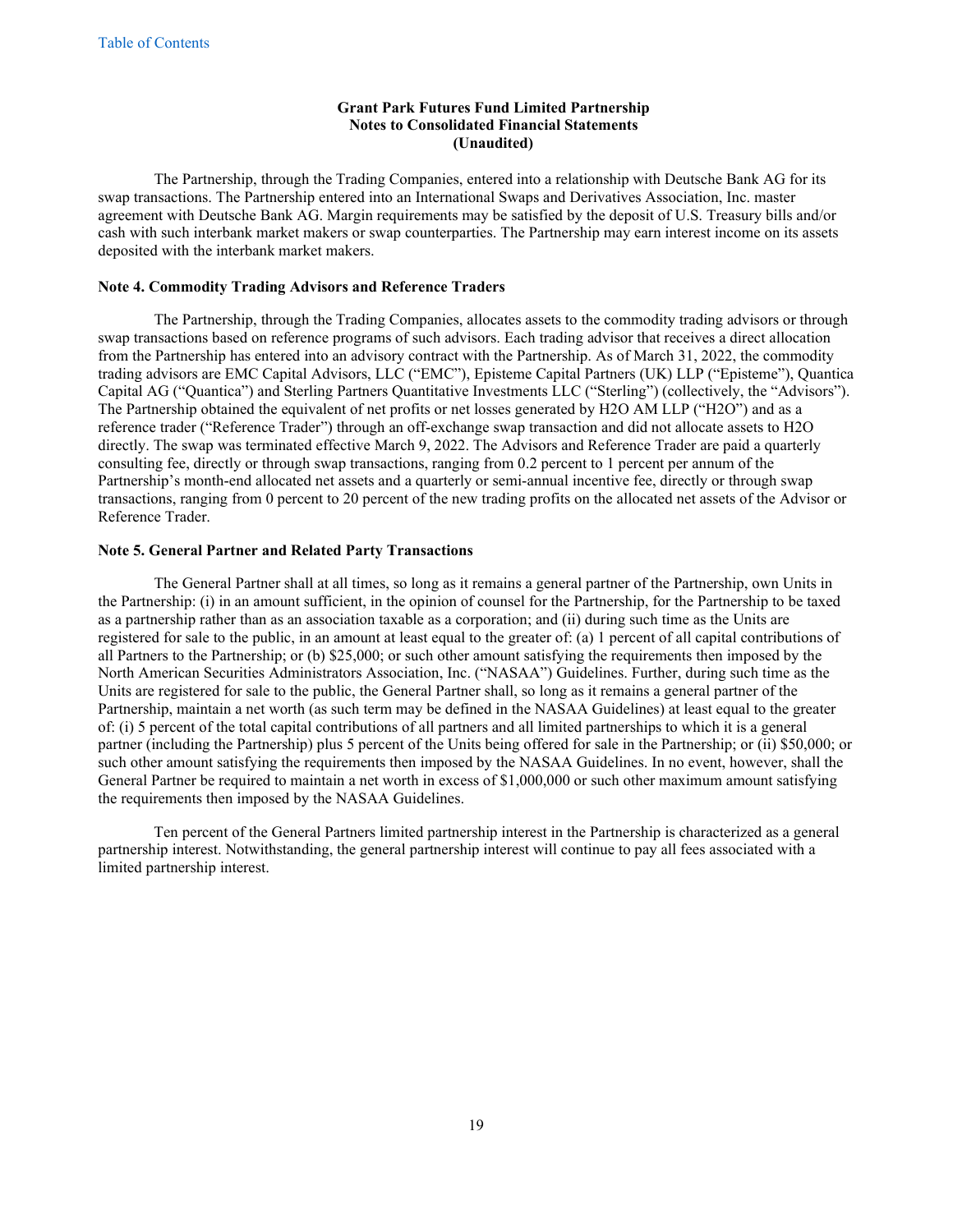The Partnership pays the General Partner a monthly brokerage charge, organization and offering reimbursement and operating expenses. The annualized brokerage charge, organization and offering reimbursement and operating expenses are presented in the table below.

|                      |                   | <b>Organization and Offering</b> |                           |  |  |  |  |  |  |
|----------------------|-------------------|----------------------------------|---------------------------|--|--|--|--|--|--|
|                      | Brokerage charge* | Reimbursement*                   | <b>Operating Expense*</b> |  |  |  |  |  |  |
| Class A units        | $7.00\%$          | $0.10 \%$                        | $0.25 \%$                 |  |  |  |  |  |  |
| Class B units        | 7.45%             | $0.30 \%$                        | $0.25 \%$                 |  |  |  |  |  |  |
| Legacy 1 Class units | 4.50 $%$          | $0.30 \%$                        | $0.25 \%$                 |  |  |  |  |  |  |
| Legacy 2 Class units | 4.75 $\%$         | $0.30 \%$                        | $0.25 \%$                 |  |  |  |  |  |  |
| Global 1 Class units | $3.95\%$          | $0.30 \%$                        | $0.25 \%$                 |  |  |  |  |  |  |
| Global 2 Class units | 4.20 $%$          | $0.30 \%$                        | $0.25 \%$                 |  |  |  |  |  |  |
| Global 3 Class units | 5.95 $\%$         | $0.30 \%$                        | $0.25 \%$                 |  |  |  |  |  |  |

\*The fees are calculated and payable monthly on the basis of month-end adjusted net assets. "Adjusted net assets" is defined as the month-end net assets of the particular class before accruals for fees and expenses and redemptions.

Included in the total brokerage charge are amounts paid to the clearing brokers for execution and clearing costs, which are reflected in the commissions line of the consolidated statements of operations, and the remaining amounts are management fees paid to the Advisors, compensation to the selling agents and an amount to the General Partner for management services rendered, which are reflected in the brokerage charge line on the consolidated statements of operations. The brokerage charge in the amounts of \$478,612 and \$552,558 for the three months ended March 31, 2022 and 2021, respectively, are shown on the consolidated statements of operations.

Transaction costs and consulting fees are taken into account in determining the net amount the Partnership receives or pays in connection with swap transactions, but such costs or fees are not directly charged to the Partnership or any of its trading companies. The general partner will reduce (but not below zero) the brokerage charge by the amount of such costs and fees. Each class of units pays a fee to a counterparty in respect of any swap transaction of up to 0.50% of the notional amount of such swap transaction.

Ongoing organization and offering costs of the Partnership are paid for by the General Partner and reimbursed by the Partnership. The organization and offering costs in the amounts of \$28,608 and \$33,245 for the three months ended March 31, 2022 and 2021, respectively, are shown on the consolidated statements of operations.

Operating expenses of the Partnership are paid for by the General Partner and reimbursed by the Partnership. To the extent operating expenses are less than 0.25 percent of the Partnership's average month-end net assets during the year, the difference may be reimbursed, at the General Partner's discretion, pro rata to record-holders as of December 31 of each year. The operating expenses in the amounts of \$25,400 and \$29,285 for the three months ended March 31, 2022 and 2021, respectively, are shown on the consolidated statement of operations.

An entity owned in part and controlled by Mr. Kavanagh, who indirectly controls and is president of Dearborn Capital Management, L.L.C., the general partner of the Partnership, and in part by Mr. Al Rayes, who is a principal of the General Partner, and an entity owned in part and controlled by Mr. Meehan, the chief operating officer of the general partner, purchased a minority ownership interest in EMC, which is one of the commodity trading advisors of the Partnership. The general partner, on behalf of the Partnership, pays EMC a quarterly consulting fee and a quarterly incentive fee based on new trading profits, if any, achieved on EMC's allocated net assets at the end of each period. For the three months ended March 31, 2022 and 2021, EMC was paid approximately \$26,300 and \$22,300, respectively, in consulting fees and \$439,100 and \$45,400, respectively, in incentive fees.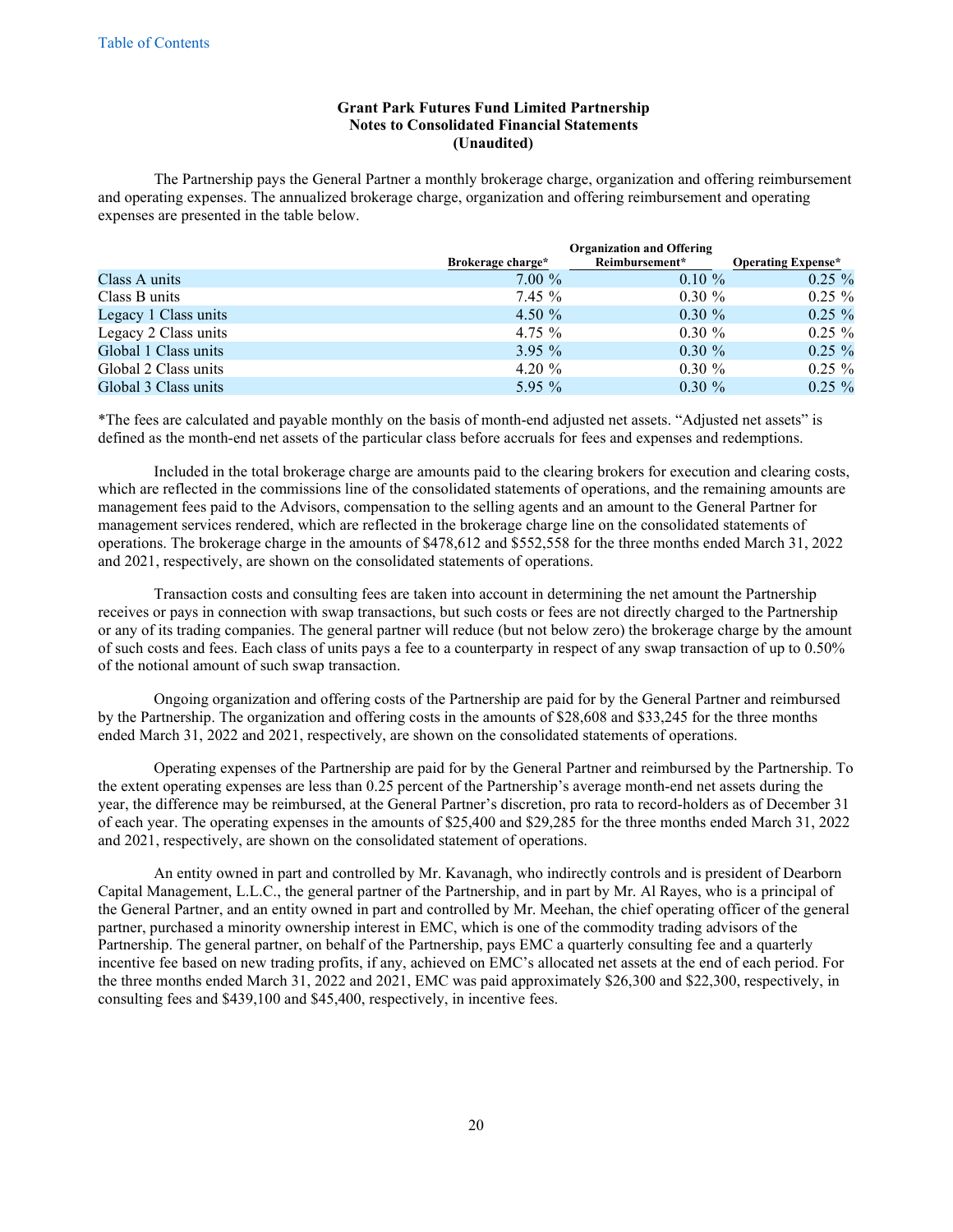#### **Note 6. Redemptions and Allocation of Net Income or Loss**

Class A, Class B, Legacy 1 Class, Legacy 2 Class, Global 1 Class, Global 2 Class and Global 3 Class Limited Partners have the right to redeem units as of any month-end upon ten (10) days' prior written notice to the Partnership. The General Partner, however, may permit earlier redemptions in its discretion. Legacy 1 Class, Legacy 2 Class, Global 1 Class, Global 2 Class and Global 3 Class Limited Partners were prohibited from redeeming such units for the three months following the subscription for units. Global 3 Class Limited Partners who redeemed their units after the threemonth lock-up, but prior to the one-year anniversary of their subscriptions for the redeemed units, paid the applicable early redemption fee. There were no redemption fees applicable to Legacy 1 Class, Legacy 2 Class, Global 1 Class and Global 2 Class Limited Partners or to Global 3 Class Limited Partners who redeemed their units on or after the one-year anniversary of their subscription. Redemptions will be made as of the last day of the month for an amount equal to the net asset value per unit, as defined, represented by the units to be redeemed. The right to obtain redemption is also contingent upon the Partnership's having property sufficient to discharge its liabilities on the redemption date and may be delayed if the General Partner determines that earlier liquidation of commodity interest positions to meet redemption payments would be detrimental to the Partnership or nonredeeming Limited Partners.

In addition, the General Partner may at any time cause the redemption of all or a portion of any Limited Partner's units upon fifteen (15) days' written notice. The General Partner may also immediately redeem any Limited Partner's units without notice if the General Partner believes that (i) the redemption is necessary to avoid having the assets of the Partnership deemed Plan Assets under the Employee Retirement Income Security Act of 1974, as amended ("ERISA"), (ii) the Limited Partner made a misrepresentation in connection with its subscription for the units, or (iii) the redemption is necessary to avoid a violation of law by the Partnership or any Partner.

In accordance with the Third Amended and Restated Limited Partnership Agreement, net income or loss of the Partnership is allocated to partners according to their respective interests in the Partnership as of the beginning of the month.

#### **Note 7. Financial Highlights**

The following financial highlights and per unit performance reflect activity related to the Partnership. The following per unit performance calculations reflect activity related to the Partnership for the three months ended March 31, 2022 and 2021. Total return is based on the change in value during the period of a theoretical investment made by a limited partner at the beginning of each calendar month during the period and is not annualized. The expense ratios below are computed based upon the weighted average net assets of the Limited Partners for the three months ended March 31, 2022 and 2021 (annualized). Individual limited partners' ratios may vary from these ratios based on various factors, including but not limited to the timing of capital transactions.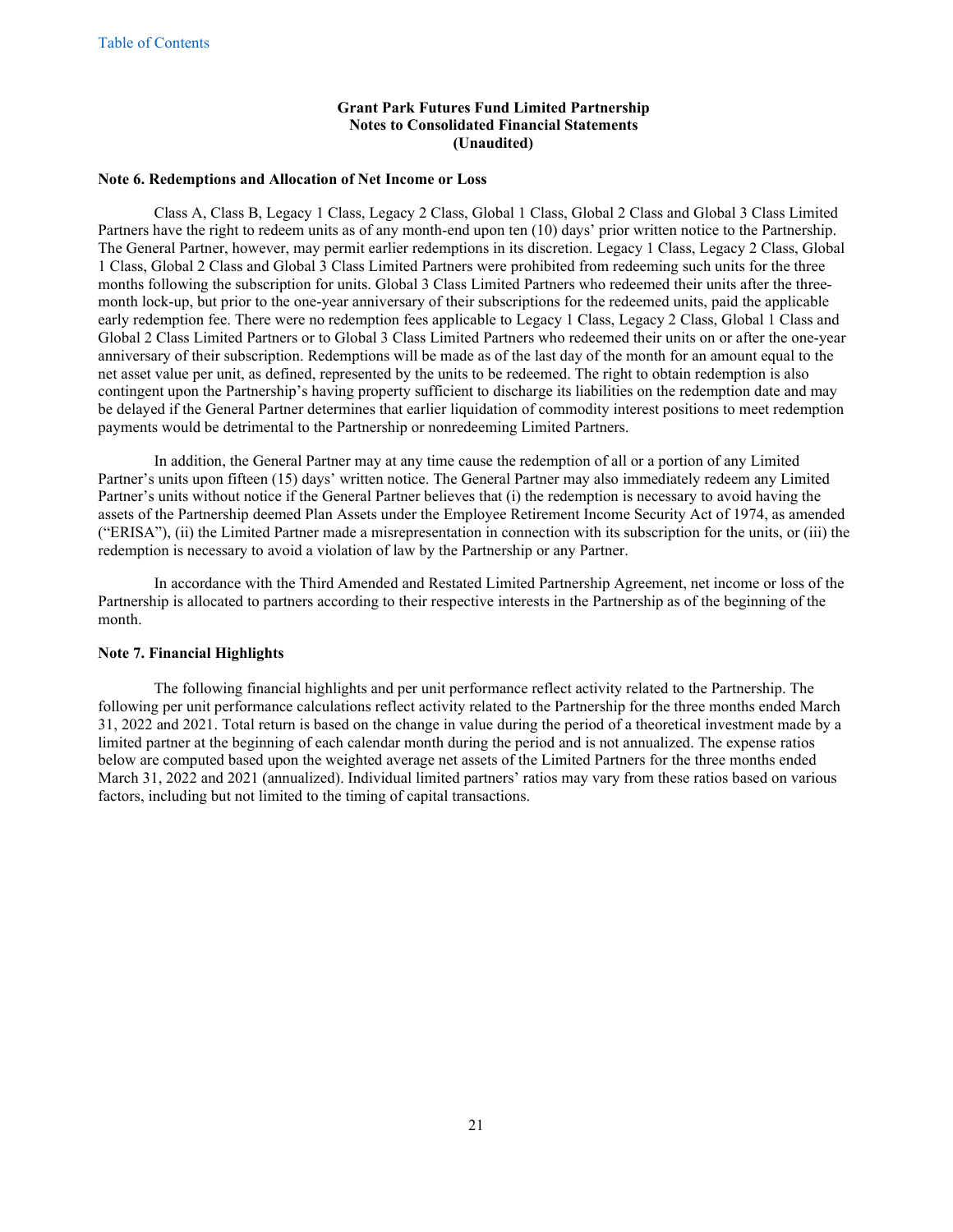|                                                            |                         | Three Months ended March 31, 2022 |                         |                         |                         |                         |                                     |  |  |  |  |  |  |
|------------------------------------------------------------|-------------------------|-----------------------------------|-------------------------|-------------------------|-------------------------|-------------------------|-------------------------------------|--|--|--|--|--|--|
|                                                            | <b>Class A</b>          | <b>Class B</b>                    | Legacy 1                | Legacy 2                | Global 1                | Global 2                | Global 3                            |  |  |  |  |  |  |
|                                                            | <b>Units</b>            | <b>Units</b>                      | <b>Class Units</b>      | <b>Class Units</b>      | <b>Class Units</b>      | <b>Class Units</b>      | Class Units (1)                     |  |  |  |  |  |  |
| Per Unit Performance                                       |                         |                                   |                         |                         |                         |                         |                                     |  |  |  |  |  |  |
| (for unit outstanding<br>throughout the entire<br>period): |                         |                                   |                         |                         |                         |                         |                                     |  |  |  |  |  |  |
| Net asset value per unit at                                |                         |                                   |                         |                         |                         |                         |                                     |  |  |  |  |  |  |
| beginning of period                                        | $\mathbb{S}$<br>950.90  | \$759.34                          | \$830.25                | \$802.66                | \$843.02                | \$818.74                | $\boldsymbol{\mathsf{S}}$<br>659.82 |  |  |  |  |  |  |
| Income (loss) from                                         |                         |                                   |                         |                         |                         |                         |                                     |  |  |  |  |  |  |
| operations                                                 |                         |                                   |                         |                         |                         |                         |                                     |  |  |  |  |  |  |
| Net realized and change<br>in unrealized gain (loss)       |                         |                                   |                         |                         |                         |                         |                                     |  |  |  |  |  |  |
| from trading $(2)$                                         | 80.69                   | 64.44                             | 70.56                   | 68.20                   | 71.76                   | 69.74                   | 41.53                               |  |  |  |  |  |  |
| Net investment loss (2)                                    | (26.53)                 | (22.37)                           | (18.72)                 | (18.56)                 | (18.01)                 | (18.03)                 | (19.17)                             |  |  |  |  |  |  |
| Total income (loss) from<br>operations<br>Redemption       | 54.16                   | 42.07                             | 51.84                   | 49.64                   | 53.75                   | 51.71                   | 22.36<br>(682.18)                   |  |  |  |  |  |  |
|                                                            |                         |                                   |                         |                         |                         |                         |                                     |  |  |  |  |  |  |
| Net asset value per unit at<br>end of period               | \$1,005.06              | \$801.41                          | \$882.09                | \$852.30                | \$896.77                | \$870.45                | $\$$                                |  |  |  |  |  |  |
| <b>Total Return</b>                                        | 5.70 %                  | 5.54 %                            | 6.24%                   | 6.18 %                  | 6.38 %                  | 6.32 %                  | 3.39 %                              |  |  |  |  |  |  |
| Ratios as a percentage of<br>average net assets            |                         |                                   |                         |                         |                         |                         |                                     |  |  |  |  |  |  |
| Expenses prior to<br>incentive fees $(3)$                  | 5.86 %                  | 6.51 %                            | 3.59%                   | 3.83 %                  | 3.07%                   | 3.33 %                  | 5.16 %                              |  |  |  |  |  |  |
| Incentive fees (4)                                         | 1.42 %                  | 1.41 %                            | 1.46 %                  | 1.45 %                  | 1.47 %                  | 1.47 %                  | 0.67%                               |  |  |  |  |  |  |
| Total expenses                                             | 7.28 %                  | 7.92 %                            | 5.05 %                  | 5.28 %                  | 4.54 %                  | 4.80 %                  | 5.83 %                              |  |  |  |  |  |  |
| Net investment loss (3)<br>(5)                             | $\frac{0}{0}$<br>(5.19) | $\frac{0}{0}$<br>(5.84)           | $\frac{0}{0}$<br>(2.92) | $\frac{0}{0}$<br>(3.16) | $\frac{0}{0}$<br>(2.40) | $\frac{0}{0}$<br>(2.66) | $\frac{0}{0}$<br>(4.52)             |  |  |  |  |  |  |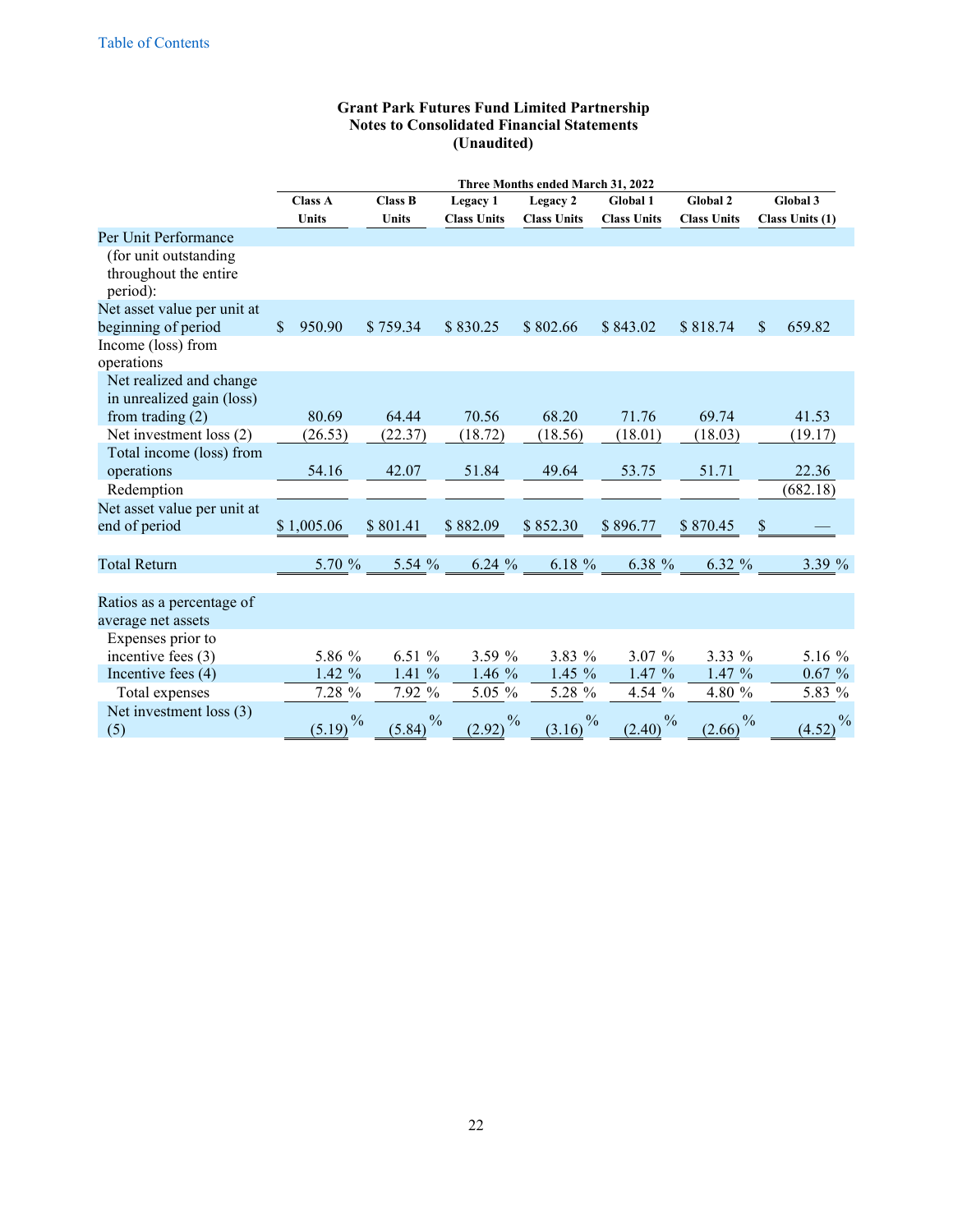|                                                                          |                |                |                    | <b>Three Months Ended March 31, 2021</b> |                    |                    |                    |
|--------------------------------------------------------------------------|----------------|----------------|--------------------|------------------------------------------|--------------------|--------------------|--------------------|
|                                                                          | <b>Class A</b> | <b>Class B</b> | Legacy 1           | Legacy 2                                 | Global 1           | <b>Global 2</b>    | Global 3           |
|                                                                          | <b>Units</b>   | <b>Units</b>   | <b>Class Units</b> | <b>Class Units</b>                       | <b>Class Units</b> | <b>Class Units</b> | <b>Class Units</b> |
| Per Unit Performance                                                     |                |                |                    |                                          |                    |                    |                    |
| (for unit outstanding throughout the<br>entire period):                  |                |                |                    |                                          |                    |                    |                    |
| Net asset value per unit at beginning                                    |                |                |                    |                                          |                    |                    |                    |
| of period                                                                | \$900.81       | \$721.77       | \$772.63           | \$748.69                                 | \$780.50           | \$759.80           | \$620.27           |
| Income (loss) from operations                                            |                |                |                    |                                          |                    |                    |                    |
| Net realized and change in<br>unrealized gain (loss) from trading<br>(2) | 70.63          | 56.66          | 60.65              | 58.76                                    | 61.51              | 59.65              | 48.63              |
| Net investment loss $(2)$                                                | (19.66)        | (17.02)        | (14.99)            | (14.95)                                  | (14.33)            | (14.20)            | (12.20)            |
| Total income (loss) from operations                                      | 50.97          | 39.64          | 45.66              | 43.81                                    | 47.18              | 45.45              | 36.43              |
|                                                                          |                |                |                    |                                          |                    |                    |                    |
| Net asset value per unit at end of                                       | \$951.78       | \$761.41       | \$818.29           | \$792.50                                 | \$827.68           | \$805.25           | \$656.70           |
| period                                                                   |                |                |                    |                                          |                    |                    |                    |
| Total Return                                                             | 5.66 %         | 5.49 %         | 5.91 %             | 5.85 %                                   | 6.04 $%$           | 5.98 %             | 5.87 %             |
|                                                                          |                |                |                    |                                          |                    |                    |                    |
| Ratios as a percentage of average net                                    |                |                |                    |                                          |                    |                    |                    |
| assets:                                                                  |                |                |                    |                                          |                    |                    |                    |
| Expenses prior to incentive fees (3)                                     | 6.01%          | 6.71 %         | 3.67%              | $3.92\%$                                 | 3.13 %             | $3.37 \%$          | 5.16 %             |
| Incentive fees (4)                                                       | 0.81%          | 0.81%          | $1.16\%$           | $1.15\%$                                 | $1.19\%$           | $1.16\%$           | $0.82 \%$          |
| Total expenses                                                           | 6.82%          | 7.52%          | 4.83 %             | $5.07\%$                                 | 4.32 $%$           | 4.53 $%$           | 5.98 %             |
| Net investment loss $(3)(5)$                                             | $(5.24)\%$     | $(5.94)\%$     | $(2.90)\%$         | $(3.15)\%$                               | $(2.36)\%$         | (2.61)%            | $(4.37)\%$         |

(1) Global 3 Class units were closed effective February 28, 2022. The per unit performance activity and expense ratios for the Global 3 Class units is for the two months ended February 28, 2022.

- (2) Net investment loss per unit is calculated by dividing the expenses net of interest income by the average number of units outstanding during the period. The net realized and change in unrealized gain (loss) from trading is a balancing amount necessary to reconcile the change in net asset value per unit with the other per unit information.
- (3) Annualized.

(4) Not annualized.

(5) Excludes incentive fee.

## **Note 8. Trading Activities and Related Risks**

The Partnership, through its Advisors or swap transactions based on reference programs of such advisors, engages in the speculative trading of a variety of instruments, which may include U.S. and foreign futures contracts, options on U.S. and foreign futures contracts and forward contracts and other derivative instruments including swap contracts (collectively, derivatives; see Note 10). These derivatives include both financial and nonfinancial contracts held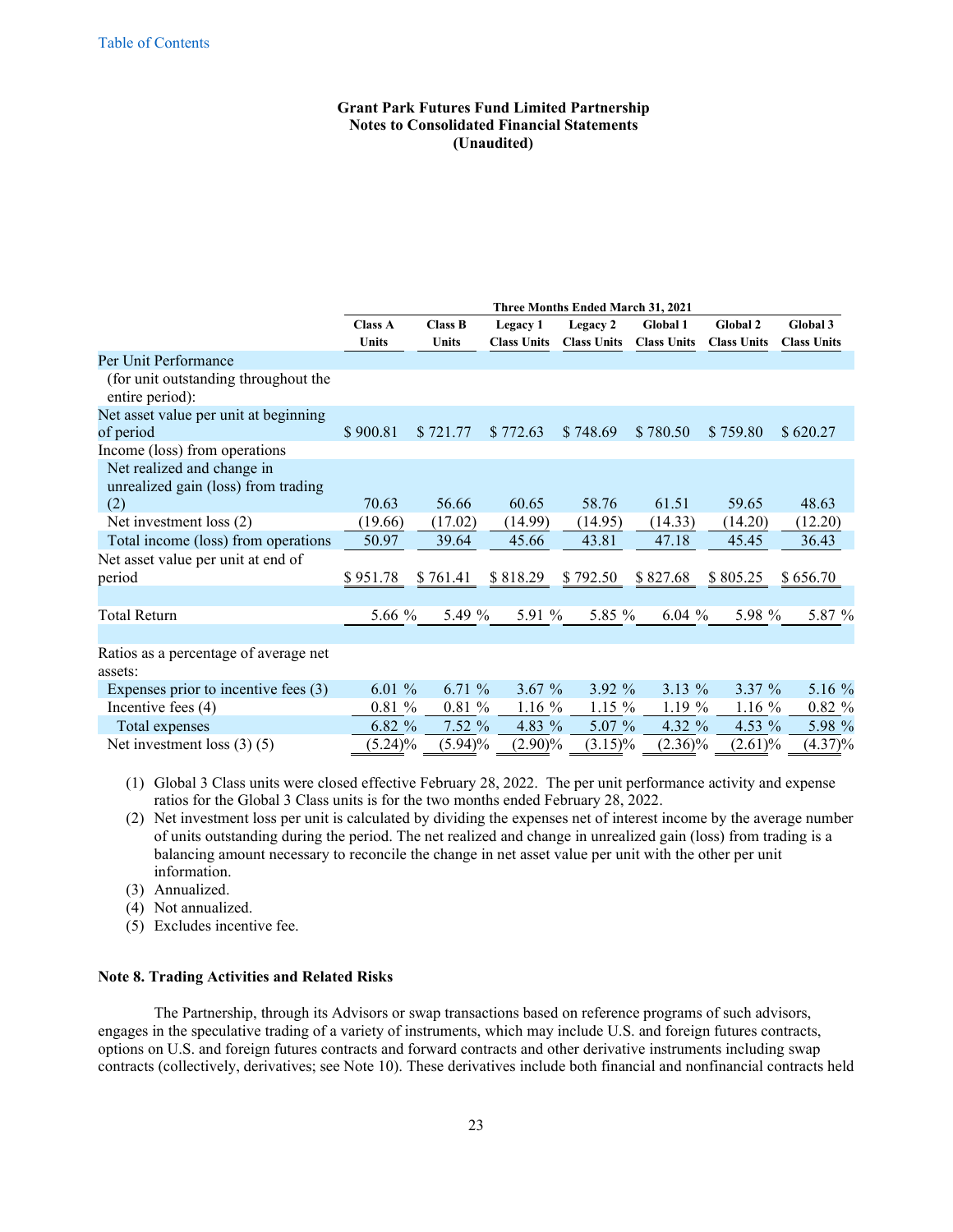as part of a diversified trading strategy. Additionally, the Partnership's speculative trading may include equities and exchange-traded funds. The Partnership is exposed to both market risk, the risk arising from changes in the market value of the contracts, and credit risk, the risk of failure by another party to perform according to the terms of a contract.

The purchase and sale of futures and options on futures contracts require margin deposits with FCMs. Additional deposits may be necessary for any loss on contract value. The Commodity Exchange Act requires an FCM to segregate all customer transactions and assets from the FCM's proprietary activities. A customer's cash and other property (for example, U.S. Treasury bills) deposited with an FCM are considered commingled with all other customer funds subject to the FCM's segregation requirements. In the event of an FCM's insolvency, recovery may be limited to a pro rata share of segregated funds available. It is possible that the recovered amount could be less than the total of cash and other property deposited. The Partnership utilizes ADM Investor Services, Inc. and Rosenthal Collins Group Division of Marex Spectron as its clearing brokers.

The amount of required margin and good faith deposits with the FCMs, interbank market makers and swap counterparties usually ranges from 5% to 35% of the Partnership's net asset value. The cash deposited with the FCMs, interbank market makers and swap counterparties at March 31, 2022 and December 31, 2021 was \$2,173,464 and \$6,456,079, respectively, which was 5.20% and 15.89% of the net asset value, respectively, and is included in equity in brokers' trading accounts on the consolidated statements of financial condition.

For derivatives, risks arise from changes in the fair value of the contracts. Theoretically, the Partnership is exposed to a market risk equal to the value of futures and forward contracts purchased and unlimited liability on such contracts sold short. As both a buyer and seller of options, the Partnership pays or receives a premium at the outset and then bears the risk of unfavorable changes in the price of the contract underlying the option. Written options expose the Partnership to potentially unlimited liability; for purchased options the risk of loss is limited to the premiums paid.

In addition to market risk, trading futures, forwards and swap contracts entails a credit risk that a counterparty will not be able to meet its obligations to the Partnership. The counterparty for futures and options on futures contracts traded in the United States and on most non-U.S. futures exchanges is the clearinghouse associated with such exchange. In general, clearinghouses are backed by the corporate members of the clearinghouse who are required to share any financial burden resulting from the nonperformance by one of their members and, as such, should significantly reduce this credit risk. In cases in which the clearinghouse is not backed by the clearing members, like some non-U.S. exchanges, it is normally backed by a consortium of banks or other financial institutions.

In the case of forward contracts, over-the-counter options contracts or swap contracts, which are traded on the interbank or other institutional markets rather than on exchanges, the counterparty is generally a single bank or other financial institution, rather than a clearinghouse backed by a group of financial institutions; thus, there likely will be greater counterparty credit risk. The Partnership trades only with those counterparties that it believes to be creditworthy. All positions of the Partnership are valued each day on a mark-to-market basis. There can be no assurance that any clearing member, clearinghouse or other counterparty will be able to meet its obligations to the Partnership.

Unlike futures and options on futures contracts, most swap contracts currently are not traded on or cleared by an exchange or clearinghouse. The CFTC currently requires only a limited class of swap contracts (certain interest rate and credit default swaps) to be cleared and executed on an exchange or other organized trading platform. In accordance with the Dodd-Frank Act, the CFTC will determine in the future whether other classes of swap contracts will be required to be cleared and executed on an exchange or other organized trading platform. Until such time as these transactions are cleared, the Partnership will be subject to a greater risk of counterparty default on its swaps. Because swaps do not generally involve the delivery of underlying assets or principal, the amount payable upon default and early termination is usually calculated by reference to the current market value of the contract. Swap dealers and major swap participants require the Partnership to deposit initial margin and variation margin as collateral to support such obligation under the swap agreement but may not themselves provide collateral for the benefit of the Partnership. If the counterparty to such a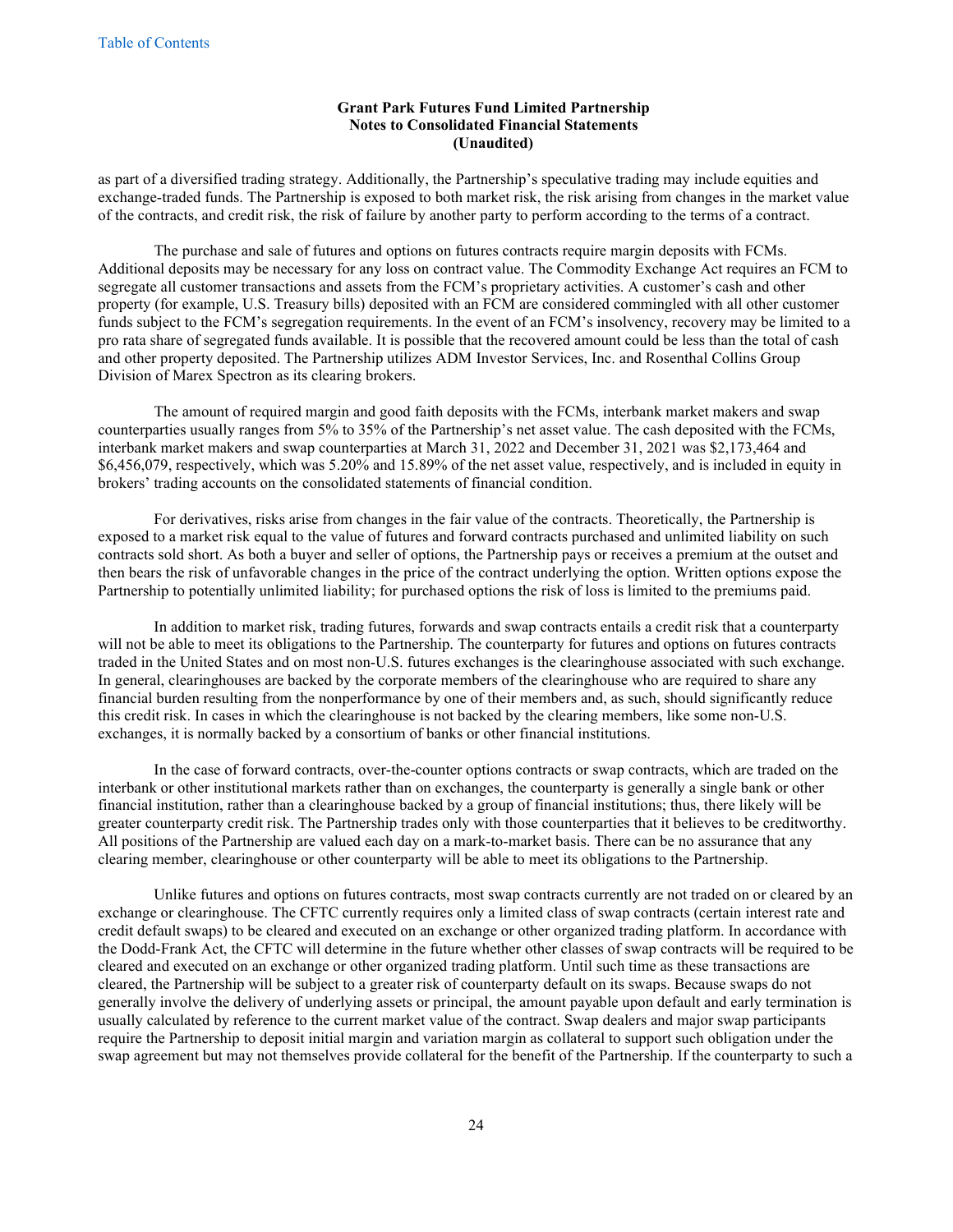swap agreement defaults, the Partnership would be a general unsecured creditor for any termination amounts owed by the counterparty to the Partnership as well as for any collateral deposits in excess of the amounts owed by the Partnership to the counterparty, which would result in losses to the Partnership.

There are no limitations on daily price movements in swap transactions. Speculative position limits are not currently applicable to swaps, but in the future may be applicable for swaps on certain commodities. In addition, participants in swap markets are not required to make continuous markets in the swaps they trade, and determining a market value for calculation of termination amounts can lead to uncertain results.

Securities sold short represent obligations of the Partnership to deliver specific securities and thereby create a liability to purchase these instruments in the open market at prevailing prices. These transactions may result in market risk not reflected in the consolidated statement of financial condition as the Partnership's ultimate obligation to satisfy its obligation for trading liabilities may exceed the amount reflected in the consolidated statements of financial condition.

The Partnership maintains deposits with high quality financial institutions in amounts that are in excess of federally insured limits; however, the Partnership does not believe it is exposed to any significant credit risk.

The General Partner has established procedures to actively monitor and minimize market and credit risks. The Limited Partners bear the risk of loss only to the extent of the fair value of their respective investments and, in certain specific circumstances, distributions and redemptions received.

Trading on international markets may increase the risk that events or circumstances that disrupt such markets may have a materially adverse effect on the Partnership's business or operations or the value of positions held by the Partnership. Such events or circumstances may include, but are not limited to, inflation or deflation, currency devaluation, interest rate changes, exchange rate fluctuations, changes in government policies, natural disasters, COVID-19 or other extraordinary events, armed conflicts, political or social instability or other unforeseen developments that cannot be quantified.

The COVID-19 global pandemic and the Russian-Ukrainian war have had and continue to have disruptive and negative impacts, and in many cases severe disruptive and negative impacts, on markets worldwide. It is not known how long such impacts, or any future impacts of other significant events, will or would last, but there could be a prolonged period of global economic volatility or slowdown, which may adversely impact the Partnership. Therefore, the Partnership could lose money over short periods due to short-term volatility or market movements and over longer periods during more prolonged market downturns. During a general market downturn, multiple asset classes may be negatively affected. Changes in market conditions and interest rates can have the same impact on all types of securities and instruments.

## **Note 9. Indemnifications**

In the normal course of business, the Partnership enters into contracts and agreements that contain a variety of representations and warranties and which provide general indemnifications. The Partnership's maximum exposure under these arrangements is unknown, as this would involve future claims that may be made against the Partnership that have not yet occurred. The Partnership expects the risk of any future obligation under these indemnifications to be remote.

## **Note 10. Derivative Instruments**

The Partnership follows the provisions of FASB ASC 815, *Derivatives and Hedging*. FASB ASC 815 is intended to improve transparency in financial reporting by requiring enhanced disclosures of an entity's derivative instruments and hedging activities and their effects on the entity's financial position, financial performance, and cash flows. FASB ASC 815 applies to all derivative instruments within the scope of FASB ASC 815-10-05. It also applies to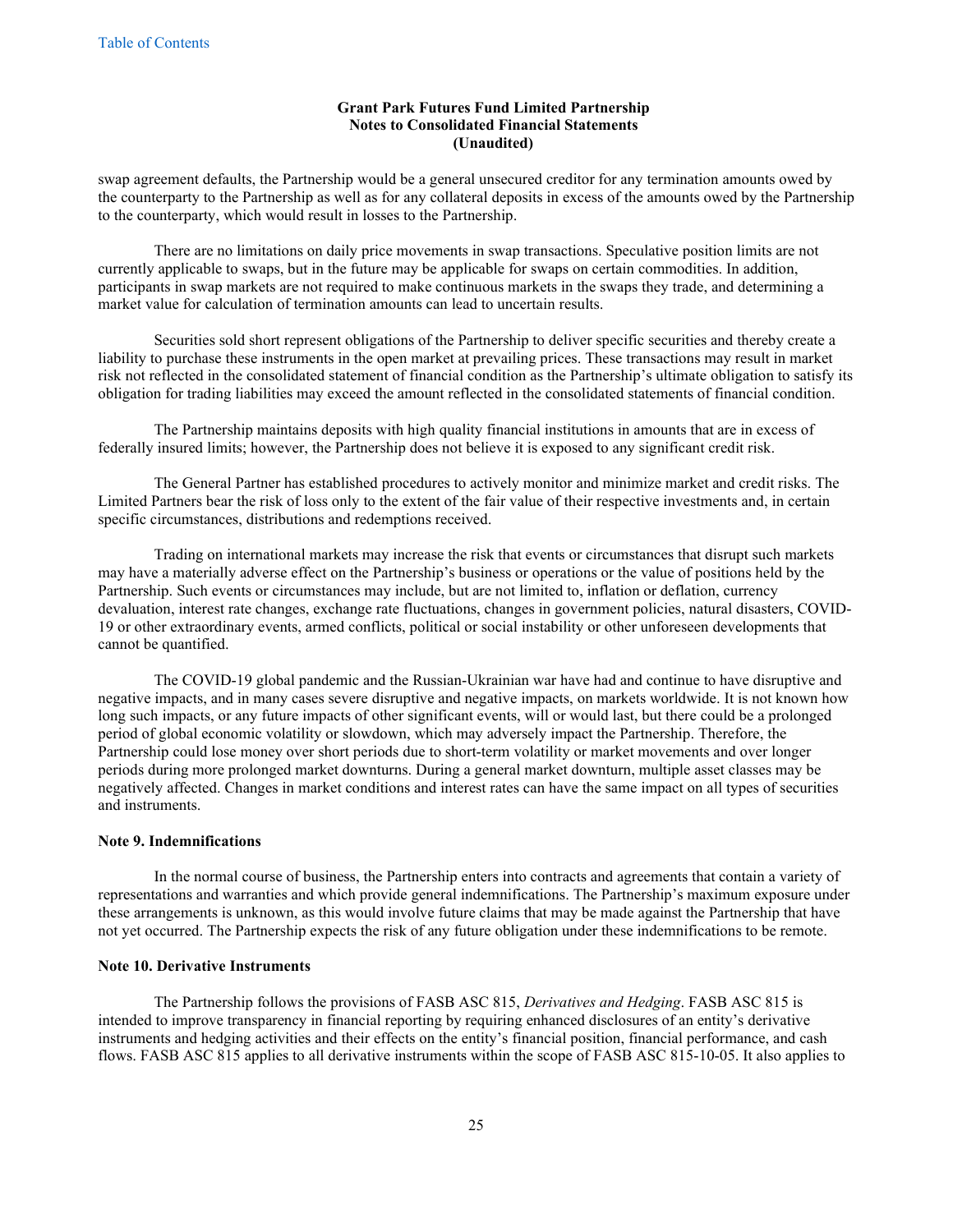non-derivative hedging instruments and all hedged items designated and qualifying as hedges under FASB ASC 815-10- 05. FASB ASC 815 amends the current qualitative and quantitative disclosure requirements for derivative instruments and hedging activities set forth in FASB ASC 815-10-05 and generally increases the level of disaggregation that will be required in an entity's financial statements. FASB ASC 815 requires qualitative disclosures about objectives and strategies for using derivatives, quantitative disclosures about fair value amounts of gains and losses on derivative instruments, and disclosures about credit-risk-related contingent features in derivative agreements (see Trading Activities and Related Risks, Note 8).

The Partnership's business is speculative trading. The Partnership intends to close out all futures, options on futures and forward contracts prior to their expiration. The Partnership trades in futures and other commodity interest contracts and is therefore a party to financial instruments with elements of off-balance sheet market risk and credit risk. In entering into these contracts, the Partnership faces the market risk that these contracts may be significantly influenced by market conditions, such as interest rate volatility, resulting in such contracts being less valuable. The Partnership minimizes market risk through real-time monitoring of open positions, diversification of the portfolio and maintenance of a margin-to-equity ratio that rarely exceeds 25%.

The Partnership does not designate any derivative instruments as hedging instruments under FASB ASC 815- 10-05.

For the three months ended March 31, 2022, the monthly average number of futures contracts bought and sold was 3,555 and there were no forward contracts bought or sold. For the three months ended March 31, 2021, the monthly average number of futures contracts bought and sold was 4,246 and the monthly average number of forward contracts bought and sold was 74. There was one swap contract terminated during the three months ended March 31, 2022 and no swap contracts were bought or sold during the three months ended 2021. The following tables summarize the quantitative information required by FASB ASC 815:

|                            | Consolidated<br><b>Statements of Financial</b><br><b>Condition Location</b> | Asset<br><b>Derivatives</b><br><b>March 31, 2022</b> | Liability<br><b>Derivatives</b><br>March 31, 2022 | <b>Fair Value</b> |
|----------------------------|-----------------------------------------------------------------------------|------------------------------------------------------|---------------------------------------------------|-------------------|
|                            |                                                                             |                                                      |                                                   |                   |
| Agriculturals contracts    | Net Unrealized gain (loss) on open futures contracts                        | 230,678 \$<br>\$                                     | $(92,583)$ \$                                     | 138,095           |
|                            |                                                                             |                                                      |                                                   |                   |
| Currencies contracts       | Net Unrealized gain (loss) on open futures contracts                        | 324,500                                              | (57, 884)                                         | 266,616           |
|                            |                                                                             |                                                      |                                                   |                   |
| Energy contracts           | Net Unrealized gain (loss) on open futures contracts                        | 155,584                                              | (146, 837)                                        | 8,747             |
| Interest rates contracts   | Net Unrealized gain (loss) on open futures contracts                        | 598,068                                              | (226, 783)                                        | 371,285           |
|                            |                                                                             |                                                      |                                                   |                   |
| Meats contracts            | Net Unrealized gain (loss) on open futures contracts                        | 7,599                                                | (6,070)                                           | 1,529             |
|                            |                                                                             |                                                      |                                                   |                   |
| Metals contracts           | Net Unrealized gain (loss) on open futures contracts                        | 428,303                                              | (109, 111)                                        | 319,192           |
|                            |                                                                             |                                                      |                                                   |                   |
| Soft commodities contracts | Net Unrealized gain (loss) on open futures contracts                        | 189,934                                              | (30, 892)                                         | 159,042           |
|                            |                                                                             |                                                      |                                                   |                   |
| Stock indices contracts    | Net Unrealized gain (loss) on open futures contracts                        | 104,818                                              | (154, 933)                                        | (50, 115)         |
|                            |                                                                             | 2,039,484                                            | (825,093)                                         | \$1,214,391       |

# **Fair Values of Derivative Instruments at March 31, 2022 and December 31, 2021**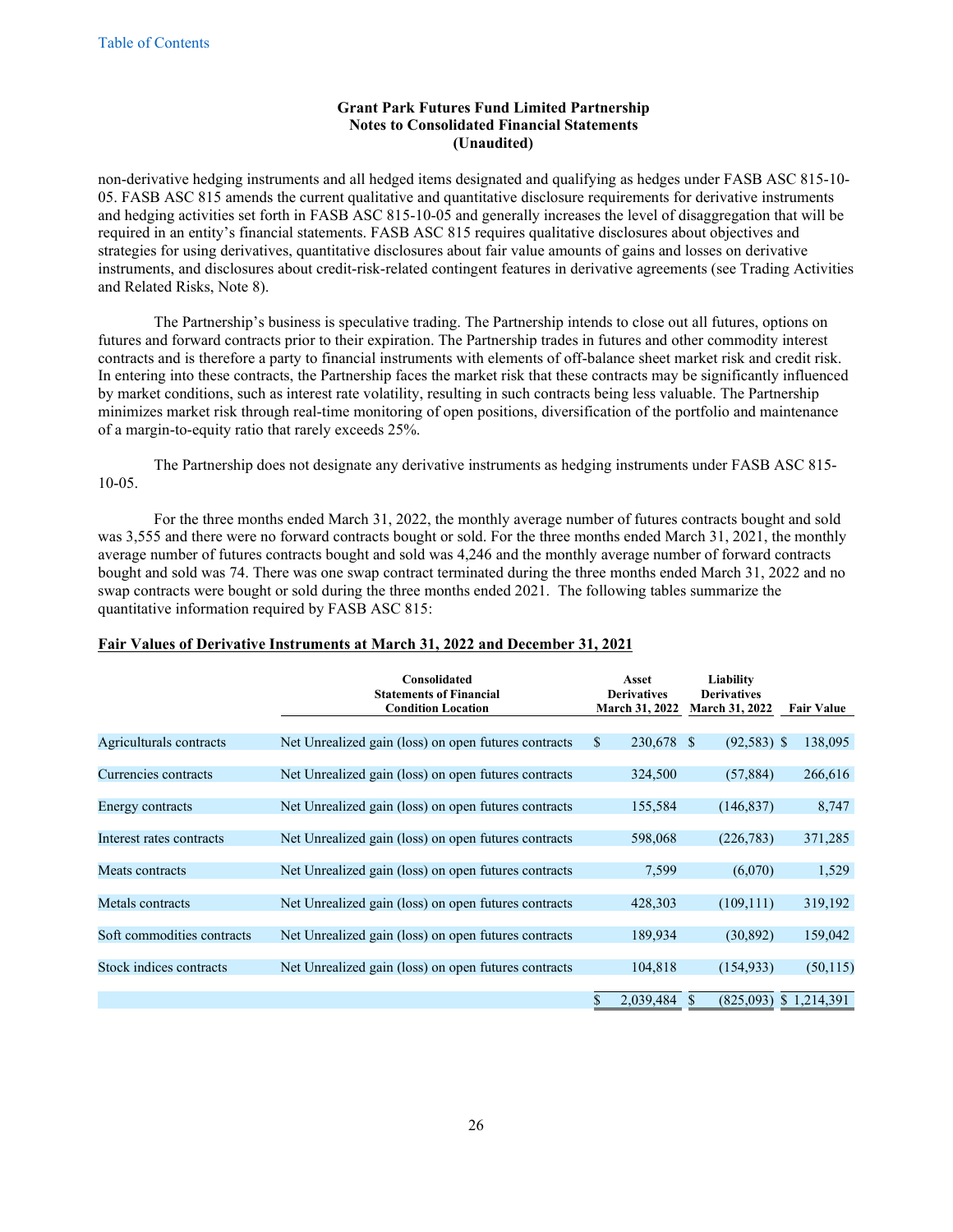|                            | Consolidated<br><b>Statements of Financial</b><br><b>Condition Location</b> | Asset<br><b>Derivatives</b><br>December 31, 2021 | Liability<br><b>Derivatives</b><br><b>December 31, 2021</b> | <b>Fair Value</b> |
|----------------------------|-----------------------------------------------------------------------------|--------------------------------------------------|-------------------------------------------------------------|-------------------|
| Agriculturals contracts    | Net Unrealized gain (loss) on open futures contracts                        | 78,449<br>S.                                     | <sup>S</sup><br>(92, 756)                                   | (14,307)<br>S     |
| Currencies contracts       | Net Unrealized gain (loss) on open futures contracts                        | 82,177                                           | (235, 432)                                                  | (153,255)         |
| Energy contracts           | Net Unrealized gain (loss) on open futures contracts                        | 51,769                                           | (40, 364)                                                   | 11,405            |
| Interest rates contracts   | Net Unrealized gain (loss) on open futures contracts                        | 347,549                                          | (167, 687)                                                  | 179,862           |
| Meats contracts            | Net Unrealized gain (loss) on open futures contracts                        | 12,651                                           | (4,114)                                                     | 8,537             |
| Metals contracts           | Net Unrealized gain (loss) on open futures contracts                        | 228,905                                          | (189,619)                                                   | 39,286            |
| Soft commodities contracts | Net Unrealized gain (loss) on open futures contracts                        | 101,421                                          | (24, 286)                                                   | 77,135            |
| Stock indices contracts    | Net Unrealized gain (loss) on open futures contracts                        | 174,098                                          | (98, 809)                                                   | 75,289            |
|                            |                                                                             | 1,077,019                                        | (853,067)<br>S                                              | \$223,952         |
| Swap contracts*            | Net Unrealized gain (loss) on open swap contracts                           | \$                                               | (591, 631)<br>\$                                            | \$ (591,631)      |

\*At December 31, 2021, the sector exposure of the CTA index underlying the swap was:

|                            | Deutsche Bank total return swap, termination date June 30, 2025 |  |
|----------------------------|-----------------------------------------------------------------|--|
| Interest rate contracts    | 26%                                                             |  |
| Stock indices contracts    | 23%                                                             |  |
| Forward currency contracts | 51%                                                             |  |
| Total                      | 100%                                                            |  |

# **The Effect of Derivative Instruments on the Consolidated Statements of Operations for the Three Months Ended March 31, 2022 and 2021**

|                            | <b>Three Months Ended</b>            |     |                |              |                |  |  |
|----------------------------|--------------------------------------|-----|----------------|--------------|----------------|--|--|
| Type of Contract           |                                      |     | March 31, 2022 |              | March 31, 2021 |  |  |
|                            |                                      |     |                |              |                |  |  |
| Agriculturals contracts    | Net gain (loss) from futures trading | \$. | 751,393        | <sup>S</sup> | 361,138        |  |  |
| Currencies contracts       | Net gain (loss) from futures trading |     | 207,708        |              | (275, 851)     |  |  |
| Energy contracts           | Net gain (loss) from futures trading |     | 1,610,978      |              | 1,216,724      |  |  |
| Interest rates contracts   | Net gain (loss) from futures trading |     | 943,896        |              | 89,615         |  |  |
| Meats contracts            | Net gain (loss) from futures trading |     | (70, 921)      |              | 98,764         |  |  |
| Metals contracts           | Net gain (loss) from futures trading |     | 827,863        |              | (18, 975)      |  |  |
| Soft commodities contracts | Net gain (loss) from futures trading |     | 100,433        |              | 381,736        |  |  |
| Stock indices contracts    | Net gain (loss) from futures trading |     | (221, 342)     |              | 786,198        |  |  |
|                            | Net gain (loss) from futures trading |     | 4,150,008      |              | 2,639,349      |  |  |
|                            | Net gain (loss) from forward         |     |                |              |                |  |  |
| Forward currency contracts | currency trading                     |     |                |              | 309,338        |  |  |
| Swap contracts             | Net gain (loss) from swap trading    |     | (330, 498)     |              | 730,801        |  |  |
|                            |                                      |     |                |              |                |  |  |
| Total                      |                                      |     | 3,819,510      |              | 3,679,488      |  |  |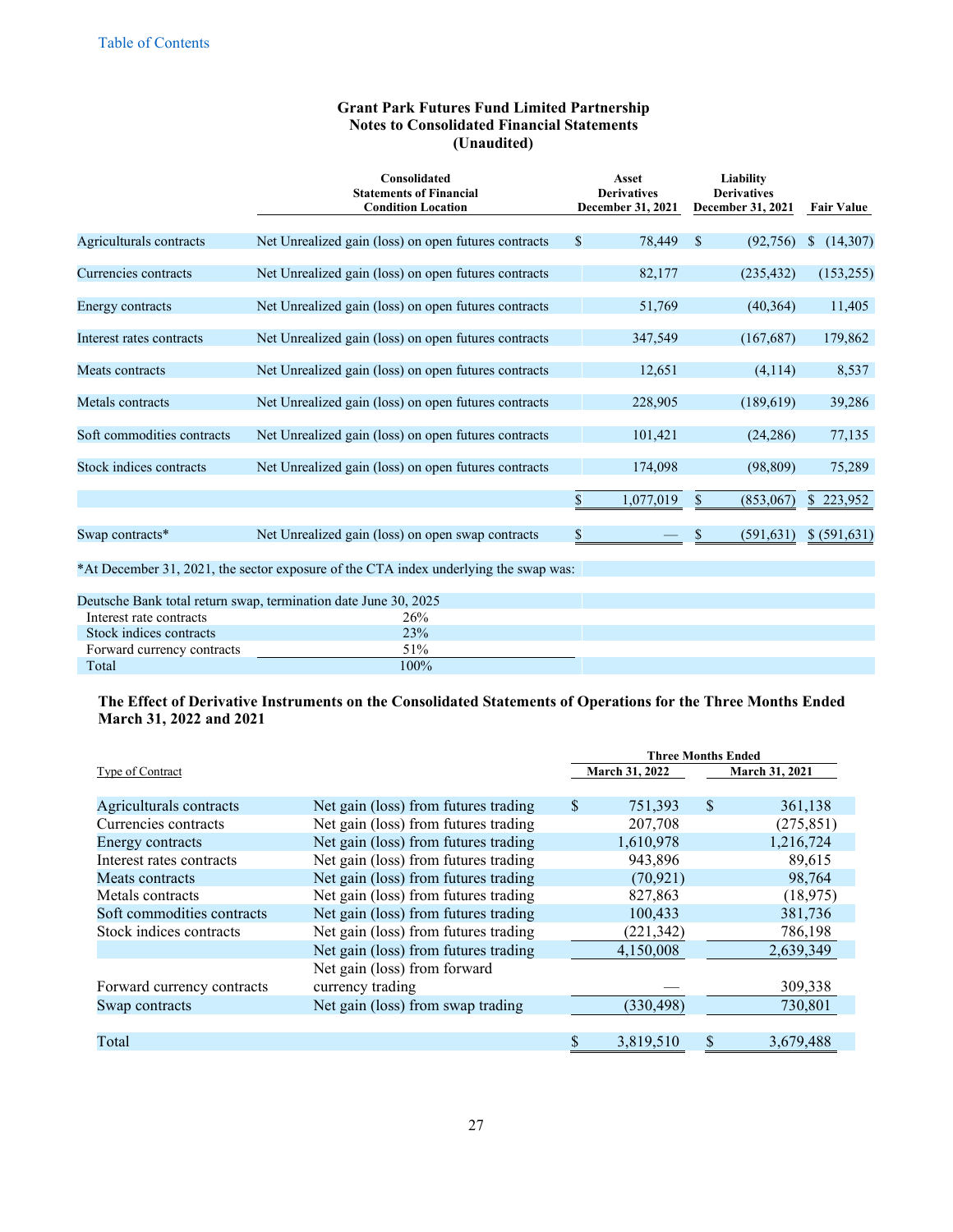| <b>Line Item in Consolidated Statements of Operations</b>                     | <b>Three Months Ended</b> |            |               |           |  |  |  |
|-------------------------------------------------------------------------------|---------------------------|------------|---------------|-----------|--|--|--|
|                                                                               | <b>March 31, 2022</b>     |            |               |           |  |  |  |
|                                                                               |                           |            |               |           |  |  |  |
| Net gain (loss) from futures trading                                          |                           |            |               |           |  |  |  |
| Realized                                                                      | \$                        | 3,159,569  | \$.           | 3,496,129 |  |  |  |
| Change in unrealized                                                          |                           | 990,439    |               | (856,780) |  |  |  |
| Total realized and change in unrealized net gain (loss) from futures trading  |                           | 4,150,008  | S.            | 2,639,349 |  |  |  |
|                                                                               |                           |            |               |           |  |  |  |
| Net gain (loss) from forward currency trading                                 |                           |            |               |           |  |  |  |
| Realized                                                                      | \$                        |            | <sup>\$</sup> | 78,175    |  |  |  |
| Change in unrealized                                                          |                           |            |               | 231,163   |  |  |  |
| Total realized and change in unrealized net gain (loss) from forward currency |                           |            |               |           |  |  |  |
| trading                                                                       | S                         |            | S             | 309,338   |  |  |  |
|                                                                               |                           |            |               |           |  |  |  |
| Net gain (loss) from swap trading                                             |                           |            |               |           |  |  |  |
| Realized                                                                      | \$                        | (922, 129) | \$            |           |  |  |  |
| Change in unrealized                                                          |                           | 591,631    |               | 730,801   |  |  |  |
| Total realized and change in unrealized net gain (loss) from swap trading     |                           | (330, 498) | \$            | 730,801   |  |  |  |
|                                                                               |                           |            |               |           |  |  |  |
| Total realized and change in unrealized net gain (loss) from futures, forward |                           |            |               |           |  |  |  |
| currency and swap trading                                                     |                           | 3,819,510  | S             | 3,679,488 |  |  |  |
|                                                                               |                           |            |               |           |  |  |  |

The tables below show the gross amounts of recognized derivative assets and gross amounts offset in the accompanying Consolidated Statements of Financial Condition:

# **Offsetting of Derivative Assets**

**As of March 31, 2022**

|                                          |  |                                      |   | <b>Gross Amounts</b>                                  | <b>Net Amount of</b><br><b>Unrealized Gain/(Loss)</b>           |                            |  |  |  |
|------------------------------------------|--|--------------------------------------|---|-------------------------------------------------------|-----------------------------------------------------------------|----------------------------|--|--|--|
|                                          |  | <b>Gross Amount of</b><br>Recognized |   | Offset in the<br>Consolidated<br><b>Statements of</b> | <b>Presented in</b><br>the Consolidated<br><b>Statements of</b> |                            |  |  |  |
| <b>Type of Instrument</b>                |  | <b>Assets</b>                        |   | <b>Financial Condition</b>                            |                                                                 | <b>Financial Condition</b> |  |  |  |
| Total U.S. and foreign futures contracts |  | 2,039,484                            | ¢ | (825,093)                                             | \$.                                                             | 1,214,391                  |  |  |  |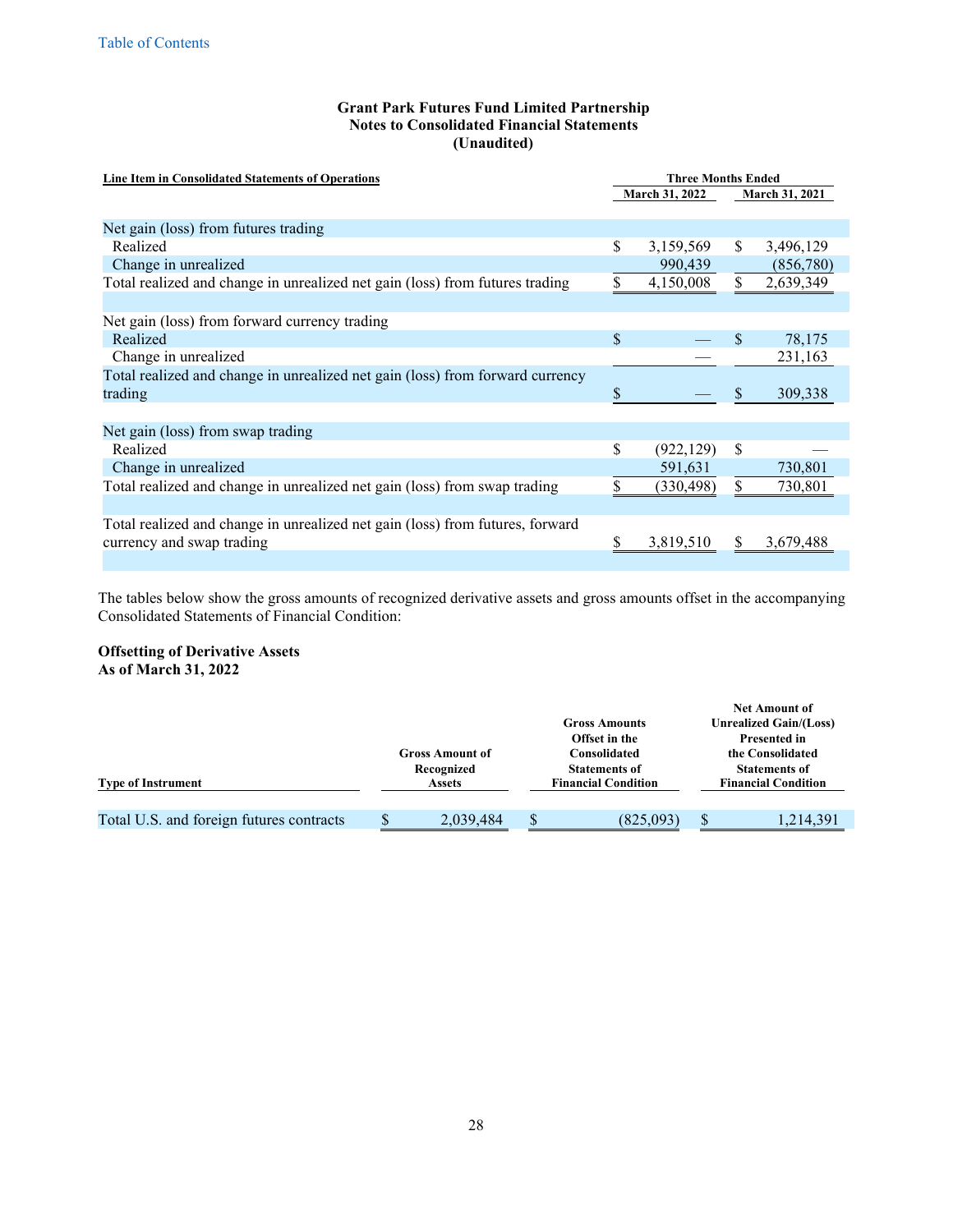# **Offsetting of Derivative Liabilities As of March 31, 2022**

| <b>Type of Instrument</b>                | <b>Gross Amount of</b><br>Recognized<br><b>Liabilities</b> | <b>Gross Amounts</b><br>Offset in the<br>Consolidated<br><b>Statements of</b><br><b>Financial Condition</b> | <b>Net Amount of</b><br><b>Unrealized Gain</b><br><b>Presented in</b><br>the Consolidated<br><b>Statements of</b><br><b>Financial Condition</b> |
|------------------------------------------|------------------------------------------------------------|-------------------------------------------------------------------------------------------------------------|-------------------------------------------------------------------------------------------------------------------------------------------------|
| Total U.S. and foreign futures contracts | 825,093                                                    | (825,093)                                                                                                   | \$                                                                                                                                              |

# **Derivative Assets and Liabilities and Collateral Received by Counterparty As of March 31, 2022**

|                                     |    |                                                                                                                                                        |     | <b>Gross Amounts Not Offset in the</b><br><b>Statements of Financial Condition</b> | <b>Consolidated</b> |                                   |    |                   |
|-------------------------------------|----|--------------------------------------------------------------------------------------------------------------------------------------------------------|-----|------------------------------------------------------------------------------------|---------------------|-----------------------------------|----|-------------------|
| Counterparty                        |    | <b>Net Amount of</b><br><b>Unrealized Gain/(Loss)</b><br><b>Presented in</b><br>the Consolidated<br><b>Statements of</b><br><b>Financial Condition</b> |     | <b>Financial</b><br><b>Instruments</b>                                             |                     | <b>Cash Collateral</b><br>Pledged |    | <b>Net Amount</b> |
| ADM Investor Services, Inc.         | \$ | 258,741                                                                                                                                                | \$  |                                                                                    | \$                  |                                   | \$ | 258,741           |
| Rosenthal Collins Group Division of |    |                                                                                                                                                        |     |                                                                                    |                     |                                   |    |                   |
| Marex Spectron                      |    | 955,650                                                                                                                                                |     |                                                                                    |                     |                                   |    | 955,650           |
| Total                               | S  | 1,214,391                                                                                                                                              | \$. |                                                                                    | <b>S</b>            |                                   | S  | 1,214,391         |

**Offsetting of Derivative Assets As of December 31, 2021**

| <b>Type of Instrument</b>          | <b>Gross Amount of</b><br>Recognized<br><b>Assets</b> |    | <b>Gross Amounts</b><br>Offset in the<br><b>Consolidated</b><br><b>Statements of</b><br><b>Financial Condition</b> |   | <b>Net Amount of</b><br><b>Unrealized Gain/(Loss)</b><br><b>Presented in</b><br>the Consolidated<br><b>Statements of</b><br><b>Financial Condition</b> |
|------------------------------------|-------------------------------------------------------|----|--------------------------------------------------------------------------------------------------------------------|---|--------------------------------------------------------------------------------------------------------------------------------------------------------|
| U.S. and foreign futures contracts | 1,077,019                                             | -S | (853,067)                                                                                                          | S | 223,952                                                                                                                                                |
| Swap contracts                     |                                                       |    | (591,631)                                                                                                          |   | (591, 631)                                                                                                                                             |
| Total derivatives                  | 1,077,019                                             |    | (1,444,698)                                                                                                        |   | (367, 679)                                                                                                                                             |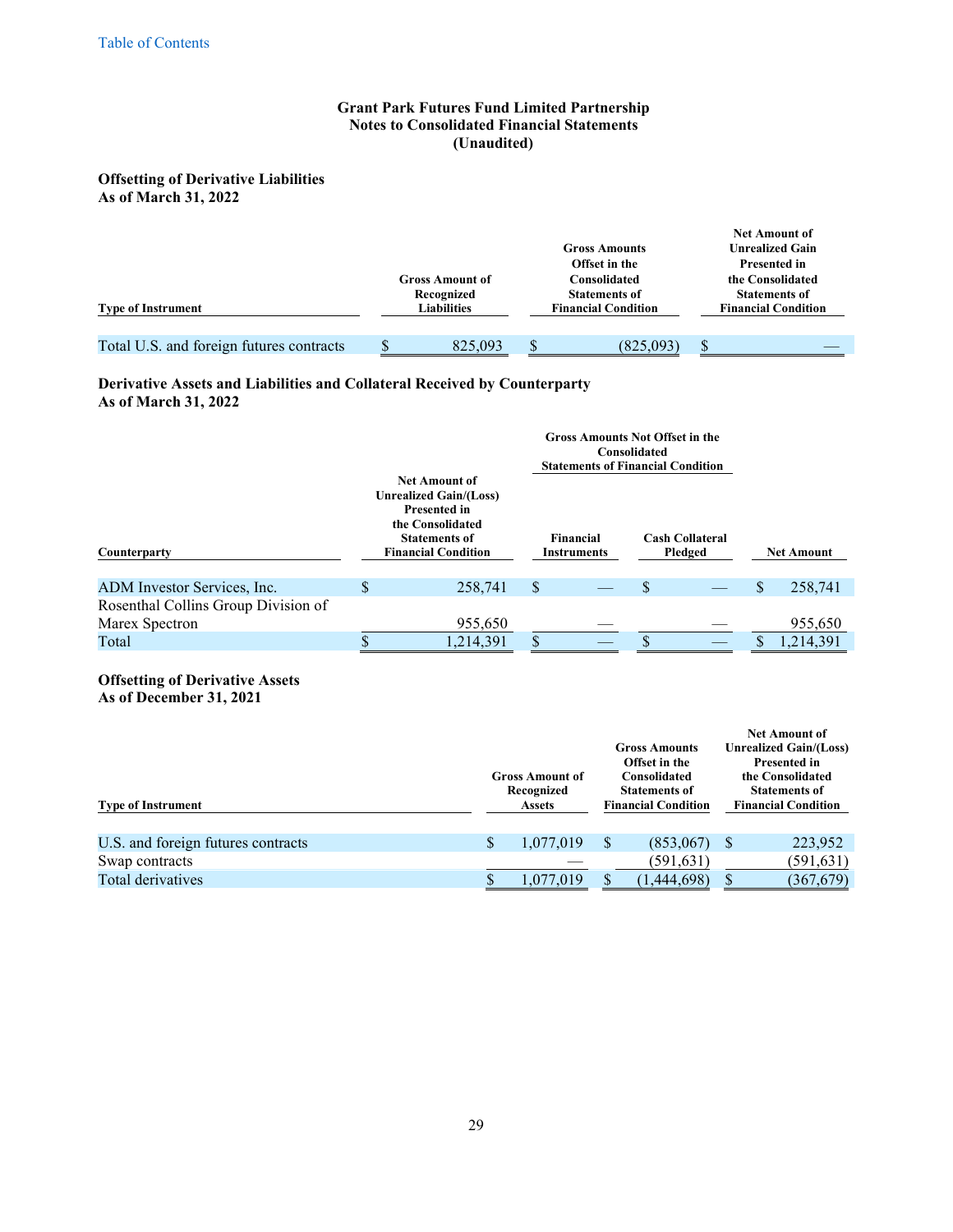**Offsetting of Derivative Liabilities As of December 31, 2021**

| <b>Type of Instrument</b>          |   | <b>Gross Amount of</b><br>Recognized<br><b>Liabilities</b> | <b>Gross Amounts</b><br>Offset in the<br><b>Consolidated</b><br><b>Statements of</b><br><b>Financial Condition</b> |   | <b>Net Amount of</b><br><b>Unrealized Gain</b><br><b>Presented in</b><br>the Consolidated<br><b>Statements of</b><br><b>Financial Condition</b> |
|------------------------------------|---|------------------------------------------------------------|--------------------------------------------------------------------------------------------------------------------|---|-------------------------------------------------------------------------------------------------------------------------------------------------|
| U.S. and foreign futures contracts | S | 853,067                                                    | (853,067)                                                                                                          | S |                                                                                                                                                 |
| Swap contracts                     |   | 591,631                                                    | (591,631)                                                                                                          |   |                                                                                                                                                 |
| Total derivatives                  |   | 1,444,698                                                  | (444,698)                                                                                                          |   |                                                                                                                                                 |

## **Derivative Assets and Liabilities and Collateral Received by Counterparty As of December 31, 2021**

|                                           |                                                                                                                                                        |   | <b>Gross Amounts Not Offset in the</b><br>Consolidated<br><b>Statements of Financial Condition</b> |   |                                   |   |                   |
|-------------------------------------------|--------------------------------------------------------------------------------------------------------------------------------------------------------|---|----------------------------------------------------------------------------------------------------|---|-----------------------------------|---|-------------------|
| Counterparty                              | <b>Net Amount of</b><br><b>Unrealized Gain/(Loss)</b><br><b>Presented in</b><br>the Consolidated<br><b>Statements of</b><br><b>Financial Condition</b> |   | <b>Financial</b><br><b>Instruments</b>                                                             |   | <b>Cash Collateral</b><br>Pledged |   | <b>Net Amount</b> |
| ADM Investor Services, Inc.               | \$<br>120,272                                                                                                                                          | S |                                                                                                    | S |                                   | S | 120,272           |
| Deutsche Bank AG                          | (591, 631)                                                                                                                                             |   |                                                                                                    |   | 591,631                           |   |                   |
| Rosenthal Collins Group Division of Marex |                                                                                                                                                        |   |                                                                                                    |   |                                   |   |                   |
| Spectron                                  | 103,680                                                                                                                                                |   |                                                                                                    |   |                                   |   | 103,680           |
| Total                                     | (367,679)                                                                                                                                              |   |                                                                                                    |   | 591,631                           |   | 223,952           |

## **Note 11. Subsequent Events**

The Partnership has evaluated subsequent events for potential recognition and/or disclosure through date of issuance of the accompanying consolidated financial statements. There are no subsequent events to disclose or record.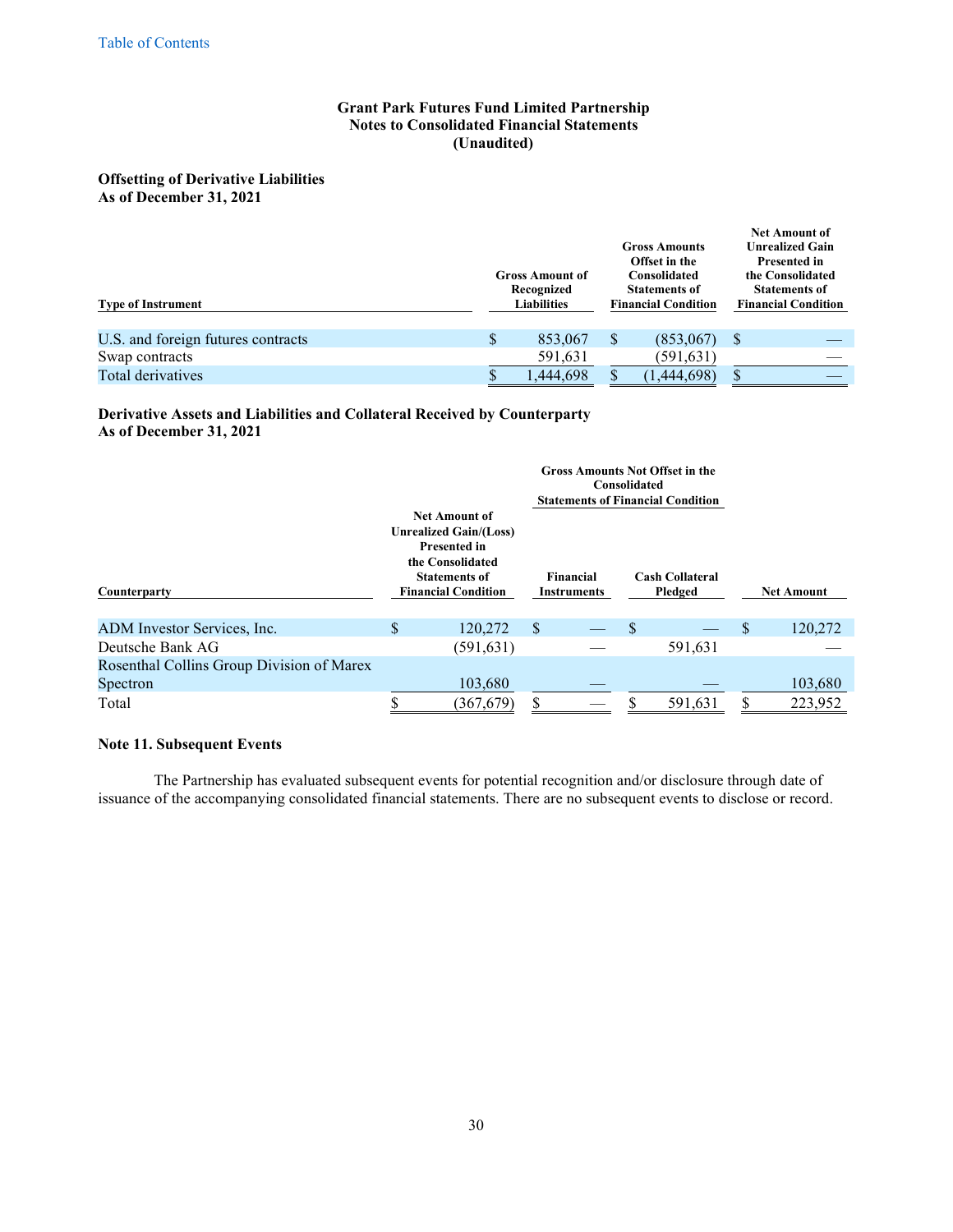## <span id="page-31-0"></span>**ITEM 2. MANAGEMENT'S DISCUSSION AND ANALYSIS OF FINANCIAL CONDITION AND RESULTS OF OPERATIONS**

The information contained in this section should be read in conjunction with our unaudited financial statements and related notes thereto included elsewhere in this quarterly report on form 10-Q.

#### **Introduction**

Grant Park has been in continuous operation since it commenced trading on January 1, 1989. Since its inception and through February 28, 2003, Grant Park offered its beneficial interests exclusively to qualified investors on a private placement basis. Effective June 30, 2003, Grant Park publicly offered its units for sale. Grant Park's registration statement was withdrawn on April 1, 2019 and units of Grant Park are no longer offered for sale. For existing investors in Grant Park, business continues to be conducted as usual. There was no change in the trading, operations, or monthly statements, etc. as a result of the termination of the offering, and redemption requests continue to be offered on a monthly basis.

#### **Critical Accounting Policies**

Grant Park's most significant accounting policy is the valuation of its assets invested in U.S. and international futures and forward contracts, options contracts, swap transactions, other interests in commodities, mutual funds, exchange-traded funds and fixed income products. The majority of these investments are exchange-traded contracts, valued based upon exchange settlement prices. The remainder of its investments are non-exchange-traded contracts with valuation of those investments based on quoted forward spot prices, swap transactions with the valuation based on daily price reporting from the swap counterparty, and fixed income products, including U.S. Government securities, securities of U.S. Government-sponsored enterprises, corporate bonds and commercial paper, which are stated at cost plus accrued interest, which approximates fair value based on quoted market prices in an active market. With the valuation of the investments easily obtained, there is little or no judgment or uncertainty involved in the valuation of investments, and accordingly, it is unlikely that materially different amounts would be reported under different conditions using different but reasonably plausible assumptions.

The preparation of financial statements in conformity with U.S. generally accepted accounting principles requires management to make estimates and assumptions that affect the reported amounts of assets and liabilities and disclosure of contingent assets and liabilities at the date of the financial statements and the reported amounts of revenue and expenses during the reporting period. Actual results could differ from those estimates. Grant Park's significant accounting policies are described in detail in Note 1 of the consolidated financial statements.

Grant Park is the sole member of each of the Trading Companies. The Trading Companies, in turn, are the only members of GP Cash Management, LLC. Grant Park presents consolidated financial statements which include the accounts of the Trading Companies and GP Cash Management, LLC. All material inter-company accounts and transactions are eliminated in consolidation.

#### **Valuation of Financial Instruments**

Grant Park follows the provisions of FASB ASC 820, *Fair Value Measurements and Disclosures*. Grant Park utilizes valuation techniques that are consistent with the market approach per the requirement of ASC 820 for the valuation of futures (exchange traded) contracts, forward (non-exchange traded) contracts, option contracts, swap transactions, other interests in commodities, mutual funds, exchange-traded funds and fixed income products. FASB ASC 820 defines fair value, establishes a framework for measuring fair value and expands disclosures about fair value measurement and also emphasizes that fair value is a market-based measurement, not an entity-specific measurement. Grant Park records all investments at fair value in the financial statements. Changes in fair value from the prior period are recorded as unrealized gain or losses and are reported in the consolidated statement of operations. Fair value of exchange-traded futures contracts, options on futures contracts and exchange-traded funds are based upon exchange settlement prices. Grant Park values forward contracts and options on forward contracts based on the average bid and ask price of quoted forward spot prices obtained. U.S. Government securities, securities of U.S. Government-sponsored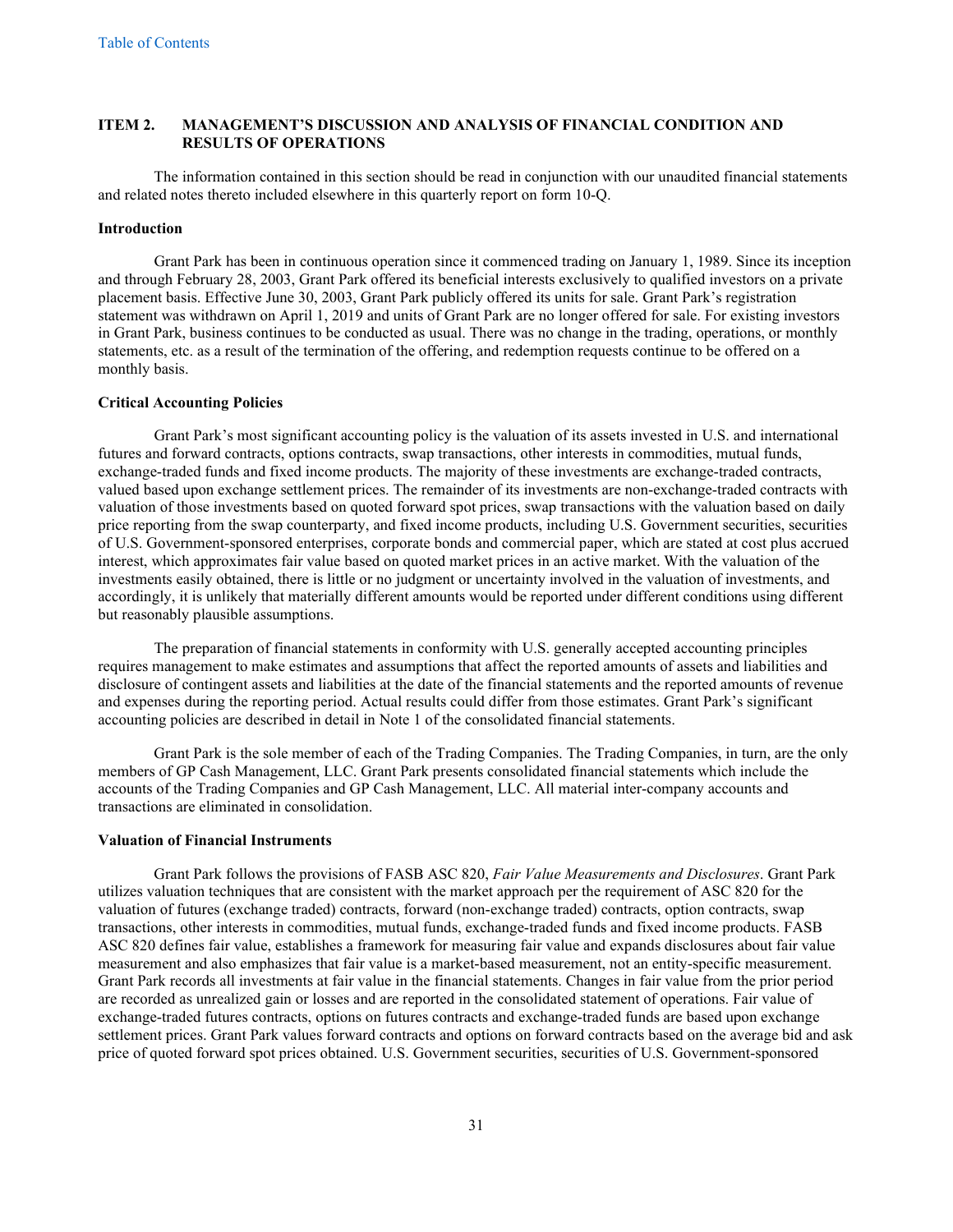enterprises, corporate bonds and commercial paper are stated at cost plus accrued interest, which approximates fair value based on quoted market prices in an active market. Grant Park compares market prices quoted by dealers to the cost plus accrued interest to ensure a reasonable approximation of fair value. Grant Park values bank deposits at face value plus accrued interest, which approximates fair value. The investment in total return swaps is reported at fair value based on daily price reporting from the swap counterparty which uses exchange prices to value most futures positions and the remaining positions are valued using proprietary pricing models of the counterparty.

## **Results of Operations**

Grant Park's returns, which are Grant Park's trading gains plus interest income less brokerage fees, performance fees, operating costs and offering costs borne by Grant Park, for the three months ended March 31, 2022 and 2021, are set forth in the table below:

|                                         | 2022     | 2021      |
|-----------------------------------------|----------|-----------|
| Total return – Class A Units            | 5.70 %   | 5.66 $\%$ |
| Total return $-$ Class B Units          | 5.54 $%$ | 5.49 %    |
| Total return – Legacy 1 Class Units     | $6.24\%$ | 5.91 $\%$ |
| Total return – Legacy 2 Class Units     | 6.18 $%$ | 5.85 %    |
| Total return – Global 1 Class Units     | 6.38 $%$ | 6.04 $\%$ |
| Total return – Global 2 Class Units     | $6.32\%$ | 5.98 %    |
| Total return – Global 3 Class Units $*$ | $3.39\%$ | 5.87 %    |

\*Global 3 Class units closed effective February 28, 2022. The information presented for Global 3 Class units is for the two months ended February 28, 2022.

Grant Park's total net asset value at March 31, 2022 was approximately \$41.8 million, at December 31, 2021 was approximately \$40.6 million, and at March 30, 2021 was approximately \$46.4 million, respectively. Results from past periods are not indicative of results that may be expected for any future period.

The table below sets forth Grant Park's trading gains or losses by sector, excluding the swap transactions and securities, for the three months ended March 31, 2022 and 2021.

|                            | % Gain (Loss) | <b>Three Months Ended</b><br>March 31, |  |  |
|----------------------------|---------------|----------------------------------------|--|--|
|                            |               |                                        |  |  |
|                            | 2022          | 2021                                   |  |  |
| Agriculturals              | $1.8 \%$      | $0.8 \%$                               |  |  |
| Currencies                 | 0.5           | (0.6)                                  |  |  |
| Energy                     | 3.9           | 2.6                                    |  |  |
| Interest rates             | 2.3           | 0.2                                    |  |  |
| Meats                      | (0.1)         | 0.2                                    |  |  |
| Metals                     | 2.0           |                                        |  |  |
| Soft commodities           | 0.2           | 0.8                                    |  |  |
| Stock indices              | (0.5)         | 1.7                                    |  |  |
| Forward currency contracts |               | 0.7                                    |  |  |
|                            |               |                                        |  |  |
| Total                      | $10.1 \%$     | $6.4\%$                                |  |  |

## *Three months ended March 31, 2022 compared to three months ended March 31, 2021*

For the three months ended March 31, 2022, Grant Park had a positive return of 5.7% for the Class A units, a positive return of 5.5% for the Class B units, a positive return of 6.2% for the Legacy 1 Class units, a positive return of 6.2% for the Legacy 2 Class units, a positive return of 6.4% for the Global 1 Class units, and a positive return of 6.3% for the Global 2 Class units. For the two months ended February 28, 2022, Grant Park had and a positive return of 3.4%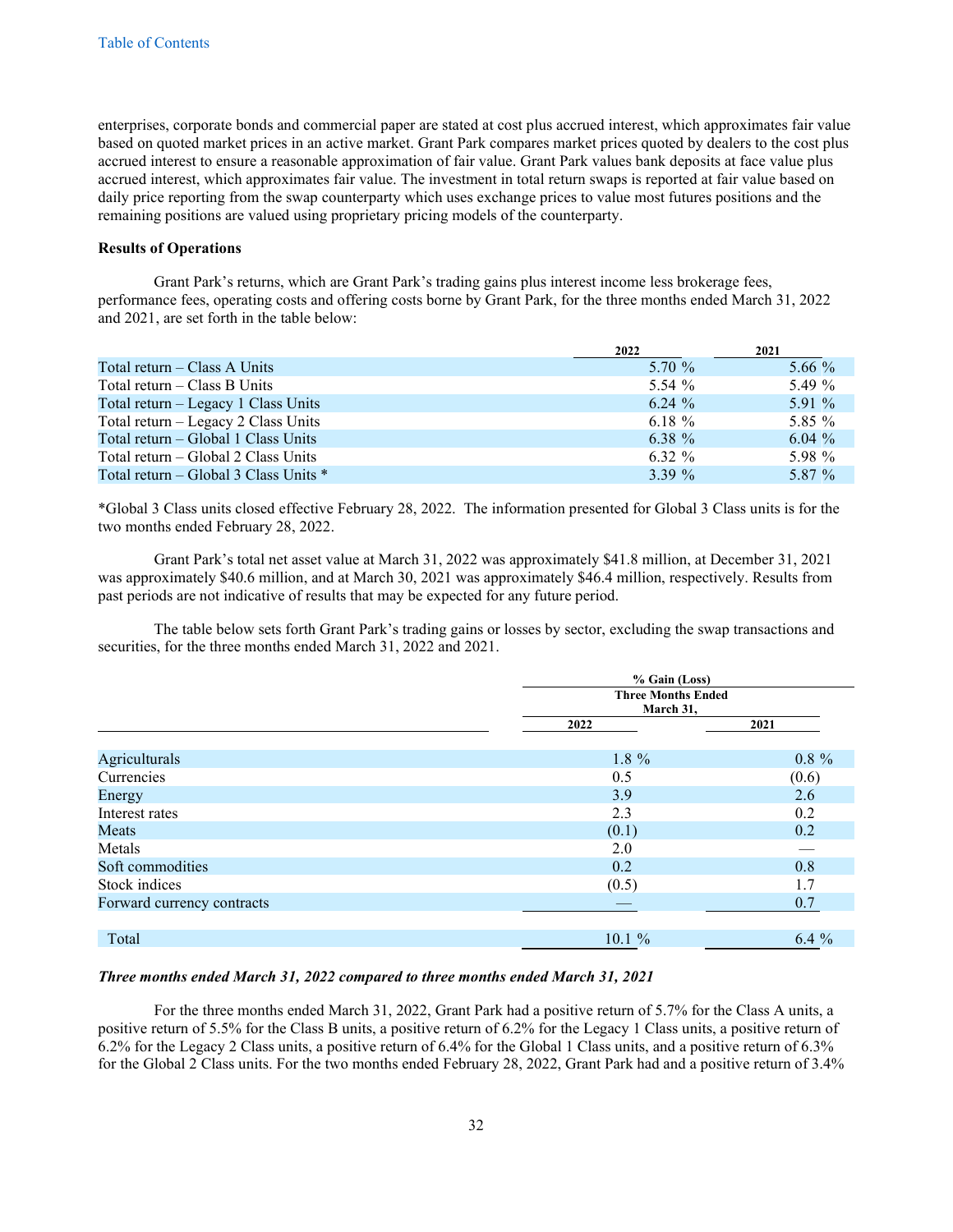for the Global 3 Class units. On a combined basis prior to expenses, Grant Park had trading gains of 10.1% which were decreased by losses of 1.4% from swap transactions and securities and increased by gains of 0.2% from interest and dividend income. These trading gains were decreased by 3.2% in combined brokerage fees, performance fees and operating and offering costs borne by Grant Park. For the same period in 2021, Grant Park had a positive return of 5.7% for the Class A units, a positive return of 5.5% for the Class B units, a positive return of 5.9% for the Legacy 1 Class units, a positive return of 5.9% for the Legacy 2 Class units, a positive return of 6.0% for the Global 1 Class units, a positive return of 6.0% for the Global 2 Class units, and a positive return of 5.9% for the Global 3 Class units. On a combined basis prior to expenses, Grant Park had trading gains of 6.4% which were increased by gains of 1.6% from swap transactions and securities and increased by gains of 0.1% from interest and dividend income. These trading gains were decreased by 2.4% in combined brokerage fees, performance fees and operating and offering costs borne by Grant Park.

## *Three months ended March 31, 2022*

Trading on international markets may increase the risk that events or circumstances that disrupt such markets may have a materially adverse effect on Grant Park's business or operations or the value of positions held by Grant Park. Such events or circumstances may include, but are not limited to, inflation or deflation, currency devaluation, interest rate changes, exchange rate fluctuations, changes in government policies, natural disasters, COVID-19 or other extraordinary events, armed conflicts, political or social instability or other unforeseen developments that cannot be quantified.

The COVID-19 global pandemic and the Russian-Ukrainian war have had and continue to have disruptive and negative impacts, and in many cases severe disruptive and negative impacts, on markets worldwide. It is not known how long such impacts, or any future impacts of other significant events, will or would last, but there could be a prolonged period of global economic volatility or slowdown, which may adversely impact Grant Park. Therefore, Grant Park could lose money over short periods due to short-term volatility or market movements and over longer periods during more prolonged market downturns. During a general market downturn, multiple asset classes may be negatively affected. Changes in market conditions and interest rates can have the same impact on all types of securities and instruments. In times of severe market disruptions, investors could lose their entire investment.

Key trading developments for Grant Park during the first three months of 2022 included the following:

January. Grant Park recorded gains during the month. Class A units were up 2.36%, Class B units were up 2.31%, Legacy 1 Class units were up 2.55%, Legacy 2 Class units were up 2.53%, Global 1 Class units were up 2.59%, Global 2 Class units were up 2.57% and Global 3 Class units were up 2.43%. Grant Park performance was positive. Performance in the agriculturals sector was positive, led by positions in cotton, soybeans and corn. Positive performance in energies was driven by positions in crude oil, brent oil and heating oil. The equities sector performance was positive, led by positions in the Russell 2000 and S&P 500 indices. Positive fixed income performance was driven by positions in U.K. gilts, German bunds and Eurodollars. Currencies sector performance was flat. Negative performance in metals was driven by positions in gold, copper and platinum.

February. Grant Park recorded gains during the month. Class A units were up 0.87%, Class B units were up 0.83%, Legacy 1 Class units were up 1.05%, Legacy 2 Class units were up 1.03%, Global 1 Class units were up 1.10%, Global 2 Class units were up 1.08% and Global 3 Class units were up 0.94%. Grant Park performance was positive. The metals sector had positive performance driven by gold and nickel. Positive performance in energies was driven by positions in crude oil, brent oil and heating oil. Positive fixed income performance was driven by positions in German bunds, U.K. gilts and U.S. Treasury Bonds. Performance in the agriculturals sector was positive, led by positions in corn and soybeans. Currencies sector performance was negative, led by positions in the euro, British pound, Australian dollar and New Zealand dollar. Negative performance in equities was driven by the DJ Euro Stoxx Banks Index and the DJ Stoxx 600 Automobiles and Parts Index.

March. Grant Park recorded gains during the month. Class A units were up 2.37%, Class B units were up 2.31%, Legacy 1 Class units were up 2.53%, Legacy 2 Class units were up 2.51%, Global 1 Class units were up 2.56% and Global 2 Class units were up 2.55%. Grant Park's performance was positive for March. Positive performance in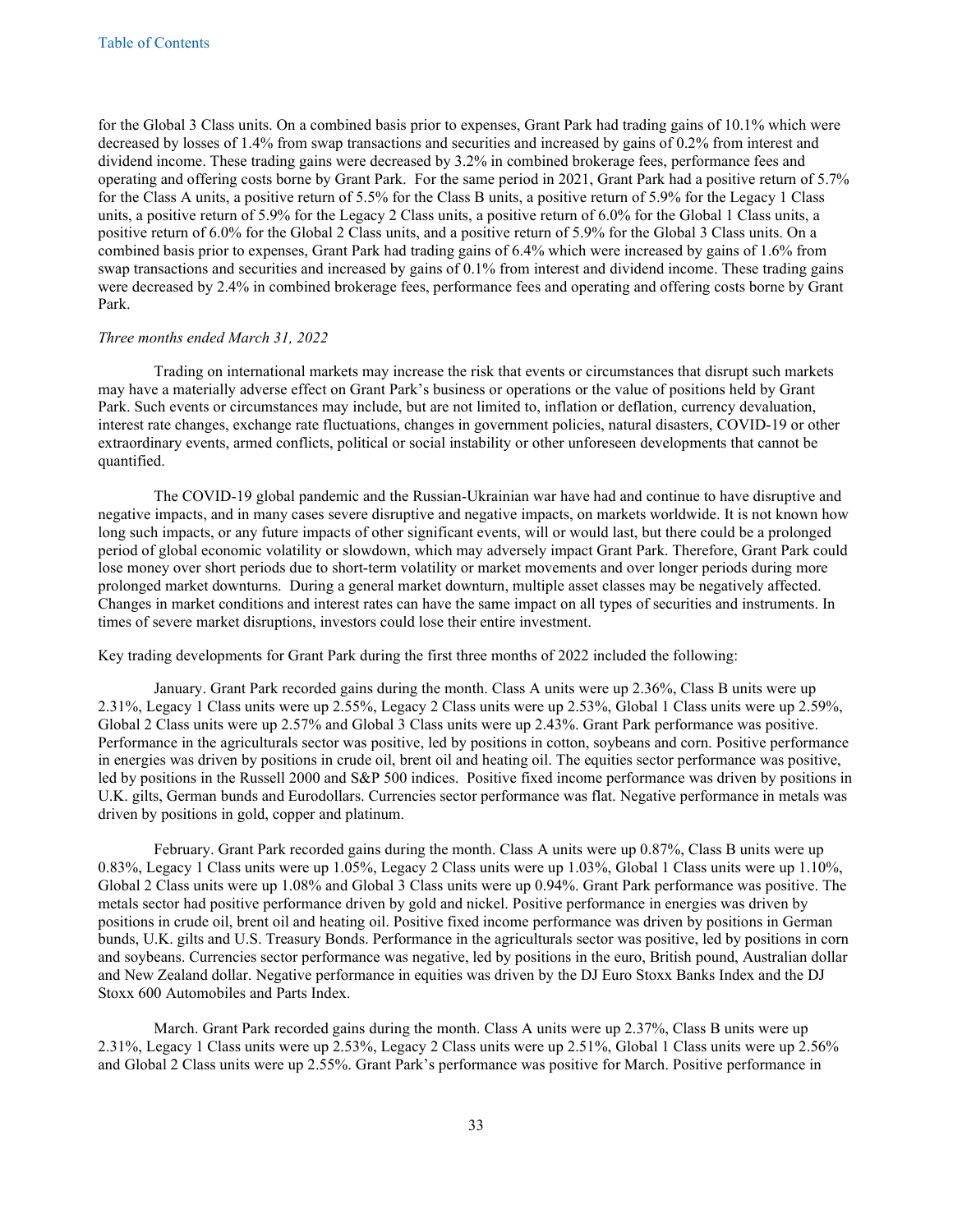energies was driven by positions in crude oil, heating oil and brent oil. The metals sector had positive performance driven by nickel, gold and zinc. Positive currencies performance was driven by positions in the Japanese yen and the euro. Performance in the agriculturals sector was positive, led by positions in cotton, corn, canola and wheat. The fixed income sector performance was negative, where prices in UK gilts, U.S. Treasury bonds and U.S. Treasury 10-year Notes moved against Grant Park's positions. Negative performance in equities was driven by the DJ Euro Stoxx Banks Index and the DJ Stoxx 600 Automobiles and Parts Index.

#### *Three months ended March 31, 2021*

Key trading developments for Grant Park during the first three months of 2021 included the following:

January. Grant Park recorded gains during the month. Class A units were up 0.13%, Class B units were up 0.08%, Legacy 1 Class units were up 0.29%, Legacy 2 Class units were up 0.27%, Global 1 Class units were up 0.33%, Global 2 Class units were up 0.31% and Global 3 Class units were up 0.20%. Overall Grant Park performance was positive, led by gains across multiple sectors. Positive performance in agriculturals was driven by positions in corn, cotton, lumber, canola and soybeans. Positive performance in fixed income was led by positions in U.S. 10-year Treasury Notes and Italian government bonds. Performance in equities was positive and was driven by positions in the OMX 30 Index and the MSCI Emerging Markets Index. Performance in energies was driven by gains in crude oil positions. Negative performance in metals was driven by positions in gold. Performance in currencies was negative and was led by positions in the euro, Japanese yen and the Mexican peso.

February. Grant Park recorded gains during the month. Class A units were up 5.26%, Class B units were up 5.23%, Legacy 1 Class units were up 5.07%, Legacy 2 Class units were up 5.05%, Global 1 Class units were up 5.12%, Global 2 Class units were up 5.10% and Global 3 Class units were up 5.30%. Overall Grant Park performance was positive, led by gains across multiple sectors. Performance in energies was positive, driven by gains in crude oil, gasoline blendstock and heating oil positions. Positive performance in agriculturals was driven by positions in cotton, sugar, soybeans and lumber. Positive performance in fixed income was led by positions in Italian government bonds, gilts, Canadian bonds and German bunds. Performance in equities was positive and was driven by positions in the Nikkei 225, S&P Canada and OMX 30 Indices. Positive performance in metals was driven by positions in copper, aluminum and nickel. Performance in currencies was slightly negative and was led by positions in the Swiss franc, euro, Japanese yen and the Mexican peso.

March. Grant Park recorded gains during the month. Class A units were up 0.25%, Class B units were up 0.17%, Legacy 1 Class units were up 0.50%, Legacy 2 Class units were up 0.49%, Global 1 Class units were up 0.55%, Global 2 Class units were up 0.53% and Global 3 Class units were up 0.35%. Overall Grant Park performance was positive, as gains in equities, energies and currencies were somewhat offset by losses in fixed income, agriculturals and metals. Positive performance in equities was driven by gains from the OMX 30, Dax and Russell 2000 Indices. Performance in energies was positive and was driven by positions in brent oil, gas oil and natural gas. Performance in currencies was positive and was led by positions in the euro, Swiss franc and the Japanese yen. Performance in fixed income was negative, driven by performance in U.S. 10-year notes, Italian government bonds, German bunds and Japanese government bond positions. Negative performance in agriculturals was driven by positions in cotton and sugar. Negative performance in metals was driven by positions in gold, nickel and copper.

#### **Capital Resources**

Effective April 1, 2019, units in Grant Park were no longer offered for sale. For existing investors in Grant Park, business has been and will continue as usual. There was no change in trading, operations or monthly statements, etc., and redemptions requests will continue to be offered on a monthly basis.

Due to the nature of Grant Park's business, it does not make any capital expenditures and does not have any capital assets that are not operating capital or assets.

Grant Park maintains 65% to 95% of its net asset value in cash, cash equivalents or other liquid positions over and above that needed to post as collateral for trading. These funds are available to meet redemptions each month.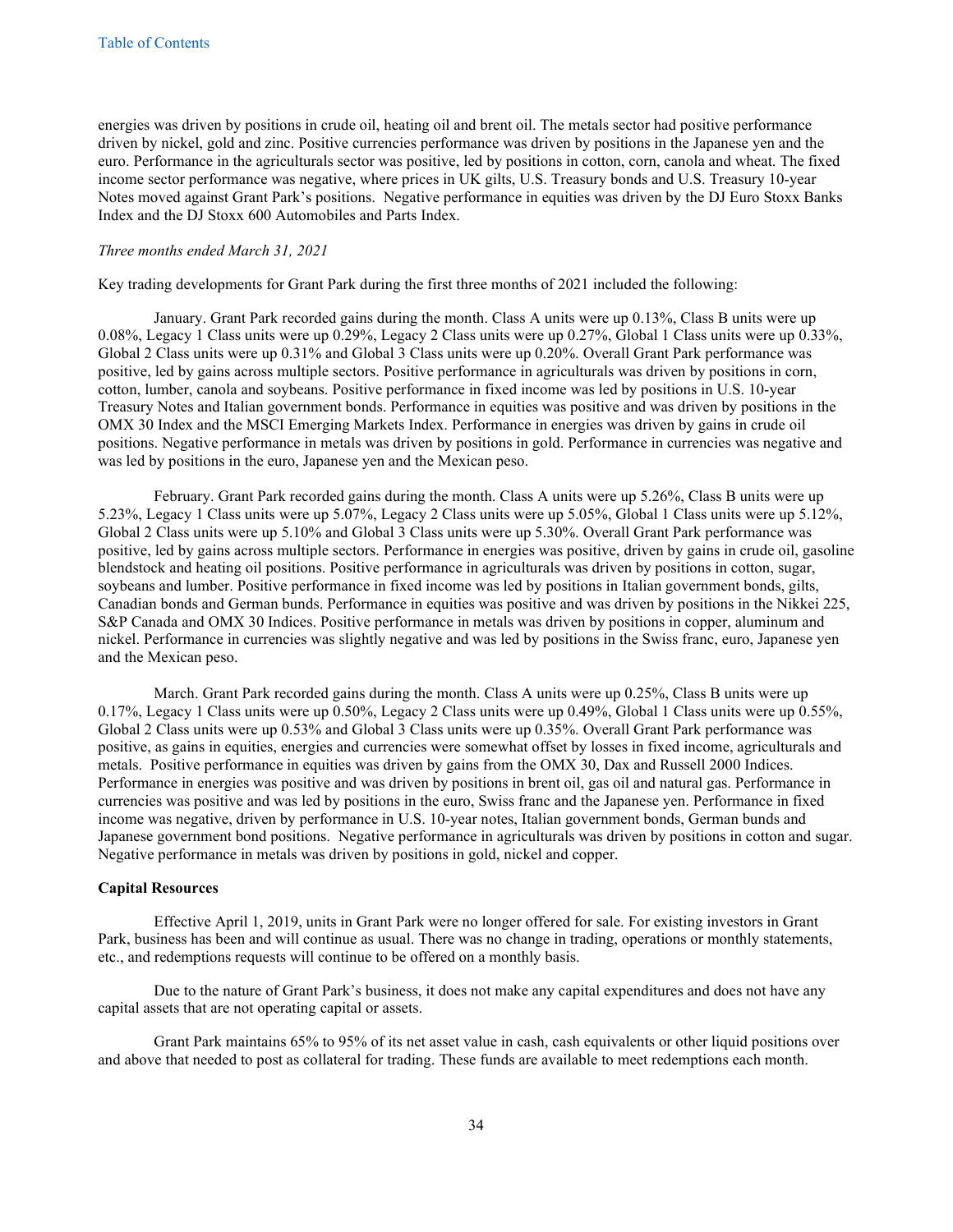#### **Liquidity**

Most U.S. futures exchanges limit fluctuations in some futures and options contract prices during a single day by regulations referred to as daily price fluctuation limits or daily limits. During a single trading day, no trades may be executed at prices beyond the daily limit. Once the price of a contract has reached the daily limit for that day, positions in that contract can neither be taken nor liquidated. Futures prices have occasionally moved to the daily limit for several consecutive days with little or no trading. Similar occurrences could prevent Grant Park from promptly liquidating unfavorable positions and subject Grant Park to substantial losses that could exceed the margin initially committed to those trades. In addition, even if futures or options prices do not move to the daily limit, Grant Park may not be able to execute trades at favorable prices, if little trading in the contracts is taking place. Other than these limitations on liquidity, which are inherent in Grant Park's futures and options trading operations, Grant Park's assets are expected to be highly liquid.

A portion of each Trading Company's assets is used as margin to support its trading. Margin requirements are satisfied by the deposit of U.S. Treasury bills and/or cash with brokers subject to CFTC regulations and various exchange and broker requirements.

Grant Park maintains a portion of its assets at its clearing brokers as well as at Lake Forest Bank & Trust Company. These assets, which may range from 5% to 35% of Grant Park's value, are held in cash, and/or U.S. Treasury securities. The balance of Grant Park's assets, which range from 65% to 95%, are invested in investment grade money market instruments and exchange-traded funds purchased and managed by Middleton Dickinson Capital Management, LLC which are held in a separate account in the name of GP Cash Management, LLC and custodied at State Street Bank and Trust Company. Violent fluctuations in prevailing interest rates or changes in other economic conditions could cause mark-to-market losses on Grant Park's cash management income.

## **Off-Balance Sheet Risk**

Off-balance sheet risk refers to an unrecorded potential liability that, even though it does not appear on the balance sheet, may result in future obligation or loss. Grant Park trades in futures, swap transactions and other commodity interest contracts and is therefore a party to financial instruments with elements of off-balance sheet market and credit risk. In entering into these contracts, Grant Park faces the market risk that these contracts may be significantly influenced by market conditions, such as interest rate volatility, resulting in such contracts being less valuable. If the markets should move against all of the commodity interest positions of Grant Park at the same time, and if Grant Park were unable to offset positions, Grant Park could lose all of its assets and the limited partners would realize a 100% loss. Grant Park minimizes market risk through real-time monitoring of open positions, diversification of the portfolio and maintenance of a margin-to-equity ratio that rarely exceeds 25%. All positions of Grant Park are valued each day on a mark-to-market basis.

In addition to market risk, when entering into commodity interest contracts there is a credit risk that a counterparty will not be able to meet its obligations to Grant Park. The counterparty for futures and options on futures contracts traded in the United States and on most non-U.S. futures exchanges is the clearing organization associated with such exchange. In general, clearing organizations are backed by the corporate members of the clearing organization who are required to share any financial burden resulting from the nonperformance by one of their members and, as such, should significantly reduce this credit risk.

In cases where the clearing organization is not backed by the clearing members, like some non-U.S. exchanges, it is normally backed by a consortium of banks or other financial institutions.

In the case of forward contracts, over-the-counter options contracts or swap contracts, which are traded on the interbank or other institutional market rather than on exchanges, the counterparty is generally a single bank or other financial institution, rather than a central clearing organization backed by a group of financial institutions. As a result, there likely will be greater counterparty credit risk in these transactions. Grant Park trades only with those counterparties that it believes to be creditworthy. Nonetheless, the clearing member, clearing organization or other counterparty to these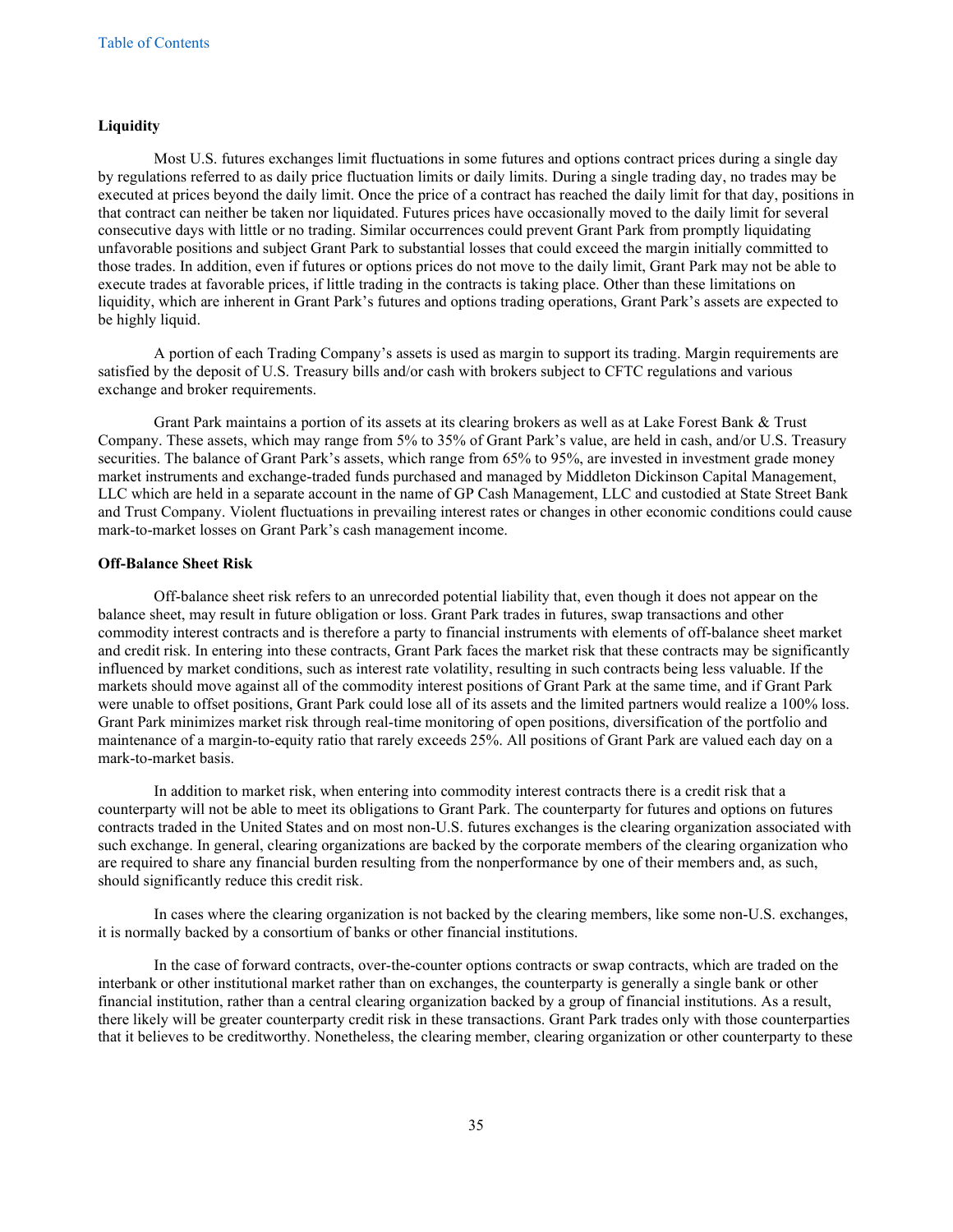transactions may not be able to meet its obligations to Grant Park, in which case Grant Park could suffer significant losses on these contracts.

In the normal course of business, Grant Park enters into contracts and agreements that contain a variety of representations and warranties and which provide general indemnifications. Grant Park's maximum exposure under these arrangements is unknown, as this would involve future claims that may be made against Grant Park that have not yet occurred. Grant Park expects the risk of any future obligation under these indemnifications to be remote.

#### **Contractual Obligations**

<span id="page-36-0"></span>None.

## **ITEM 3. QUANTITATIVE AND QUALITATIVE DISCLOSURES ABOUT MARKET RISK**

## **Introduction**

Grant Park is a speculative commodity pool. The market sensitive instruments held by it are acquired for speculative trading purposes, and all or a substantial amount of Grant Park's assets are subject to the risk of trading loss. Unlike an operating company, the risk of market sensitive instruments is integral, not incidental, to Grant Park's business.

Market movements result in frequent changes in the fair market value of Grant Park's open positions and, consequently, in its earnings and cash flow. Grant Park's market risk is influenced by a wide variety of factors, including the level and volatility of exchange rates, interest rates, equity price levels, the market value of financial instruments and contracts, market prices for base and precious metals, energy complexes and other commodities, the diversification effects among Grant Park's open positions and the liquidity of the markets in which it trades.

Grant Park rapidly acquires and liquidates both long and short positions in a wide range of different markets. Consequently, it is not possible to predict how a particular future market scenario will affect performance. Erratic, choppy, sideways trading markets and sharp reversals in movements can materially and adversely affect Grant Park's results. Likewise, markets in which a potential price trend may start to develop but reverses before an actual trend is realized may result in unprofitable transactions. Grant Park's past performance is not necessarily indicative of its future results.

Materiality, as used in this section, is based on an assessment of reasonably possible market movements and the potential losses caused by such movements, taking into account the leverage, and multiplier features of Grant Park's market sensitive instruments.

The following quantitative and qualitative disclosures regarding Grant Park's market risk exposures contain forward-looking statements within the meaning of the safe harbor from civil liability provided for such statements by the Private Securities Litigation Reform Act of 1995 (set forth in Section 27A of the Securities Act of 1933 and Section 21E of the Securities Exchange Act of 1934). All quantitative and qualitative disclosures in this section are deemed to be forward-looking statements, except for statements of historical fact and descriptions of how Grant Park manages its risk exposure. Grant Park's primary market risk exposures, as well as the strategies used and to be used by its trading advisors for managing such exposures, are subject to numerous uncertainties, contingencies and risks, any one of which could cause the actual results of Grant Park's risk controls to differ materially from the objectives of such strategies. Government interventions, defaults and expropriations, illiquid markets, the emergence of dominant fundamental factors, political upheavals, changes in historical price relationships, an influx of new market participants, increased regulation and many other factors could result in material losses as well as in material changes to the risk exposures and the risk management strategies of Grant Park. Grant Park's current market exposure and/or risk management strategies may not be effective in either the short-or long-term and may change materially.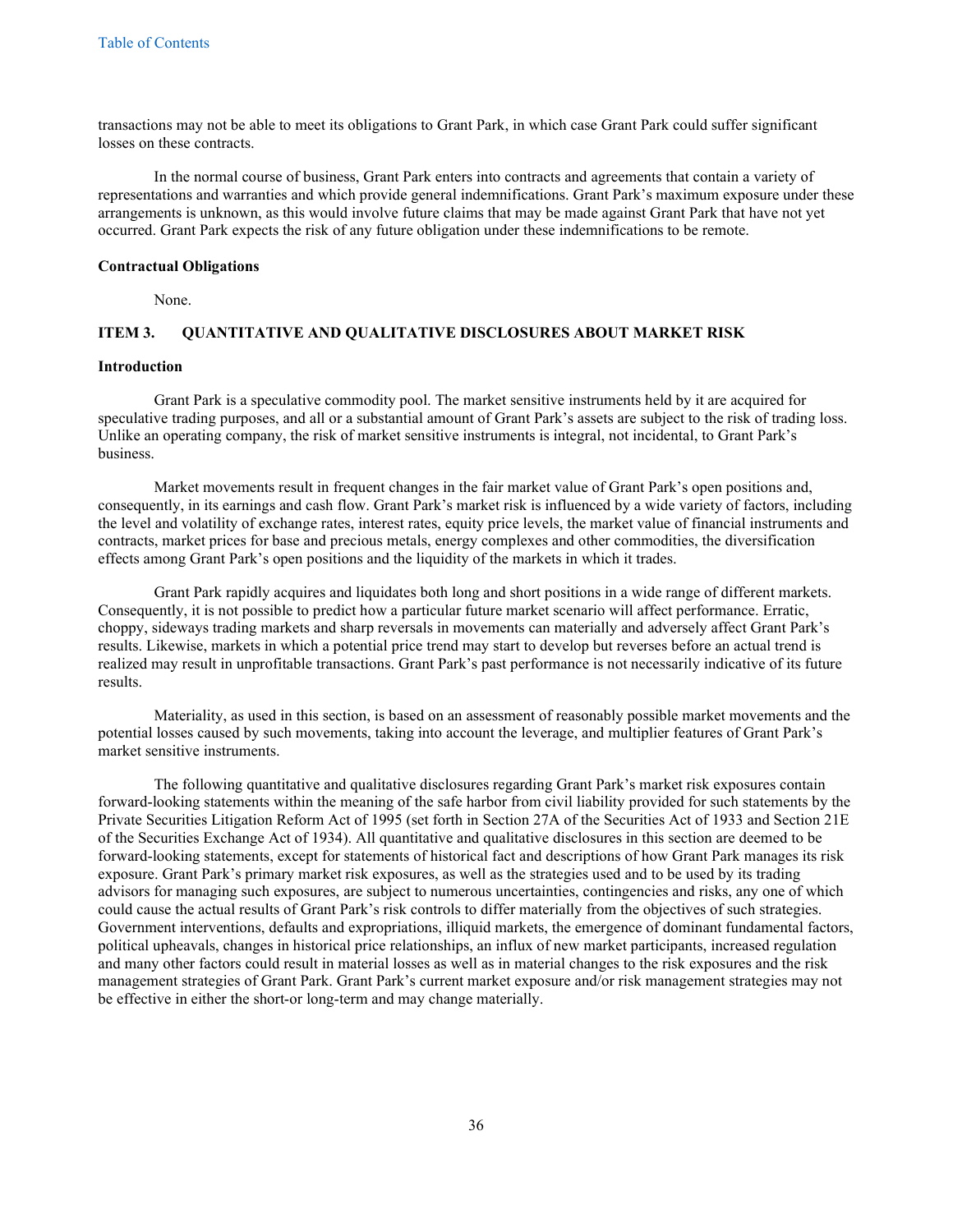## **Quantitative Market Risk**

## *Trading Risk*

Grant Park's approximate risk exposure in the various market sectors traded by its trading advisors is quantified below in terms of Value at Risk (VaR). Due to Grant Park's mark-to-market accounting, any loss in the fair value of Grant Park's open positions is directly reflected in Grant Park's earnings, realized or unrealized.

Grant Park uses an Aggregate Returns Volatility method to calculate VaR for the portfolio. The method consists of creating a historical price time series for each instrument or its proxy instrument for the past 200 days, and then measuring the standard deviation of that return history. Then, using a normal distribution (a normal distribution curve has a mean of zero and a standard deviation of one), the standard deviation measurement is scaled up in order to achieve a result in line with the 95% degree of confidence, which corresponds to a scaling factor of approximately 1.645 times of standard deviations.

The VaR for each market sector represents the one day risk of loss for the aggregate exposures associated with that sector. The current methodology used to calculate VaR represents the VaR of Grant Park's open positions across all market sectors and is less than the sum of the VaR of the individual market sectors due to the diversification benefit across all market sectors combined.

Grant Park's VaR methodology and computation is based on the underlying risk of each contract or instrument in the portfolio and does not distinguish between exchange and non-exchange traded contracts. It is also not based on exchange maintenance margin requirements. VaR does not typically represent the worst case outcome.

VaR is a measure of the maximum amount that Grant Park could reasonably be expected to lose in a given market sector in a given day; however, VaR does not typically represent the worst case outcome. The inherent uncertainty of Grant Park's speculative trading and the recurrence in the markets traded by Grant Park of market movements far exceeding expectations could result in actual trading or non-trading losses far beyond the indicated value at risk or Grant Park's experience to date. This risk is often referred to as the risk of ruin. In light of the preceding information, as well as the risks and uncertainties intrinsic to all future projections, the inclusion of the quantification in this section should not be considered to constitute any assurance or representation that Grant Park's losses in any market sector will be limited to VaR or by Grant Park's attempts to manage its market risk. VaR models, including Grant Park's, are continually evolving as trading portfolios become more diverse and modeling systems and techniques continue to evolve. Moreover, value at risk may be defined differently as used by other commodity pools or in other contexts.

The composition of Grant Park's trading portfolio, based on the nature of its business of speculative trading of futures, forwards and options, can change significantly, over any period of time, including a single day of trading. These changes can have a positive or negative material impact on the market risk as measured by VaR.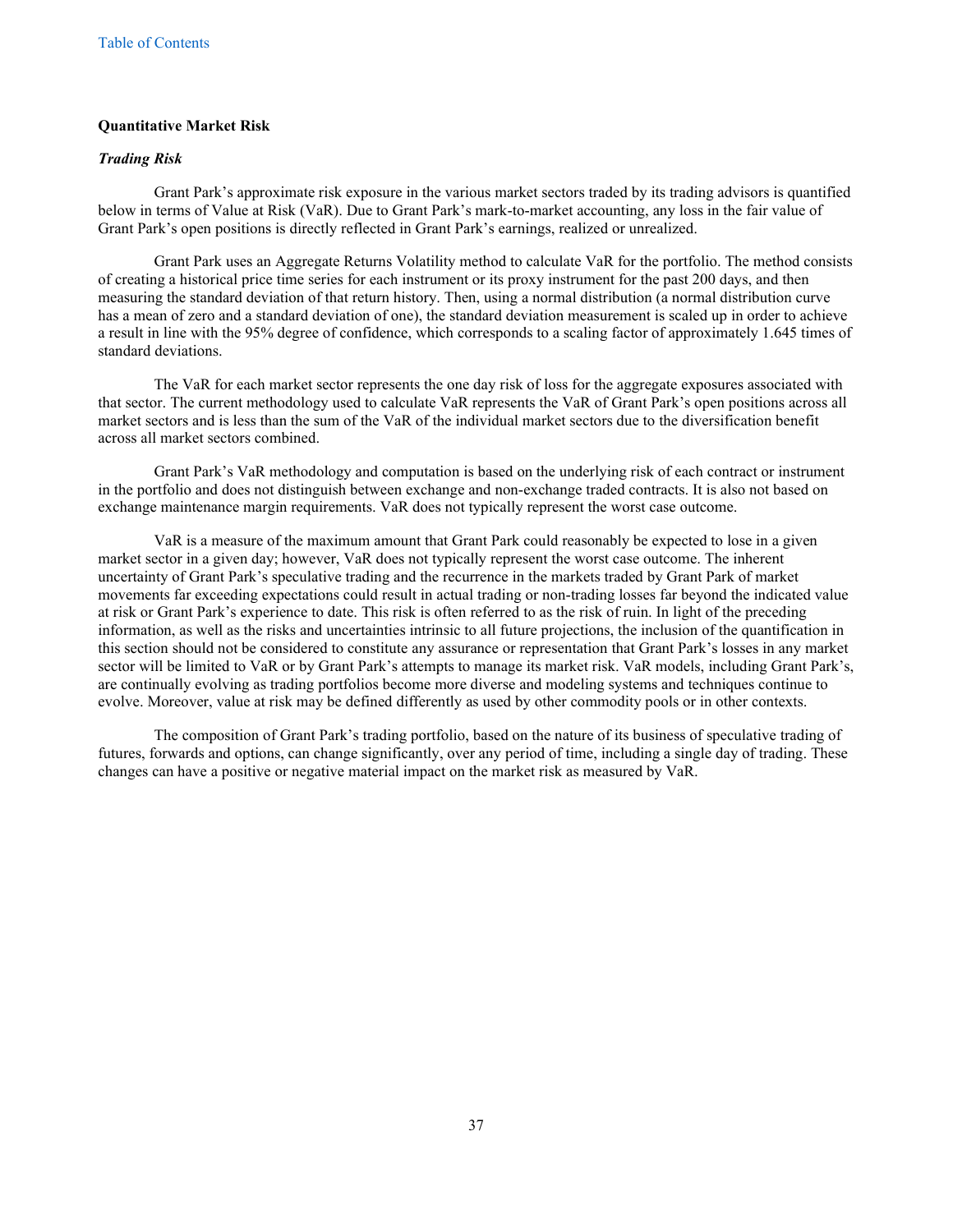#### *Value at Risk by Market Sectors*

The following tables indicate the trading value at risk associated with Grant Park's open positions by market category as of March 31, 2022 and December 31, 2021 and the trading gains/losses by market category for the three months ended March 31, 2022 and the year ended December 31, 2021. All open position trading risk exposures of Grant Park, except for the swap transactions, have been included in calculating the figures set forth below. As of March 31, 2022, Grant Park's net asset value was approximately \$41.8 million. As of December 31, 2021, Grant Park's net asset value was approximately \$40.6 million.

|                                      | March 31, 2022 |                            |
|--------------------------------------|----------------|----------------------------|
| <b>Market Sector</b>                 | Value at Risk* | <b>Trading Gain/(Loss)</b> |
| Agriculturals/soft commodities/meats | $0.3\%$        | $1.9\%$                    |
| Interest rates                       | 0.3            | 2.3                        |
| Metals                               | 0.2            | 2.0                        |
| Currencies                           | 0.1            | 0.5                        |
| Energy                               | 0.1            | 3.9                        |
| Stock indices                        | 0.1            | (0.5)                      |
| Aggregate/Total                      | $0.6\%$        | $10.1\%$                   |

| <b>Market Sector</b>                    |                | <b>December 31, 2021</b>   |  |
|-----------------------------------------|----------------|----------------------------|--|
|                                         | Value at Risk* | <b>Trading Gain/(Loss)</b> |  |
| Agriculturals/soft commodities/meats    | $0.4\%$        | $5.7\%$                    |  |
| Currencies & Forward currency contracts | 0.3            | 0.2                        |  |
| Stock indices                           | 0.3            | 1.9                        |  |
| Interest rates                          | 0.2            | (1.1)                      |  |
| Metals                                  | 0.2            | (0.7)                      |  |
| Energy                                  | 0.1            | 6.5                        |  |
| Aggregate/Total                         | $0.7\%$        | $12.5 \%$                  |  |

\* The VaR for a market sector represents the one day risk of loss for the aggregate exposure for that particular sector. The aggregate VaR represents the VaR of Grant Park's open positions across all market sectors, excluding the swap transaction, and is less than the sum of the VaR of the individual market sectors due to the diversification benefit across all market sectors combined.

#### *Material Limitations of Value at Risk as an Assessment of Market Risk*

Past market risk factors will not always result in an accurate prediction of future distributions and correlations of future market movements. Changes in the portfolio value caused by market movements may differ from those measured by the VaR model. The VaR model reflects past trading positions, while future risk depends on future trading positions. VaR using a one-day time horizon does not fully capture the market risk of positions that cannot be liquidated within one day. The historical market risk data for the VaR model may provide only limited insight into the losses that could be incurred under unusual market movements. The magnitude of Grant Park's open positions creates a risk of ruin not typically found in most other investment vehicles. Because of the size of its positions, certain market conditionsunusual, but historically recurring from time to time-could cause Grant Park to incur severe losses over a short period of time. The value at risk table above, as well as the past performance of Grant Park, gives no indication of this risk of ruin.

#### *Non-Trading Risk*

Grant Park has non-trading market risk on its foreign cash balances not needed for margin. However, these balances, as well as the market risk they represent, are immaterial. Grant Park also has non-trading market risk as a result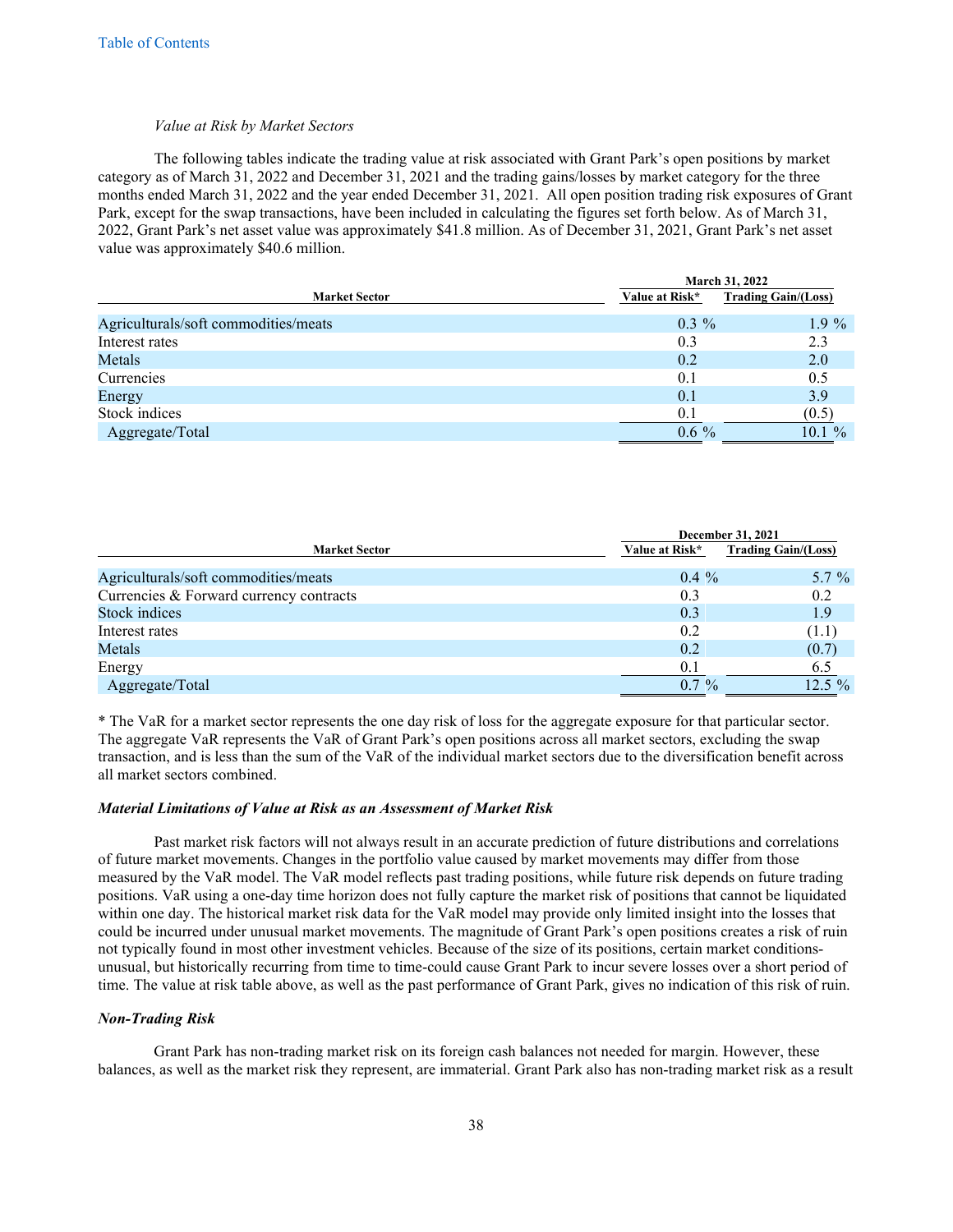of investing a portion of its available assets in U.S. Treasury bills. The market risk represented by these investments is also immaterial.

#### **Qualitative Market Risk**

#### *Trading Risk*

The following were the primary trading risk exposures of Grant Park as of March 31, 2022, by market sector.

#### *Agriculturals/Soft Commodities/Meats*

Grant Park's primary commodities risk exposure is driven by agricultural price movements, which are often directly affected by severe or unexpected weather conditions, as well as other factors.

#### *Currencies*

Exchange rate risk is a significant market exposure of Grant Park. Grant Park's currency exposure is due to exchange rate fluctuations, primarily fluctuations that disrupt the historical pricing relationships between different currencies and currency pairs. These fluctuations are influenced by interest rate changes as well as political and general economic conditions. Grant Park trades in a large number of currencies, including cross-rates, which are positions between two currencies other than the U.S. dollar. The general partner anticipates that the currency sector will remain one of the primary market exposures for Grant Park for the foreseeable future.

#### *Energy*

Grant Park's primary energy market risk exposure is due to price movements in the gas and oil markets, which often result from political developments in the Middle East, Nigeria, Russia, and South America. Energy prices can be volatile and substantial profits and losses have been and are expected to continue to be experienced in these markets.

#### *Interest Rates*

Interest rate risk is a principal market exposure of Grant Park. Interest rate movements directly affect the price of the futures positions held by Grant Park and indirectly affect the value of its stock index and currency positions. Interest rate movements in one country, as well as relative interest rate movements between countries, could materially impact Grant Park's profitability. Grant Park's primary interest rate exposure is due to interest rate fluctuations in the United States and the other G-7 countries. Grant Park also takes futures positions on the government debt of smaller nations, such as Australia and New Zealand. The general partner anticipates that G-7 interest rates will remain the primary market exposure of Grant Park for the foreseeable future.

#### *Metals*

Grant Park's metals market risk exposure is due to fluctuations in the price of both precious metals, including gold and silver, and on base metals, including aluminum, lead, copper, tin, nickel, palladium and zinc.

#### *Stock Indices*

Grant Park's primary equity exposure is due to equity price risk in G-7 countries, as well as other jurisdictions, including Australia, the Eurozone, Hong Kong, Malaysia, Mexico, Poland, Singapore, South Africa, Sweden, Taiwan, Thailand and Turkey. The stock index futures contracts currently traded by Grant Park are futures on broadly-based indices and on narrow-based stock index or single-stock futures contracts.

#### *Non-Trading Risk Exposure*

The following were the only non-trading risk exposures of Grant Park as of March 31, 2022.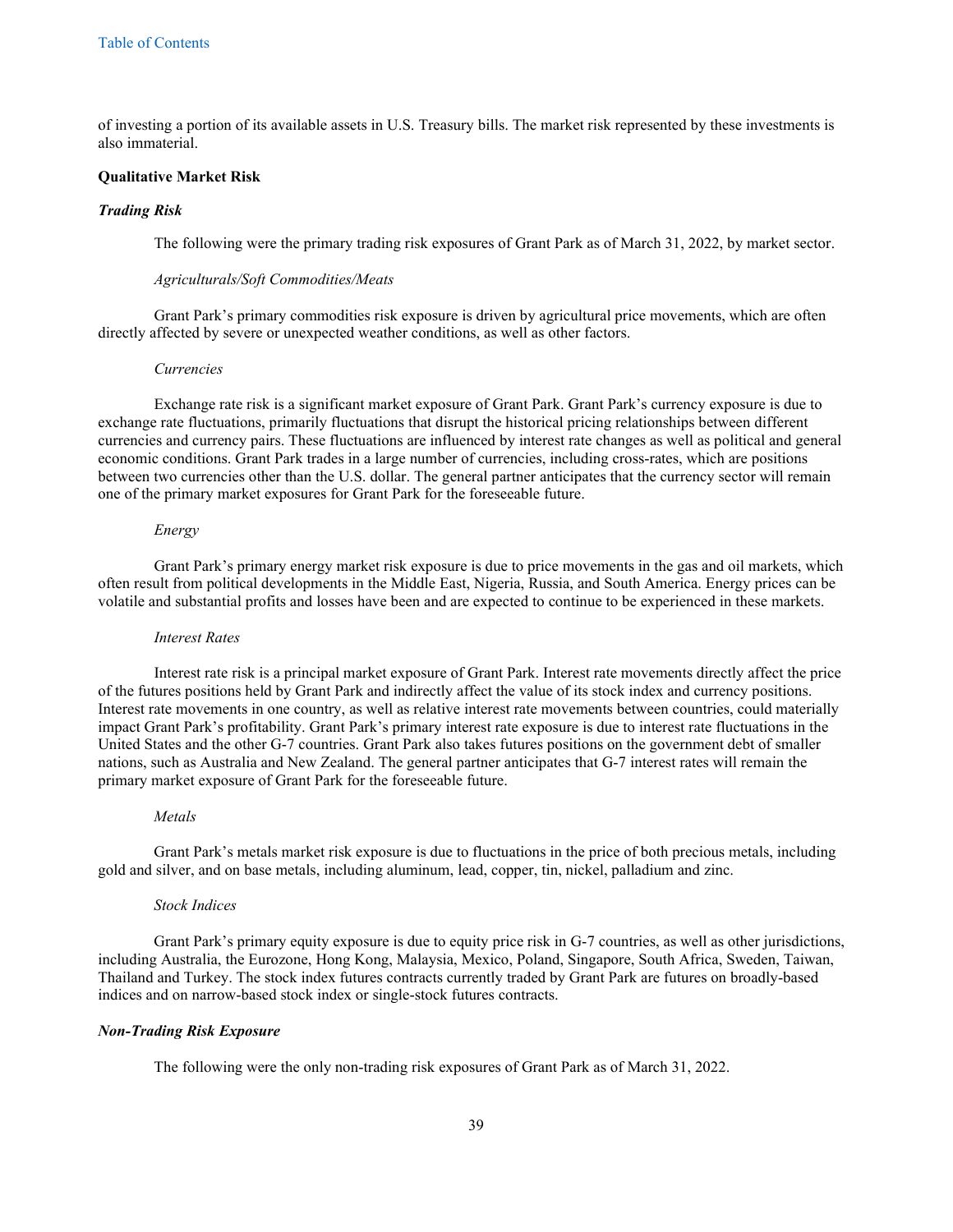#### *Foreign Currency Balances*

Grant Park's primary foreign currency balances are in Japanese yen, British pounds, euros, Australian dollars, Canadian dollars and Swiss francs. The trading advisors regularly convert foreign currency balances to U.S. dollars in an attempt to control Grant Park's non-trading risk.

# *Managing Risk Exposure*

The general partner monitors and controls Grant Park's risk exposure on a daily basis through financial, credit and risk management monitoring systems and, accordingly, believes that it has effective procedures for evaluating and limiting the credit and market risks to which Grant Park is subject.

The general partner monitors Grant Park's performance and the concentration of its open positions and consults with the trading advisors concerning Grant Park's overall risk profile. If the general partner felt it necessary to do so, the general partner could require the trading advisors to close out individual positions as well as enter positions traded on behalf of Grant Park. However, any intervention would be a highly unusual event. Approximately 10% to 20% of Grant Park's assets may be deposited with over-the-counter counterparties in order to initiate and maintain swap contracts. The general partner primarily relies on the trading advisors' own risk control policies while maintaining a general supervisory overview of Grant Park's market risk exposures. The trading advisors apply their own risk management policies to their trading. The trading advisors often follow diversification guidelines, margin limits and stop loss points to exit a position. The trading advisors' research of risk management often suggests ongoing modifications to their trading programs.

As part of the general partner's risk management, the general partner periodically meets with the trading advisors to discuss their risk management and to look for any material changes to the trading advisors' portfolio balance and trading techniques. The trading advisors are required to notify the general partner of any material changes to their programs.

#### **General**

From time to time, certain regulatory or self-regulatory organizations have proposed increased margin requirements on futures contracts. Because Grant Park generally will use a small percentage of assets as margin, Grant Park does not believe that any increase in margin requirements, as proposed, will have a material effect on Grant Park's operations.

## <span id="page-40-0"></span>**ITEM 4. CONTROLS AND PROCEDURES**

## **Controls and Procedures**

As of the end of the period covered by this report, the general partner carried out an evaluation, under the supervision and with the participation of the general partner's management including its principal executive officer and principal financial officer, of the effectiveness of the design and operation of Grant Park's disclosure controls and procedures as contemplated by Rule 13a-15 of the Securities Exchange Act of 1934, as amended. Based on, and as of the date of that evaluation, the general partner's principal executive officer and principal financial officer concluded that Grant Park's disclosure controls and procedures are effective, in all material respects, in timely alerting them to material information relating to Grant Park required to be included in the reports required to be filed or submitted by Grant Park with the SEC under the Exchange Act.

There were no changes in Grant Park's internal control over financial reporting during the quarter ended March 31, 2022 that have materially affected, or are reasonably likely to materially affect, Grant Park's internal control over financial reporting.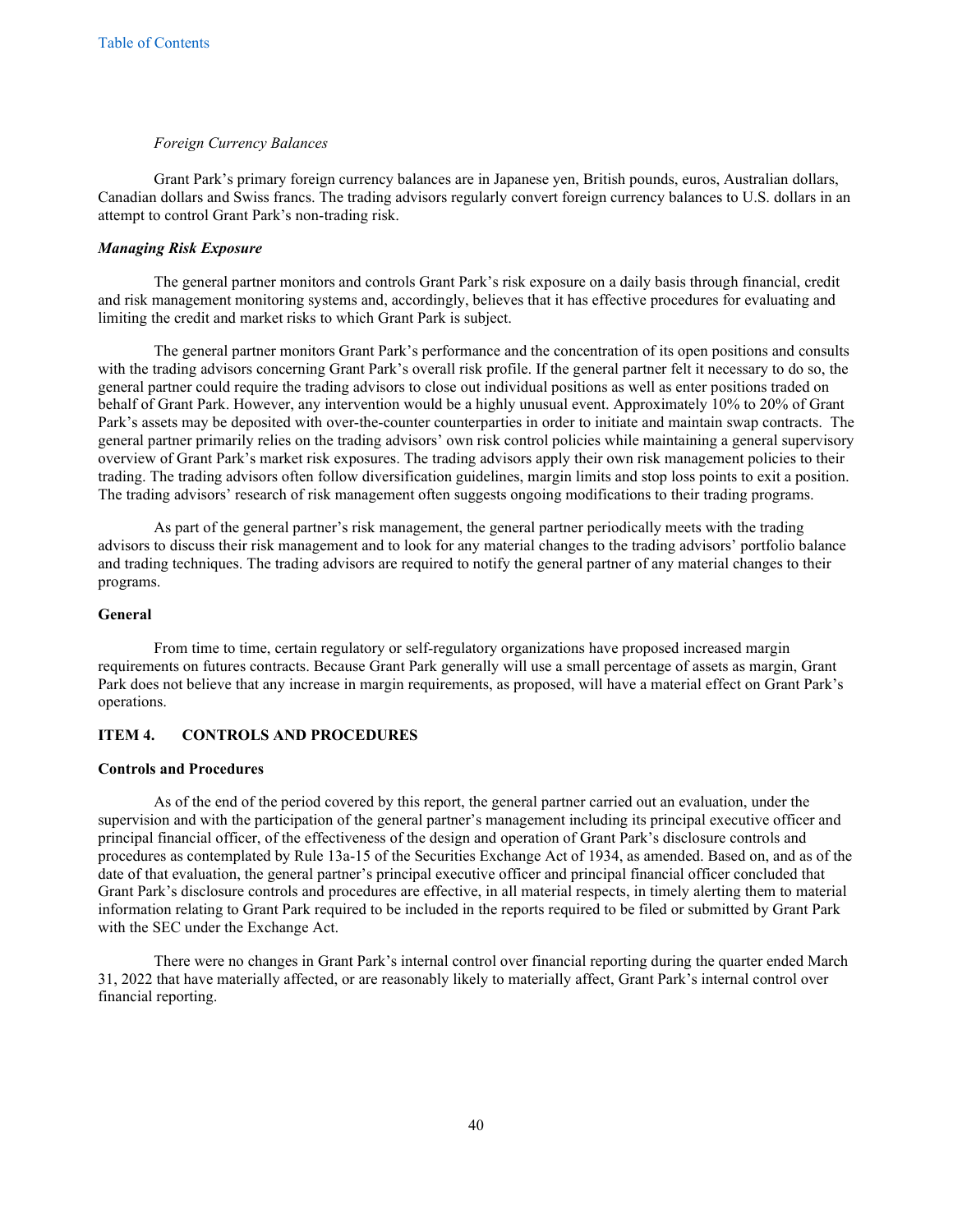## <span id="page-41-2"></span><span id="page-41-1"></span><span id="page-41-0"></span>**PART II- OTHER INFORMATION**

## **Item 1A. Risk Factors**

There have been no material changes to the risk factors relating to Grant Park from those previously disclosed in Grant Park's Annual Report on Form 10-K for its fiscal year ended December 31, 2021, in response to Item 1A to Part 1 of Form 10-K.

## **Item 2. Unregistered Sales of Equity Securities and Use of Proceeds**

There are no Grant Park units authorized for issuance under equity compensation plans. There have been no sales of unregistered securities of Grant Park during the quarter ended March 31, 2022. In addition, Grant Park did not repurchase any units under a formal repurchase plan. All Grant Park unit redemptions were in the ordinary course of business during the quarter ended March 31, 2022. There have not been any purchases of units by Grant Park or any affiliated purchasers during the quarter ended March 31, 2022.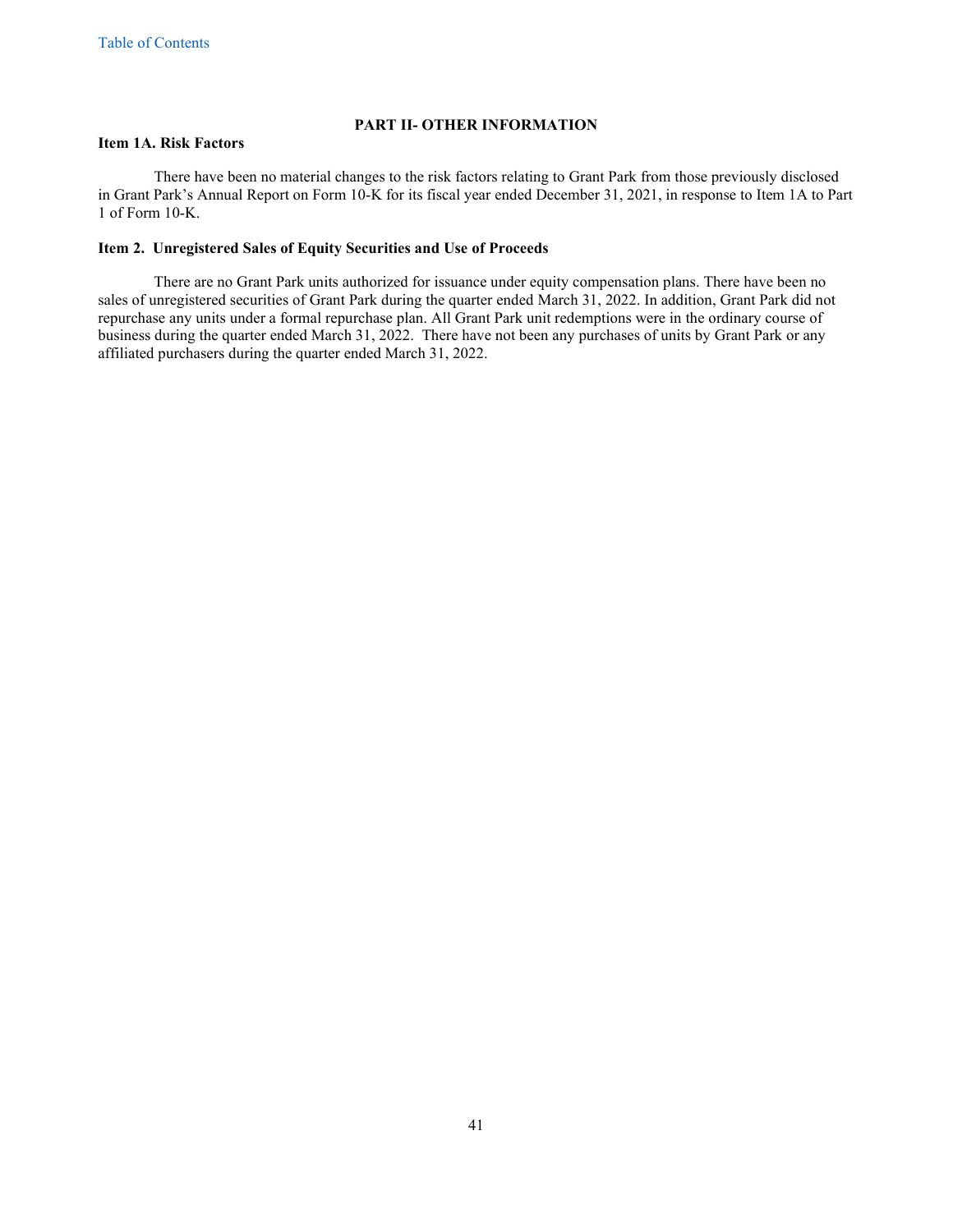#### **Item 6. Exhibits**

- <span id="page-42-0"></span>**(a) Exhibits**
- **31.1 Certification of Principal Executive Officer Pursuant to Rule 13a-14(a) under the Securities Exchange Act of 1934**
- **31.2 Certification of Principal Financial Officer Pursuant to Rule 13a-14(a) under the Securities Exchange Act of 1934**
- **32.1 Certification Pursuant to 18 U.S.C. Section 1350, As Adopted Pursuant to Section 906 of the Sarbanes-Oxley Act of 2002**
- **101.1 The following financial statements from the Partnership's Quarterly Report on Form 10-Q for the quarter ended March 31, 2022 formatted in Inline XBRL (eXtensible Business Reporting Language): (i) Consolidated Statements of Financial Condition; (ii) Consolidated Condensed Schedule of Investments; (iii) Consolidated Statements of Operations; (iv) Consolidated Statements of Changes in Partners' Capital (Net Asset Value); and (v) Notes to Consolidated Financial Statements.**
- **104 Cover Page Interactive Data File (formatted in Inline XBRL and contained in Exhibit 101.1)**